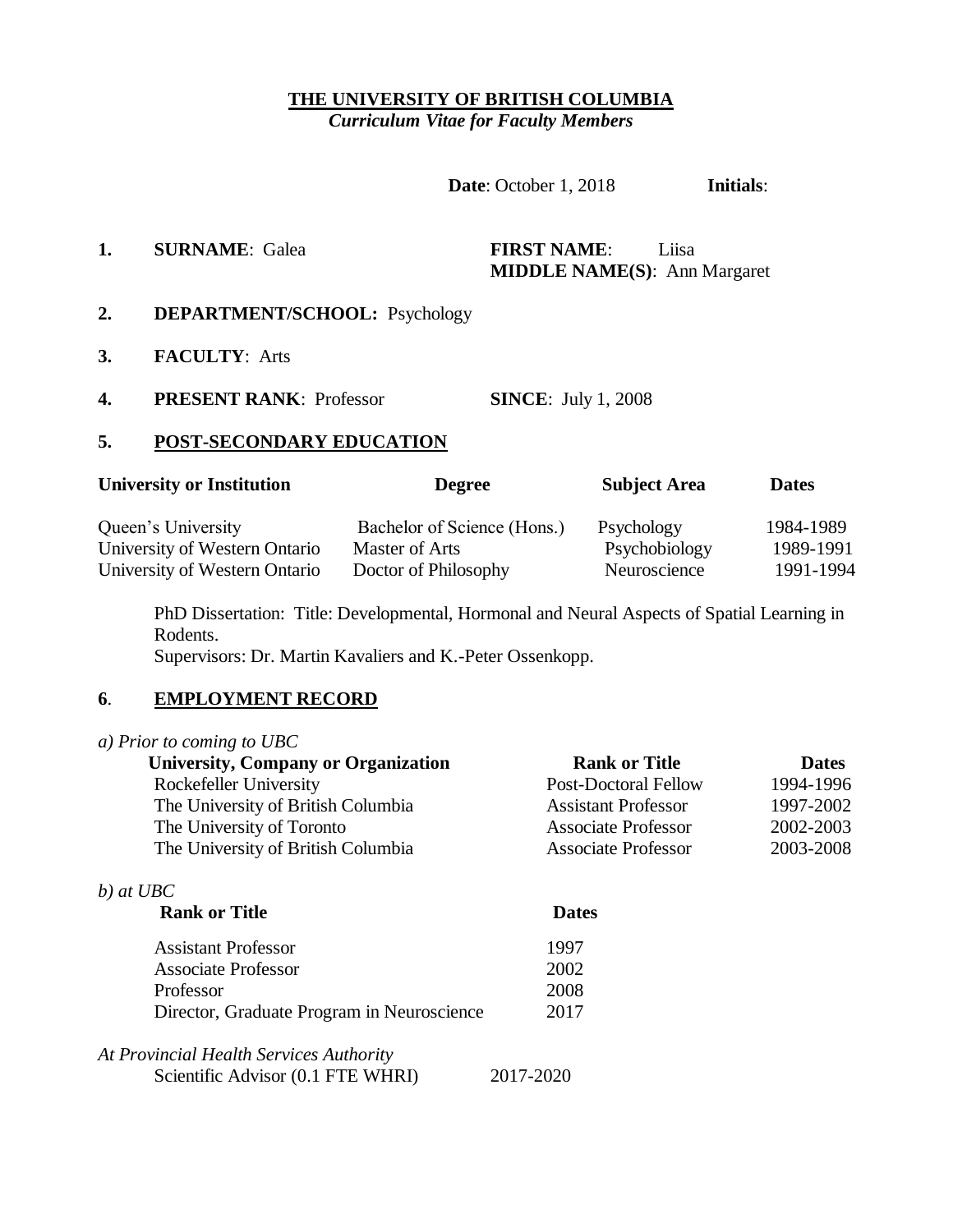*(c) Date of granting of tenure :* July 1, 2002

# **7. LEAVES OF ABSENCE**

| <b>University, Company or Organization</b><br>at which Leave was taken | <b>Type of Leave</b> | <b>Dates</b>                 |
|------------------------------------------------------------------------|----------------------|------------------------------|
| Post-Doctoral Fellow, The Rockefeller University                       | Maternity            | 08-30-96<br>12-31-96         |
| <b>UBC</b>                                                             | Maternity            | $01-11-99$<br>$07-17-99$     |
| <b>UBC</b>                                                             | Sabbatical           | $07-01-05$<br>$06 - 30 - 06$ |
| <b>UBC</b>                                                             | Sabbatical           | $07-01-12$<br>$06-30-13$     |

# **8**. **TEACHING**

# *(a) Areas of special interest and accomplishments*

Statistics, Behavioural Neuroscience, Hormones and Behaviour, Learning and Memory, Behavioural Neuroendocrinology, Neuroplasticity

## *(b) Courses Taught at UBC*

| <b>Session</b> | Course               | <b>Scheduled</b>          | <b>Class</b>   |                 | <b>Hours Taught</b> |      |              |
|----------------|----------------------|---------------------------|----------------|-----------------|---------------------|------|--------------|
|                | <b>Number</b>        | <b>Hours</b>              | <b>Size</b>    | <b>Lectures</b> | <b>Tutorials</b>    | Labs | <b>Other</b> |
| 1997           | Psyc $304$           | $3 \text{ hrs./wk}.$      | 93             | Yes $(39)$      |                     |      |              |
| 1997           | <b>Psyc 574</b>      | $3 \text{ hrs./wk}.$      | 3              | Yes $(39)$      |                     |      |              |
| 1997           | Psyc 547             | $3 \text{ hrs./wk}.$      | $\overline{4}$ | Yes $(39)$      |                     |      |              |
| 1997           | Psyc $201$           | $3 \text{ hrs./wk}.$      | 220            | Yes $(39)$      |                     |      |              |
| 1998           | P <sub>svc</sub> 318 | $3 \text{ hrs./wk}.$      | 93             | Yes $(39)$      |                     | 5    |              |
| 1998           | Psyc 547E            | $3 \text{ hrs./wk}.$      | 10             | Yes $(39)$      |                     |      |              |
| 1998           | <b>Psyc 304</b>      | $3 \text{ hrs./wk}.$      | 82             | Yes $(39)$      |                     |      |              |
| 1998           | Psyc $201$           | $3 \text{ hrs./wk}.$      | 275            | Yes $(39)$      |                     |      |              |
| 1999           | <b>Psyc 201</b>      | $3 \text{ hrs./wk}.$      | 104            | Yes $(39)$      |                     |      |              |
| 1999-00        | Psyc $304$           | $3$ hrs./wk.              | 40             | Yes $(78)$      |                     |      |              |
| 1999           | Neuro 501            | $6 \text{ hrs}/\text{wk}$ | 12             | Yes(1)          |                     |      |              |
| 2000           | Neuro 501            | $6 \text{ hrs}/\text{wk}$ | 15             | Yes $(9)$       |                     |      |              |
| 2000           | Psyc $366$           | $3 \text{ hrs./wk}.$      | 50             | Yes $(39)$      |                     |      |              |
| 2000           | Psyc $461$           | $3 \text{ hrs./wk}.$      | 28             | Yes $(39)$      |                     |      |              |
| 2000           | Psyc $201$           | $3 \text{ hrs./wk}.$      | 145            | Yes $(39)$      |                     |      |              |
| 2001           | Psyc $366$           | $3 \text{ hrs/wk.}$       | 58             | Yes $(39)$      |                     |      |              |
| 2001           | Psyc $593$           | $3 \text{ hrs/wk}.$       | 14             | Yes $(39)$      |                     |      |              |
| 2001           | P <sub>svc</sub> 201 | 3hrs/wk                   | 115            | Yes (39)        |                     |      |              |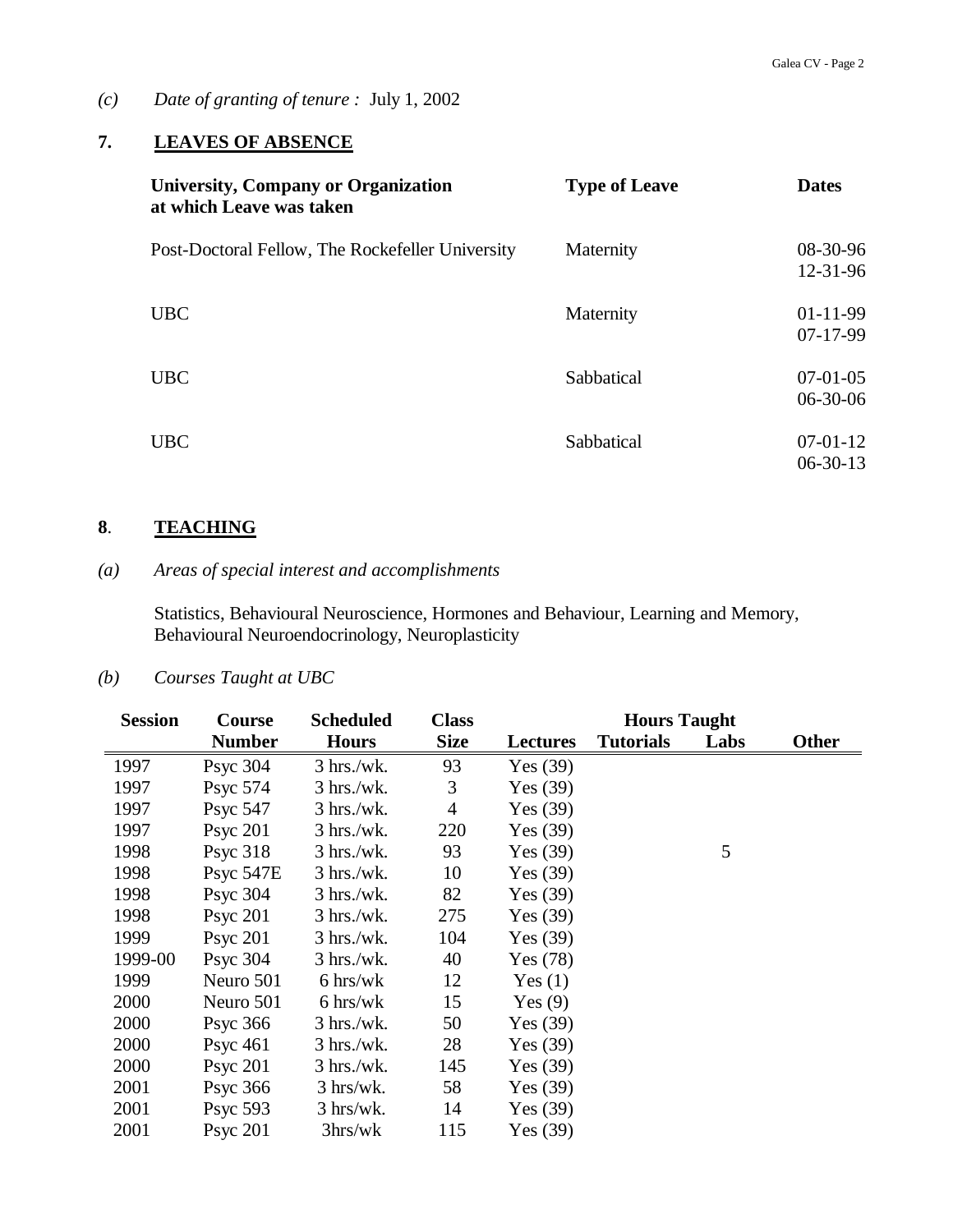| 2001-02    | <b>Psyc 366</b>      | 3 <sub>hrs/wk</sub> | 55 | Yes $(78)$ |
|------------|----------------------|---------------------|----|------------|
| 2002       | P <sub>SVC</sub> 461 | 3hrs/wk             | 28 | Yes $(39)$ |
| 2004       | <b>Psyc 366</b>      | 3hrs/wk             | 50 | Yes $(39)$ |
| 2004       | <b>Psyc 514</b>      | 3 <sub>hrs/wk</sub> | 10 | Yes $(3)$  |
| 2004-05    | <b>Psyc 366</b>      | 3hrs/wk             | 50 | Yes $(39)$ |
| 2005       | <b>Psyc 460</b>      | 3hrs/wk             | 37 | Yes $(39)$ |
| 2007(W)    | <b>Psyc 460</b>      | 3hrs/wk             | 33 | Yes $(39)$ |
| 2007(F)    | Psyc $460$           | 3hrs/wk             | 35 | Yes $(39)$ |
| 2008(F)    | <b>Psyc 460</b>      | 3 <sub>hrs/wk</sub> | 35 | Yes $(39)$ |
| 2009(F)    | P <sub>SVC</sub> 460 | 3 <sub>hrs/wk</sub> | 35 | Yes $(39)$ |
| 2010(F)    | P <sub>SVC</sub> 460 | 3hrs/wk             | 39 | Yes $(39)$ |
| 2011(F)    | <b>Psyc 460</b>      | 3hrs/wk             | 44 | Yes $(39)$ |
| 2011(F)    | <b>Psyc 593</b>      | 3hrs/wk             | 8  | Yes $(39)$ |
| $2014$ (F) | P <sub>ST</sub> 460  | 3hrs/wk             | 34 | Yes $(39)$ |
| 2014(F)    | P <sub>svc</sub> 461 | 3 <sub>hrs/wk</sub> | 37 | Yes $(39)$ |
| 2014(F)    | Psyc523              | 3hrs/wk             | 8  | Yes $(39)$ |
| 2014 (W)   | P <sub>ST</sub> 460  | 3 <sub>hrs/wk</sub> | 45 | Yes $(39)$ |
| 2014 (W)   | Psyc461              | 3 <sub>hrs/wk</sub> | 47 | Yes $(39)$ |
| 2015(F)    | Psyc523              | 3hrs/wk             | 12 | Yes $(39)$ |
| 2016 (W)   | P <sub>ST</sub> 460  | 3 <sub>hrs/wk</sub> | 45 | Yes $(39)$ |
| 2016 (W)   | Psyc461              | 3 <sub>hrs/wk</sub> | 47 | Yes $(39)$ |
| 2018 (W)   | Psyc461              | 3hrs/wk             | 42 | Yes $(39)$ |
|            |                      |                     |    |            |

*\*Each year (2004-) I do a 2 hour lecture in Neuro 501 on neuroendocrinology of depression.*  $\mathbf{E}$ 

# *Courses Taught at Uof T*

| <b>Session</b> | <b>Course</b> | <b>Scheduled</b>     | Class       |                 | <b>Hours Taught</b> |      |              |
|----------------|---------------|----------------------|-------------|-----------------|---------------------|------|--------------|
|                | <b>Number</b> | <b>Hours</b>         | <b>Size</b> | <b>Lectures</b> | <b>Tutorials</b>    | Labs | <b>Other</b> |
| 2002           | Psyc $252$    | $3 \text{ hrs./wk}.$ | 120         | Yes $(39)$      | Animal              |      |              |
|                |               |                      |             |                 | <b>Behaviour</b>    |      |              |
| 2003           | Psyc $395$    | $3 \text{ hrs./wk}.$ | 35          | Yes $(39)$      | Hormones            |      |              |
|                |               |                      |             |                 | and                 |      |              |
|                |               |                      |             |                 | <b>Behaviour</b>    |      |              |

# *(c) Graduate Students Supervised*

| <b>Student Name</b> | <b>Program Type</b> | Year                   | <b>Principal</b>  | $Co-Supervisor(s)$ |
|---------------------|---------------------|------------------------|-------------------|--------------------|
|                     |                     | Finish<br><b>Start</b> | <b>Supervisor</b> |                    |
| Brandi Ormerod      | Neuroscience, Ph.D. | 1998-2003              | Liisa Galea       |                    |
| Melissa Holmes      | Psychology, M.A.    | 1999-                  | Liisa Galea       |                    |
|                     |                     | 2001                   |                   |                    |
| Erin Falconer       | Neuroscience, M.Sc. | $2000 -$               | Liisa Galea       |                    |
|                     |                     | 2002                   |                   |                    |
| Jennifer Wide       | Neuroscience, M.Sc. | $2001 -$               | Liisa Galea       |                    |
|                     |                     | 2002                   |                   |                    |
| Jodi Pawluski       | Psychology,         | 2002-2003              | Liisa Galea       |                    |
|                     | M.A.(Toronto)       |                        |                   |                    |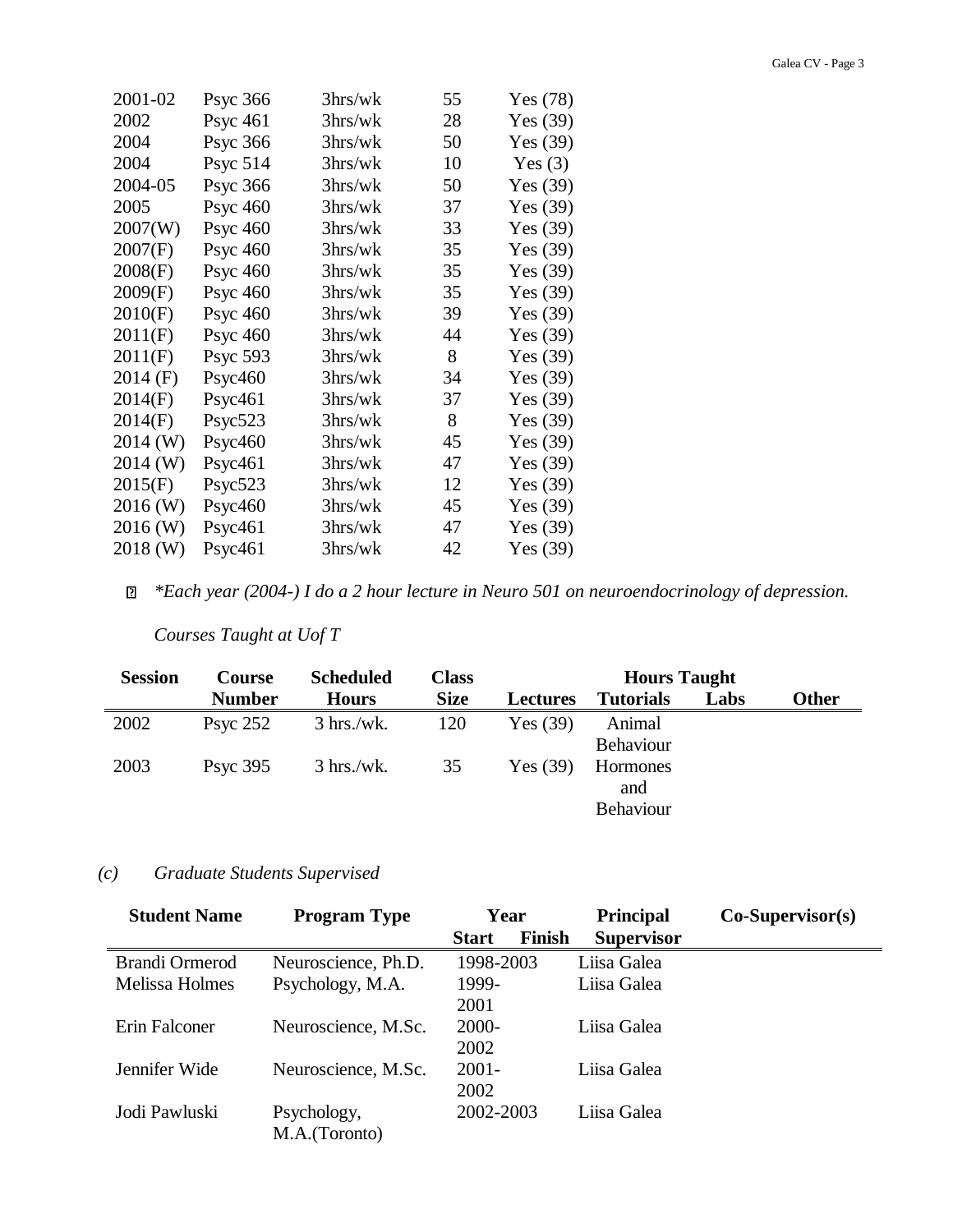| Jodi Pawluski         | Neuroscience, Ph.D.           | 2003-2007 | Liisa Galea     |                 |
|-----------------------|-------------------------------|-----------|-----------------|-----------------|
| Anna Nagy             | Psychology, M.A.<br>(Toronto) | 2002-2003 | Liisa Galea     |                 |
| Christine             | Neuroscience, M.Sc.           | 2003-2005 | Liisa Galea     |                 |
| Mazzucco              |                               |           |                 |                 |
| Katia Sinopoli        | Neuroscience, M.Sc.           | 2003-2005 | Liisa Galea     |                 |
| Jaspreet Kambo        | Neuroscience, M.Sc.           | 2003-2005 | Liisa Galea     |                 |
| Jennifer Barker       | Neuroscience, Ph.D.           | 2004-2009 | Liisa Galea     |                 |
| Amanda Green          | Neuroscience, M.Sc.           | 2005-2007 | Liisa Galea     |                 |
| Cindy Barha           | Psychology, M.A.              | 2005-2007 | Liisa Galea     |                 |
|                       | Psychology, Ph.D.             | 2007-2012 |                 |                 |
| Jonathan Epp          | Neuroscience, Ph.D.           | 2005-2010 | Liisa Galea     |                 |
| Kristina Uban         | Psychology, Ph.D.             | 2006-2012 | Liisa Galea     | Joanne Weinberg |
| <b>Tamara Crozier</b> | Neuroscience, M.Sc.           | 2007-2009 | Liisa Galea     |                 |
| Steven                | Neuroscience, Ph.D.           | 2008-2015 | Liisa Galea     |                 |
| Wainwright            |                               |           |                 |                 |
| <b>Carmen Chow</b>    | Neuroscience, M.Sc.           | 2010-2012 | Liisa Galea     |                 |
| Robyn                 | Psychology, M.A.              | 2010-2012 | Liisa Galea     |                 |
| Stewart/McClure       |                               |           |                 |                 |
| Michelle Foisy        | Psychology, M.A.              | 2011-2012 | Liisa Galea     |                 |
| Meighen Roes          | Psychology, M.A.              | 2011-2013 | Liisa Galea     |                 |
| Aarthi Gobinath       | Neuroscience, Ph.D.           | 2012-2017 | Liisa Galea     |                 |
| Shunya Yagi           | Neuroscience, MSc.            | 2013-2015 | Liisa Galea     |                 |
| Rand Mahmoud          | Neuroscience, Ph.D.           | 2013-     | Liisa Galea     |                 |
| Samantha Baglot       | Neuroscience, MSc             | 2015-2018 | Joanne Weinberg | Liisa Galea     |
| Wansu Qui             | Neuroscience, Ph.D.           | 2016-     | Liisa Galea     |                 |
| Ana Gheorghe          | Neuroscience, M.Sc.           | 2016-2017 | Liisa Galea     |                 |
| Shunya Yagi           | Neuroscience, Ph.D.           | 2016-     | Liisa Galea     |                 |
| <b>Bonnie</b> Lee     | Neuroscience, M.Sc.           | 2018-     | Liisa Galea     |                 |
| Tanvi Puri            | Neuroscience, Ph.D.           | 2018-     | Liisa Galea     |                 |

*(d) Continuing Education Activities*

*(e) Visiting Lecturer (indicate university/organization and dates)*

# *(f) Other*

Undergraduate Research Supervision:

| <b>Session</b> | <b>Nature of</b>        | # of            |
|----------------|-------------------------|-----------------|
|                | Undergraduate           | <b>Students</b> |
|                | <b>Research Project</b> |                 |
| 1997/98        | Psyc 466 project        |                 |
|                | Psyc 366 project        |                 |
|                | Psyc 348 project        |                 |
| 1998/99        | Psyc 466 project        |                 |
|                | Psyc 366 project        |                 |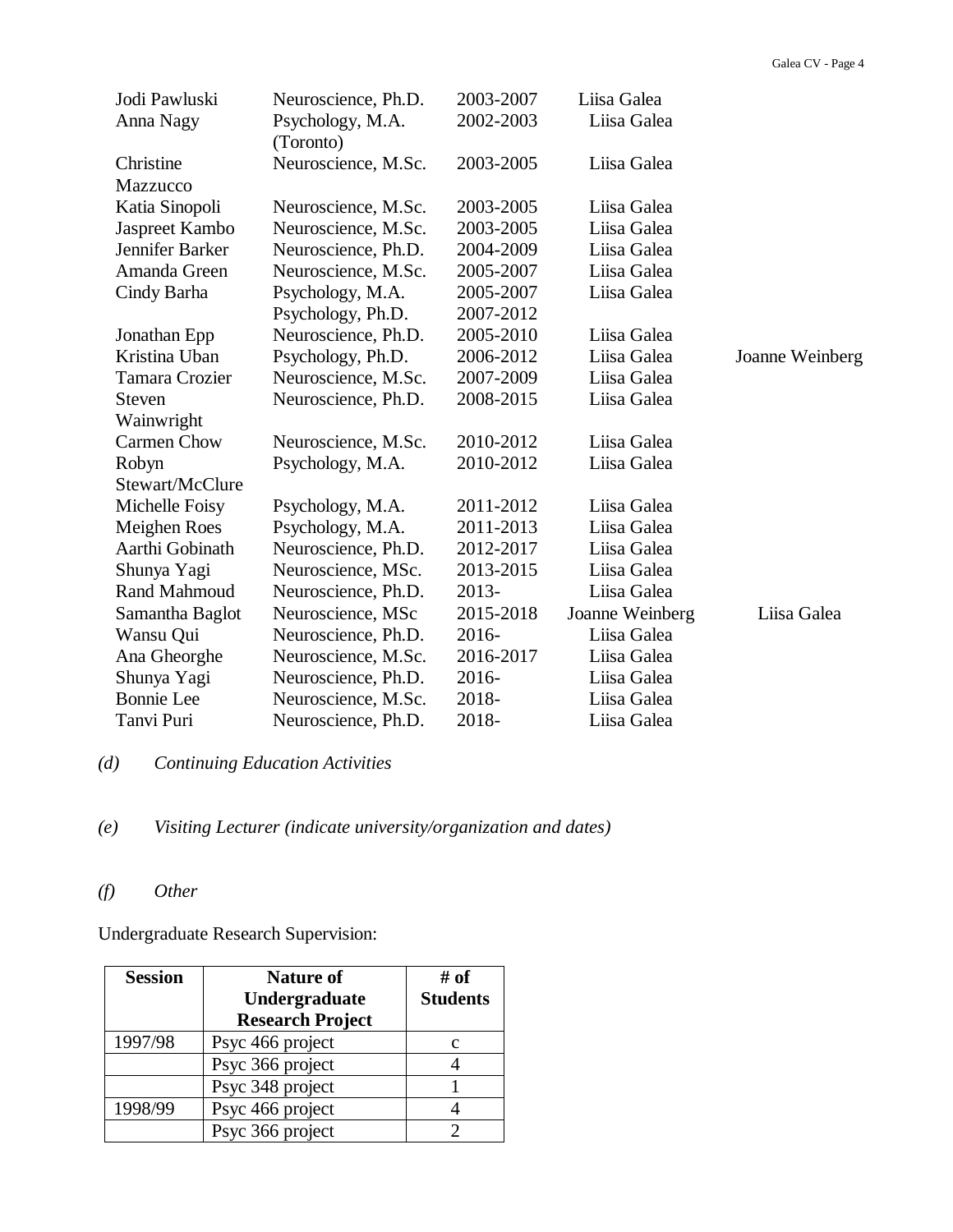|         | Psyc 448 project            | 1              |
|---------|-----------------------------|----------------|
|         | Psyc 348 project            | $\mathbf{1}$   |
| 1999/00 | Psyc 466 project            | 4              |
|         | Psyc 366 project            | 3              |
|         | Psyc 448 project            | $\overline{2}$ |
|         | Psyc 348 project            | $\mathbf{1}$   |
| 2000/01 | Psyc 366 project            | 3              |
|         | Psyc 466 project            | $\overline{c}$ |
|         | Psyc 448 project            | $\overline{2}$ |
|         | Psyc 348 project            | $\mathbf{1}$   |
|         | Biol 448 project            | $\mathbf{1}$   |
| 2001/02 | <b>Psyc 366</b>             | 8              |
|         | <b>Psyc 466</b>             | $\overline{c}$ |
|         | <b>Psyc 448</b>             | $\overline{2}$ |
| 2002/03 | Honours thesis              | $\mathbf{1}$   |
| U of T  | Directed studies            | $\mathbf{1}$   |
|         | <b>Psyc 299</b>             | $\overline{c}$ |
|         | <b>Research Opportunity</b> | $\overline{4}$ |
|         | Program                     |                |
| 2003/04 | <b>Psyc 366</b>             | $\overline{2}$ |
|         | <b>Psyc 448</b>             | 1              |
| 2004/5  | <b>Psyc 366</b>             | 7              |
|         | Psyc 448                    | 6              |
| 2005/6  | <b>Psyc 448</b>             | 3              |
|         | <b>Psyc 366</b>             | 5              |
| 2006/7  | <b>Psyc 466</b>             | $\mathbf{1}$   |
|         | Psyc 448                    | $\mathbf{1}$   |
| 2007/8  | <b>Biol 448</b>             | $\overline{2}$ |
|         | ISP directed studies        | $\overline{2}$ |
|         | $3rd$ y honours             | $\overline{2}$ |
|         | <b>Psyc 366</b>             | 1              |
| 2008/9  | Psych 366                   | $\mathbf{1}$   |
|         | <b>Directed Studies</b>     | 5              |
| 2009/10 | <b>Directed Studies</b>     | $\overline{2}$ |
|         | 366                         | 3              |
|         | Honours                     | $\overline{2}$ |
| 2010/11 | <b>Directed Studies</b>     | $\mathbf{1}$   |
|         | 366                         | $\mathbf{1}$   |
| 2011/12 | Directed Studies RA         | 3              |
| 2012/13 | Honours                     | $\mathbf{1}$   |
|         | <b>Directed Studies</b>     | 1              |
| 2013/14 | <b>Directed Studies</b>     | 3              |
|         | <b>Honours</b>              | 1              |
| 2014/15 | <b>Directed Studies</b>     | 6              |
|         | <b>Honours</b>              | 1              |
|         | 366                         | 3              |
| 2015/16 | <b>Directed Studies</b>     | 4              |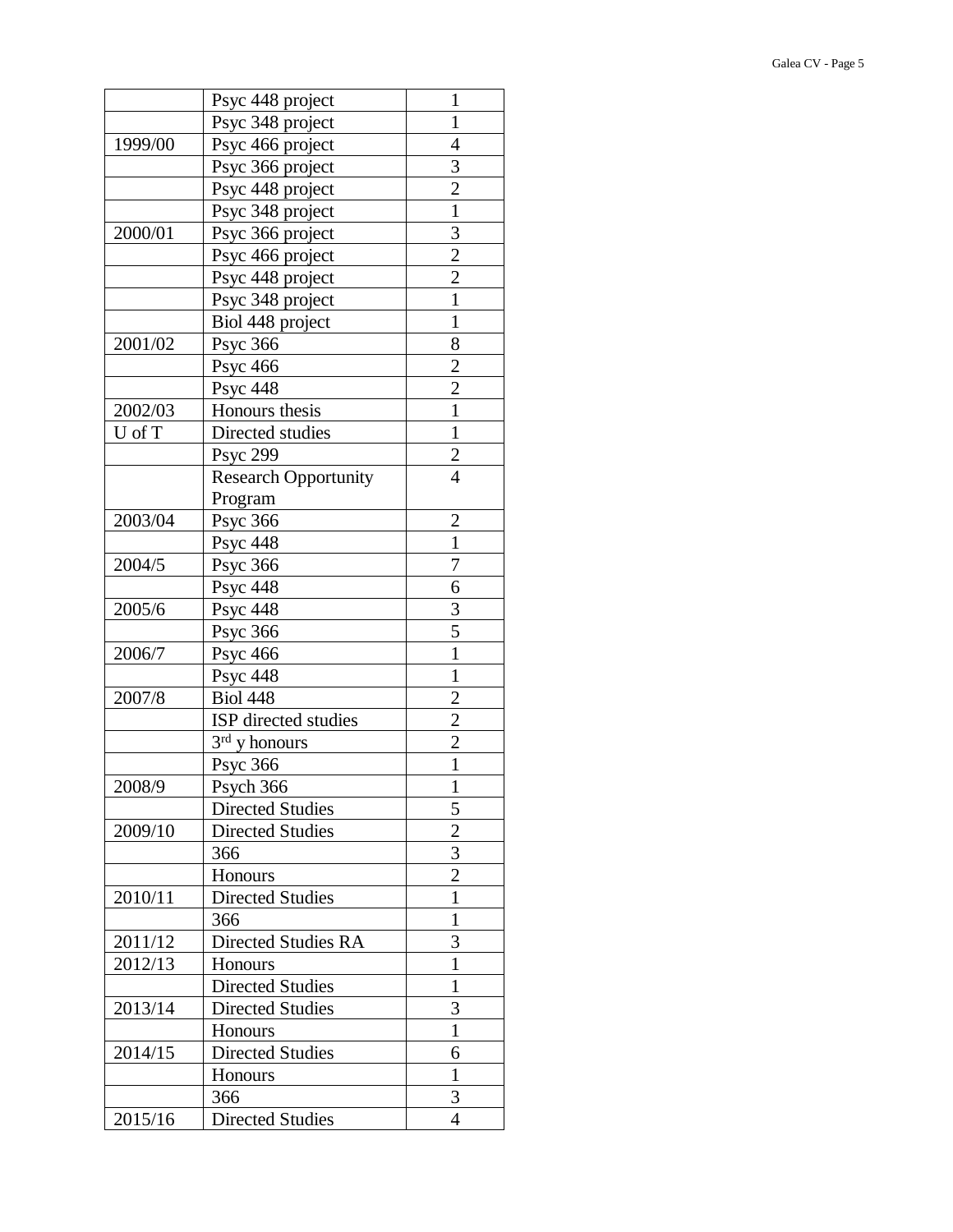|         | Honours                 |  |
|---------|-------------------------|--|
|         | 366                     |  |
| 2016/17 | <b>Directed Studies</b> |  |
|         | 366                     |  |
| 2017/18 | <b>Directed Studies</b> |  |
|         | 366                     |  |

### **Post-Doctoral Fellows**

| <b>Dates</b>                     | <b>Name</b>              | <b>Current Employment</b>            |
|----------------------------------|--------------------------|--------------------------------------|
| May 2004-June 2006               | Mark Spritzer            | <b>Associate Professor</b>           |
|                                  |                          | Middlebury College                   |
| April 2007 - April 2010          | <b>Susanne Brummelte</b> | <b>Assistant Professor</b>           |
|                                  |                          | <b>Wayne State University</b>        |
| <b>January 2008</b> - April 2010 | Wendy Wilson             | <b>Associate Professor Dickinson</b> |
|                                  |                          | <b>State University</b>              |
| <b>August 2010- July 2014</b>    | Joanna Workman           | <b>Assistant Professor,</b>          |
|                                  |                          | University of Albany                 |
| March 2011 - December 2015       | Dwayne Hamson            | Columbia College, Vancouver          |
| March $2012$ -                   | Paula Duarte-Guterman    |                                      |
| May 2015 - May 2016              | <b>Agnete Overgaard</b>  | Scientist, Histology                 |
| October 2017 - May 2018          | Silvia Paterlini         |                                      |
| September 2018-                  | <b>Travis Hodges</b>     |                                      |
| October 2018-                    | Dannia Islas             |                                      |
| November 2018                    | Paul Sheppard            |                                      |

#### **Visiting Students**

| 2004-2005           | <b>Susanne Brummelte</b> | University of Bielefeld, Bielefeld, Germany |
|---------------------|--------------------------|---------------------------------------------|
| April 07-Sept 07    | Julia Rummel             | University of Cologne, Germany              |
| March 08-June 08    |                          |                                             |
| April 10- August 10 | Julia Sniegocki          | University of Dresden, Germany              |
| Sept 10-April 11    | Dimka Drewczynski        | University of Amsterdam, Netherlands        |
| January 13-Aug 13   | Jaume Ferrer Lalanza     | Autonomous University of Barcelona, Spain   |
| October 16-May 17   | Laura Casanueva Reimon   | University of Barcelona                     |

### **Rotation Graduate Students**

2004 Vilte Barakauskas, Neuroscience 2006 Jeanette Evans, Neuroscience 2009 Nadia Scott, Neuroscience

Undergraduate Awards (selected)

### *Christina van den Brink* –

NSERC URSA (2014), Robert and Kazuko Barker Award (UBC) (\$400) *2014,* Faculty of Arts Undergraduate Research Award (UBC) (\$3000) *2013* ,Quinn Travel Award (UBC) (\$500) *2014,* Trek Excellence Scholarship (UBC) (\$1500) *2013,* Outstanding Wesbrook Scholar, Best Thesis in 2012-13

Research Poster (Psychology Undergraduate Research Conference) (\$200) *2013*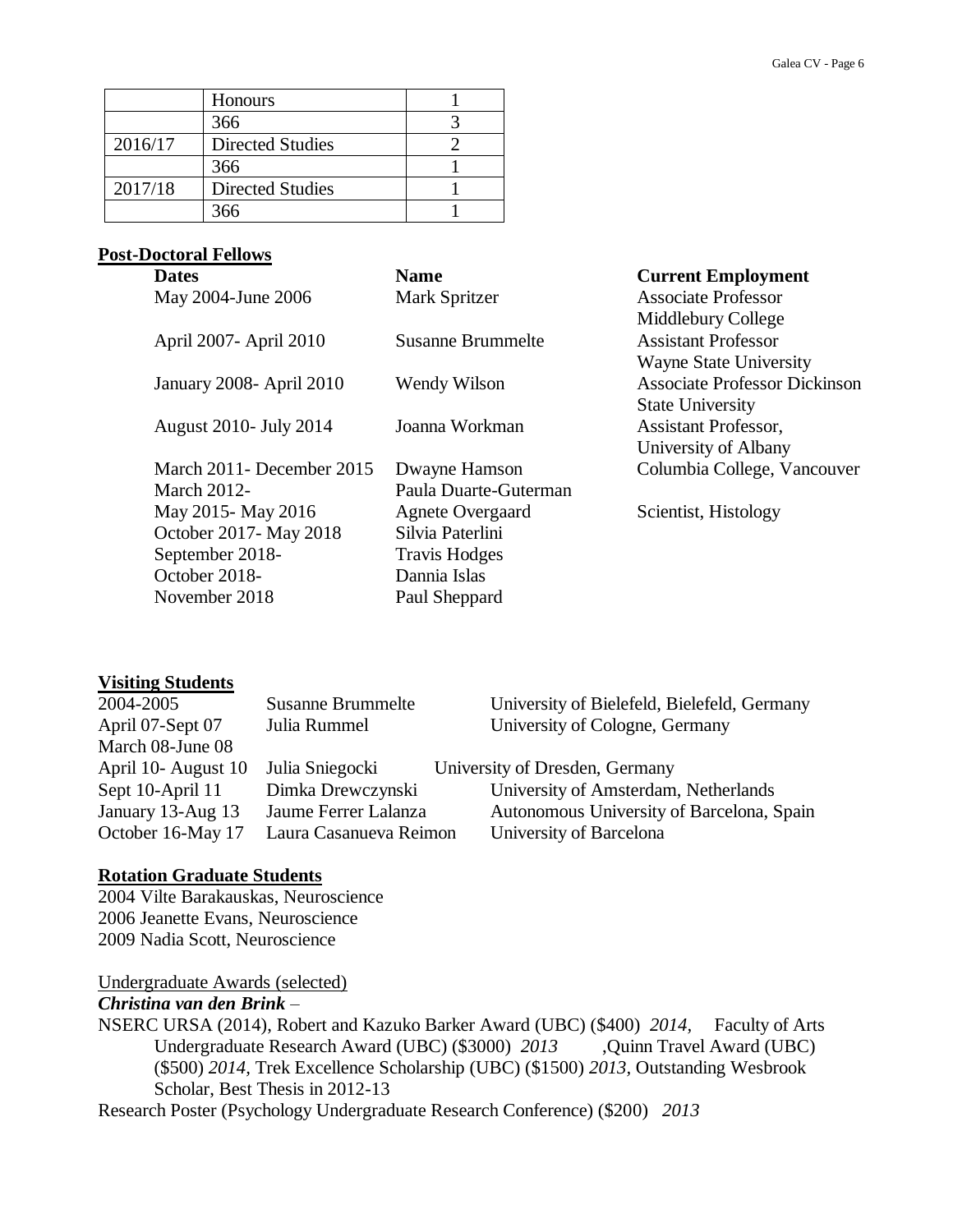*Sophia Solomon* – Best oral presentation - 16th Annual Psychology Undergrad Research Conference (UBC) (2014) Cara Tweed – NSERC URSA (2013) Jennifer Wong – NSERC URSA (2008) Jennifer Wide – NSERC URSA (2000)

### *Robin Richardson* (2015, 2016) NSERC URSA, Wesbrook Scholar (2015), Governor-General's Silver Medal in Arts

Graduate Student and PDF Awards (selected)

Cindy Barha – SFN Chapter Travel Award (2011)

- MSHRF Senior Student 2010-2012
- NSERC PGS-A and B
- SBN Travel Grant (2011)
- ISBN Travel Grant (2010)
- CIHR Institute of Aging Aging + Prize (2011)
- CPA Certificate of Excellence (2013, Best PhD thesis) Young Investigator Award, Society for Behavioral Neuroendocrinology (2014) - \$1250.00 USD

Jodi Pawluski – NSERC – PGS-M (2003),

- PGS-D (2004-2006)
- FRS-FNRS Chargé de recherche fellowship (2010-2013) €100,000+
- University of Liège Postdoctoral Fellowship  $(2010-2011) \epsilon 40,000$  (declined)
- Young Investigator Award, Society for Behavioral Neuroendocrinology (2010) \$1250.00 USD
- International Behavioral Neuroscience Society Travel award (2010) \$1000.00 USD
- NSERC Postdoctoral Fellowship (2008-2010) \$80,000
- Canadian Institutes of Health Research (CIHR) Interdisciplinary Women's Reproductive Health Strategic Training Program Postdoctoral Fellowship (2007-2008) –\$39,750.00
- Parental Brain Conference Graduate Student Poster Award (June 2007) \$250.00
- Student Fellowship, Steroids and Nervous System Conference (Feb  $2007$ )  $6200.00$
- Michael Smith Foundation for Health Research (MSFHR) Senior Trainee (2006-2008) \$45,000 (declined 1 year of funding)
- Human Early Learning Partnership (HELP) graduate funding (2006) \$4910.00
- Norske Skog University Graduate Fellowship (2006) -\$16,000 (declined)
- NSERC PGSD2 Award (2004-2006) \$42,000.00
- Society of Behavioral Neuroendocrinology Travel Award (2004) \$1,000USD
- Brain Research Center Poster Award (Nov, 2004)
- NSERC PGSA Award (2002-2004) \$38,300.00
- CIHR Student Trainee Award (2002) \$4000.00

Jennifer Wide MSHRF – student award 2002 Jonathan Epp – MSHRF – Senior Student award 2008-2010 Robyn McClure (nee Stewart) – NSERC PGS-M (2010-11)

- CPA Certificate of Excellence (2013, Best MA thesis) Michelle Foisy CIHR (2011-12)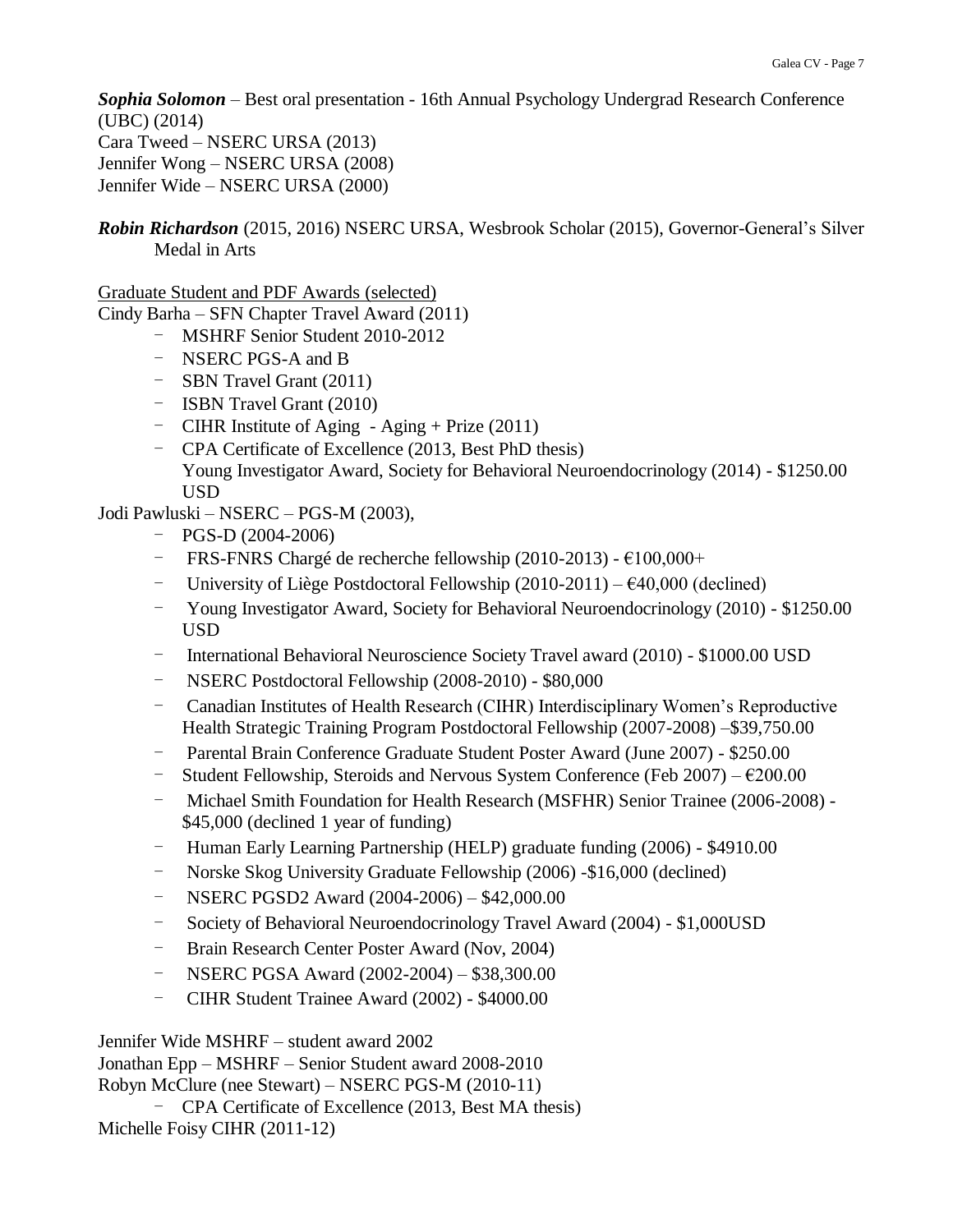Brandi Ormerod - NSERC PGS-M,

- -NSERC PGS-D
- Alzheimer Society of Canada
- -SFN Chapter Travel Award
- Jennifer Barker NSERC-PGS-D (2005-7)
	- Alzheimer Society of Canada (2008)
- Melissa Holmes NSERC-PGS-M (1998)
- Katia Sinopoli NSERC PGS-M (2003-4)
- Kristina Uban IMPART
- 2013 Best Dissertation of the Year International Society of Developmental Psychobiology (\$750) NRSA PostDoctoral Fellowship (F32-NIAAA 022561-01, Three years, \$48,014 per y) PostDoctoral Travel Award, Research Society on Alcoholism (RSA- \$300)
- 2012: Travel Award, International Society of Developmental Psychobiology (\$500)
- 2011: "Student Merit Award" from FASD Study Group (sub-group of RSA members) (\$1,750)
- 2011: Travel Award, Research Society on Alcoholism (\$200)
- 
- 2008-2012: International Academic Scholarship, University of British Columbia (\$2,109/yr)
- 2009: Travel Award, FASD Study Group (sub-group of RSA members) (\$750)
- 2009: Travel Award, Fetal Alcohol Canadian Expertise Round Table (CFFAR) (\$750)
- 2009: Travel Award, International Society of Developmental Psychobiology (\$550)
- 2009: Travel Award, WHRN Knowledge Translation Conference (\$325)
- 2009: Travel Award, IMPART for FASD Conference (\$900)
- 2008-2012: PhD Training Fellowship, IMPART/CIHR (\$21,000/yr)
- 2007: Travel Award, Univ. Graduate Fellowships to Society for Neuroscience (\$400)
- 2006-2010: PhD Tuition Award, Univ. British Columbia (\$7,200/yr)
- 2006-2007: University Graduate Fellowship, University of British Columbia (\$17,500)

Aarthi Gobinath – Entrance Scholarship -Neuroscience (\$5000, 2012)

- 2012-14 International Tuition Award Tuition award from Faculty of Graduate Studies \$3200
- 2013 Neuroscience Extravaganza University of British Columbia 1st place in poster competition

2013 International Society for Developmental Psychobiology (ISDP) - 1st place in poster competition - \$300

2013 Travel Award – National Institute of Health/Sackler Travel Award - Travel award from International Society of Developmental Psychobiology through NIH - \$500

2013 Travel Award – Canadian Institutes of Health Research. Travel Award from Institute for Community Support Travel Award – \$ 2150

2014- Don Stein Fellowship, Society for Women's Health Research, Travel Award

2015 – 4 year fellowship UBC

2015- Travel Award - Institute Community Support IGH ( for ISDP Spain)

- 2016- ISDP Travel Award
- 2016 Public Scholars Award
- 2017 International Behavioral Neuroscience Travel Award (\$1000+)
- 2018- Gunn Award for Best PhD in Neuroscience

Shunya Yagi– Entrance Scholarship -Neuroscience (\$5000, 2013) International Behavioral Neuroscience Travel Award (\$1000+, 2017) Killam Doctoral Fellowship 2018-2010 (\$30,000 per year)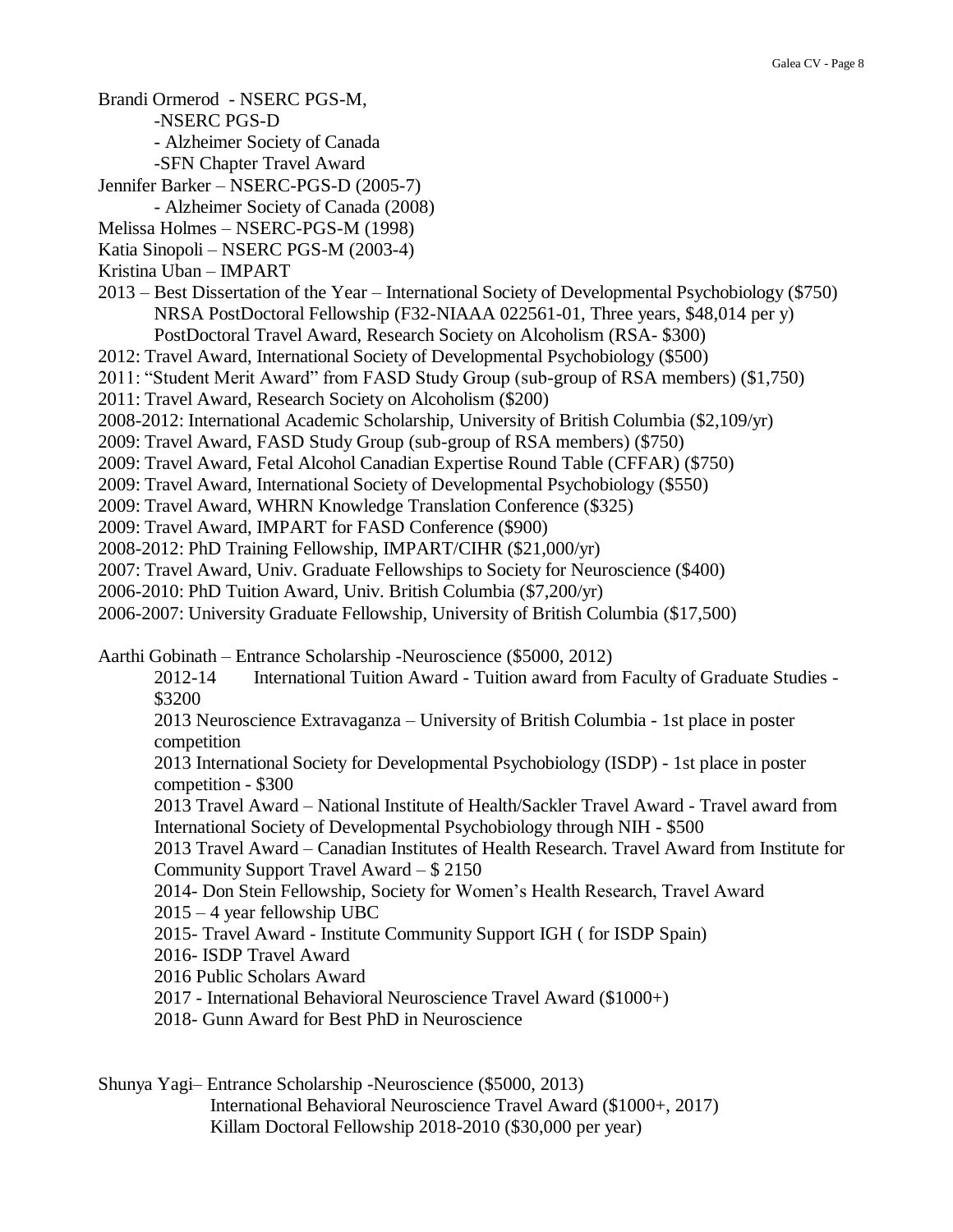Rand Mahmoud – 4 year scholarship UBC

Tuition award 2013

International Tuition Award (2014)

2014 - Neuroscience Extravaganza – University of British Columbia - 1st place in poster competition

- 2015 International Travel award ISPNE (Edinburgh).
- 2016 Society for Biological Psychiatry Travel Award
- 2017 Stress Meeting Princeton University Travel Award
- 2017- Society for Neuroscience Travel Award
- 2018- International Congress of Neuroendocrinology Travel Award (\$800, 2018)

Samantha Baglot

- -2018 CIHR Vanier (taken up at U Calgary)
- 2017- Lindsay & Elizabeth Gordon Award in Health Sciences (University of British Columbia)
- 2016 -Lindsay & Elizabeth Gordon Graduate Health Research Award (University of British Columbia)
- 2015 Aboriginal Graduate Fellowship and Tuition Award (University of British Columbia)
- 2015 2016: NSERC Canada Graduate Scholarship Master's Award (University of British Columbia)
- 2015- 2016: Faculty of Medicine Graduate Award (University of British Columbia)

Wansu Qiu

2018 – Best talk at BC Children's Hospital

2018- travel award to ISDP (International Society of Developmental Psychobiology)

### PDFs

Travis Hodges-

Joanna Workman – Coast Capital Depression Fund Young Investigator Award– (2011)

- NARSAD Young Investigator Award (2012-14)
- CIHR PDF award 2012-2015
- IBNS travel award 2013 ( Dublin)
- CIHR IGH Travel Award 2013

Dwayne Hamson – NSERC-PDF

CIHR – IGH – Travel Award 2013

Paula Duarte Guterman –NSERC PDF 2012,

- Alzheimer Association Fellowship 2017-2020
- Young Investigator Award, Parental Brain, 2018

Susanne Brummelte – Young Investigator Award ISDNP, ISPNE, SBN (2009) Wendy Wilson – Willms Fellowship Mark Spritzer – CIHR PDF award

## **9. SCHOLARLY AND PROFESSIONAL ACTIVITIES**

*(a) Areas of special interest and accomplishments*

Behavioural neuroscience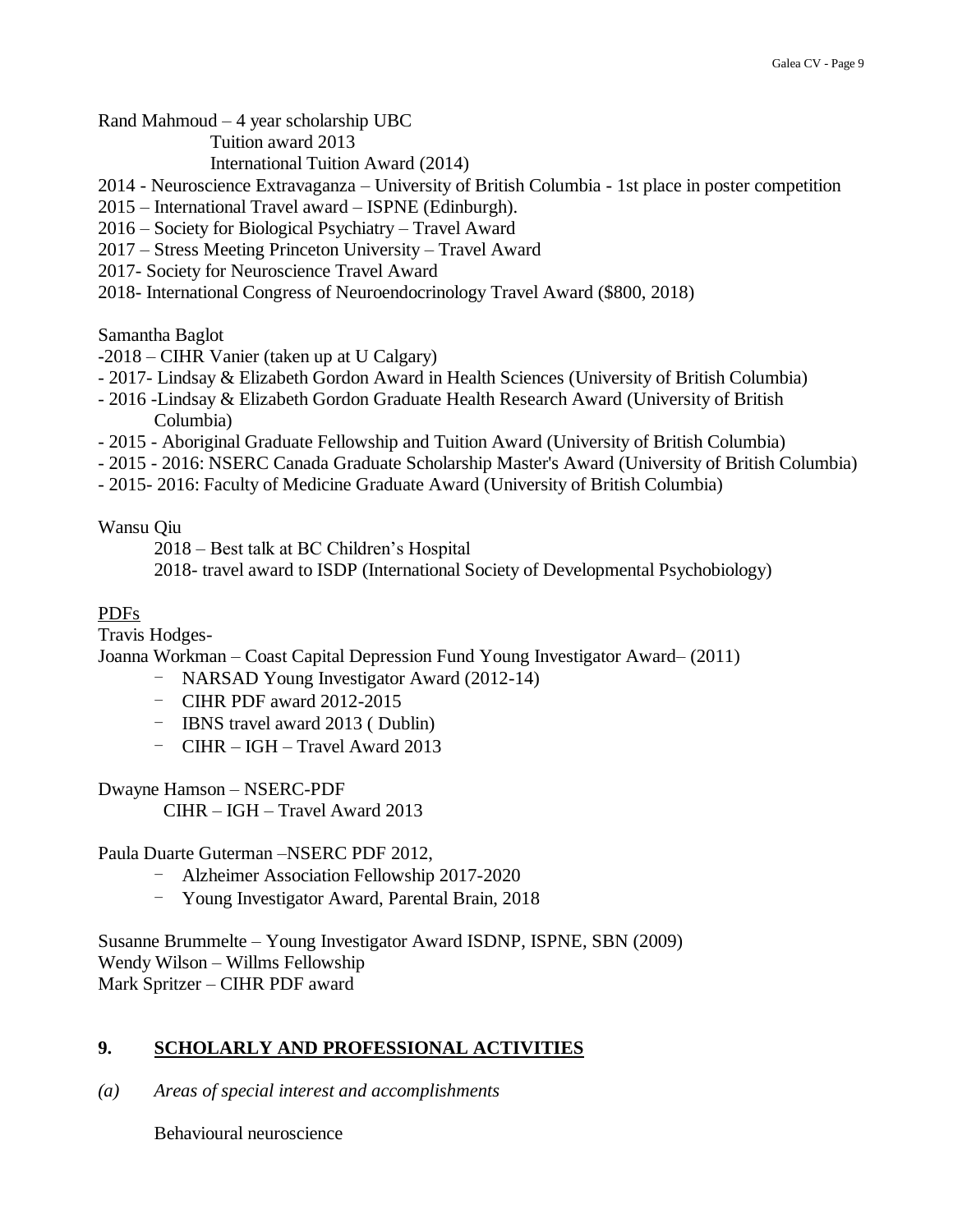Learning and memory Neurogenesis and apoptosis Psychoneuroendocrinology

*Research Productivity*: My H index is 50 (ISI – as of Oct 2018; Google Scholar 61, my i10=129). From 2010 my papers have received over 500 citations per year.

*(b) Research or equivalent grants (indicate under COMP whether grants were obtained competitively (C) or non-competitively (NC)*

| <b>Granting</b><br><b>Agency</b>                          | <b>Subject</b>                                                                                                                              | $\mathbf C$<br>$\mathbf 0$<br>M<br>${\bf P}$ | \$ Per Year | Year          | Principal<br>Investigator | $Co\text{-}Investigator(s)$                                                              |
|-----------------------------------------------------------|---------------------------------------------------------------------------------------------------------------------------------------------|----------------------------------------------|-------------|---------------|---------------------------|------------------------------------------------------------------------------------------|
| NSERC-<br><b>DAS</b>                                      | <b>Discovery Accelerator</b><br>Supplement                                                                                                  | $\overline{C}$                               | \$40,000    | 18-21         | Liisa Galea               |                                                                                          |
| <b>NSERC</b>                                              | Hormones and Learning<br>and Memory                                                                                                         | $\mathsf{C}$                                 | \$71,000    | 18-23         | Liisa Galea               |                                                                                          |
| CIHR:<br>Project                                          | Assessing the role of<br>adolescent hormonal<br>contraceptive use on risk<br>for depression                                                 | $\mathsf{C}$                                 | 77,755      | 2018-<br>2024 | <b>Frances</b> Chen       | Christine Anderi<br>Liisa Galea<br>Joelle LeMoult<br>Jerilynn Prior<br><b>Colin Ross</b> |
| <b>NSERC:RTI</b>                                          | Multiplex immunoassay<br>electrochemiluminescence<br>system and touchscreen<br>chambers for examining<br>molecules related to<br>cognition. | $\mathcal{C}$                                | \$139,479   | 2017          | Liisa Galea               | Catharine<br>Winstanley                                                                  |
| Jakeway<br>Family<br>Neurorehabili<br>tation Seed<br>Fund | Exercise and prevention of<br>chemotherapy-related<br>cognitive impairment: The<br>role of estrogens in an<br>animal model.                 | $\mathcal{C}$                                | 5000        | 2017          | Kristen<br>Campbell       | Liisa Galea                                                                              |
| CIHR:<br>Project<br>Scheme                                | The aging maternal brain:<br>implications for estrogen<br>therapy on cognitive health<br>and dementia risk                                  | $\mathcal{C}$                                | \$114,675   | 2016-<br>2021 | Liisa Galea               | Cindy Barha<br>Kelly Murphy                                                              |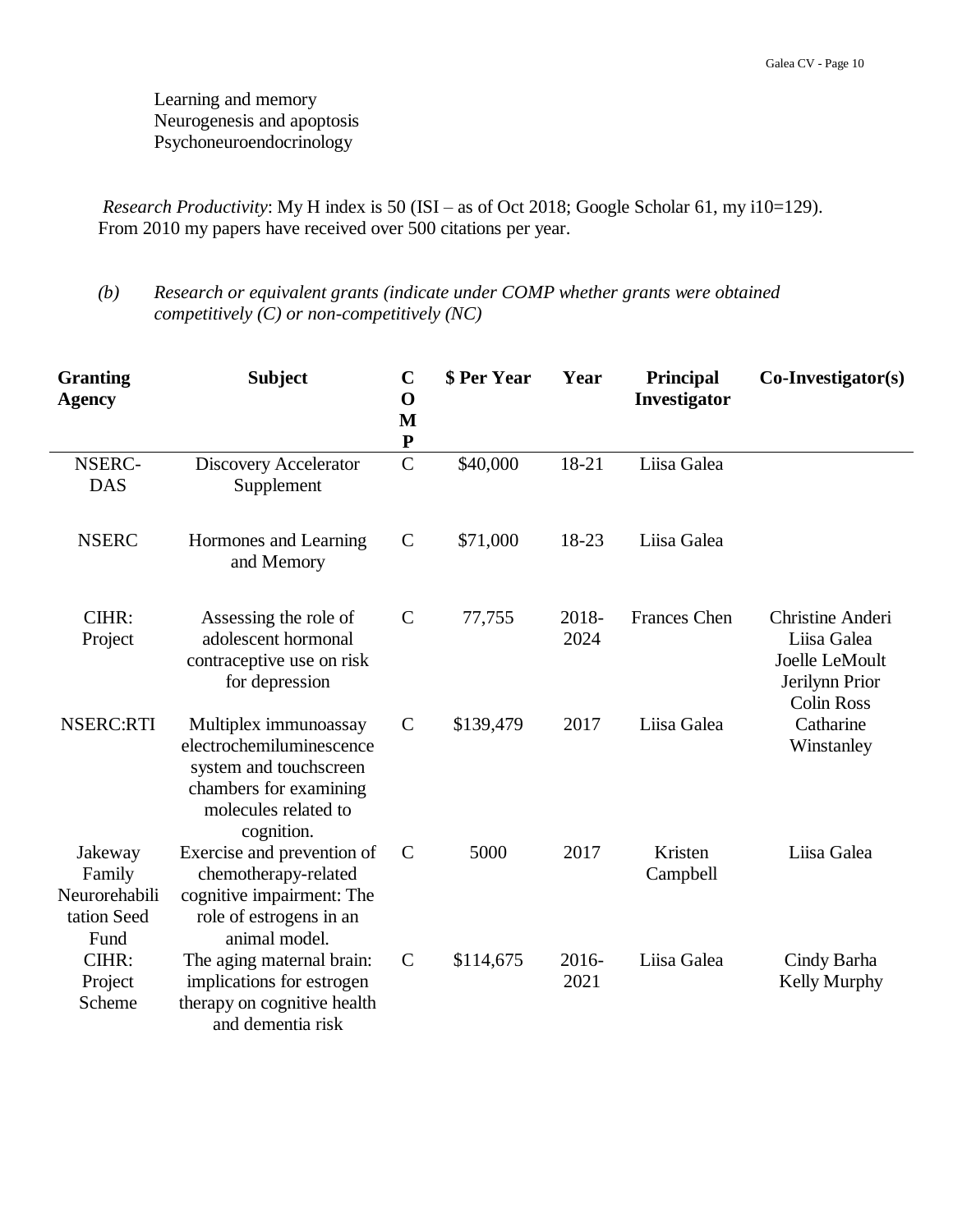| <b>Granting</b><br><b>Agency</b>                                                                       | <b>Subject</b>                                                                                                                                                                 | $\mathbf C$<br>$\mathbf 0$<br>M<br>${\bf P}$ | \$ Per Year  | Year             | <b>Principal</b><br>Investigator | $Co\text{-}Investigator(s)$                                                                                                                                                                                                                                                       |
|--------------------------------------------------------------------------------------------------------|--------------------------------------------------------------------------------------------------------------------------------------------------------------------------------|----------------------------------------------|--------------|------------------|----------------------------------|-----------------------------------------------------------------------------------------------------------------------------------------------------------------------------------------------------------------------------------------------------------------------------------|
| CIHR:<br>Catalyst<br>Grant: Sex as<br>a Variable in<br><b>Biomedical</b><br><b>or</b><br>Translational | Effect of exercise<br>intervention on brain health<br>in older<br>age: interaction between<br>sex and genotype                                                                 | $\overline{C}$                               | 75,000       | 2016-<br>2018    | Liisa Galea                      | Cindy Barha<br>Teresa Liu-<br>Ambrose                                                                                                                                                                                                                                             |
| Research<br>Canadian<br>Institutes of<br>Health<br>Research                                            | Neural plasticity-dependent<br>mechanisms of<br>antidepressant efficacy in<br>males and females                                                                                | $\mathbf C$                                  | \$128,574    | $2015 -$<br>2020 | Liisa Galea                      |                                                                                                                                                                                                                                                                                   |
| Canadian<br>Institutes of<br>Health<br>Research                                                        | Reshaping the Path of Mild<br>Cognitive Impairment by<br><b>Refining Exercise</b><br>Prescription:<br><b>Understanding Training</b><br>Type and<br><b>Exploring Mechanisms</b> | $\mathbf C$                                  | \$180030     | $2015 -$<br>2020 | Teresa Liu-<br>Ambrose           | BEST, John<br>BOYD, Lara<br>Davis, Jennifer<br>GALEA, Liisa<br>GOLDSMITH,<br>Charles<br>Hall, Peter<br>HANDY, Todd<br>HSIUNG, Ging-<br>Yuek<br>Jacova, Claudia<br>KRAMER,<br>Arthur<br>MACKAY,<br>Alexander<br>NAGAMATSU,<br>Lindsay<br>Sheel, Andrew<br>(Bill)<br>VOSS, Michelle |
| Women in<br>World<br>Neuroscience                                                                      | Empowering Women in<br>Neuroscience at home and<br>around the World: Social<br>Media as a Tool to<br>Broaden Mentoring and<br><b>Collaborative Opportunities</b>               | $\mathcal{C}$                                | \$2000       | $15 - 16$        | Julie Robillard                  | Liisa Galea                                                                                                                                                                                                                                                                       |
| NIH (R01<br>AA022460-<br>01)                                                                           | Prenatal Alcohol and<br>Neuroimmunity                                                                                                                                          | $\mathcal{C}$                                | 200,000 (5%) | $13-18$          | Joanne<br>Weinberg               | Doug Waterfield<br>Liisa Galea                                                                                                                                                                                                                                                    |
| <b>NSERC</b>                                                                                           | Hormones and Learning<br>and Memory                                                                                                                                            | $\mathbf C$                                  | \$57,000     | $13 - 18$        | Liisa Galea                      |                                                                                                                                                                                                                                                                                   |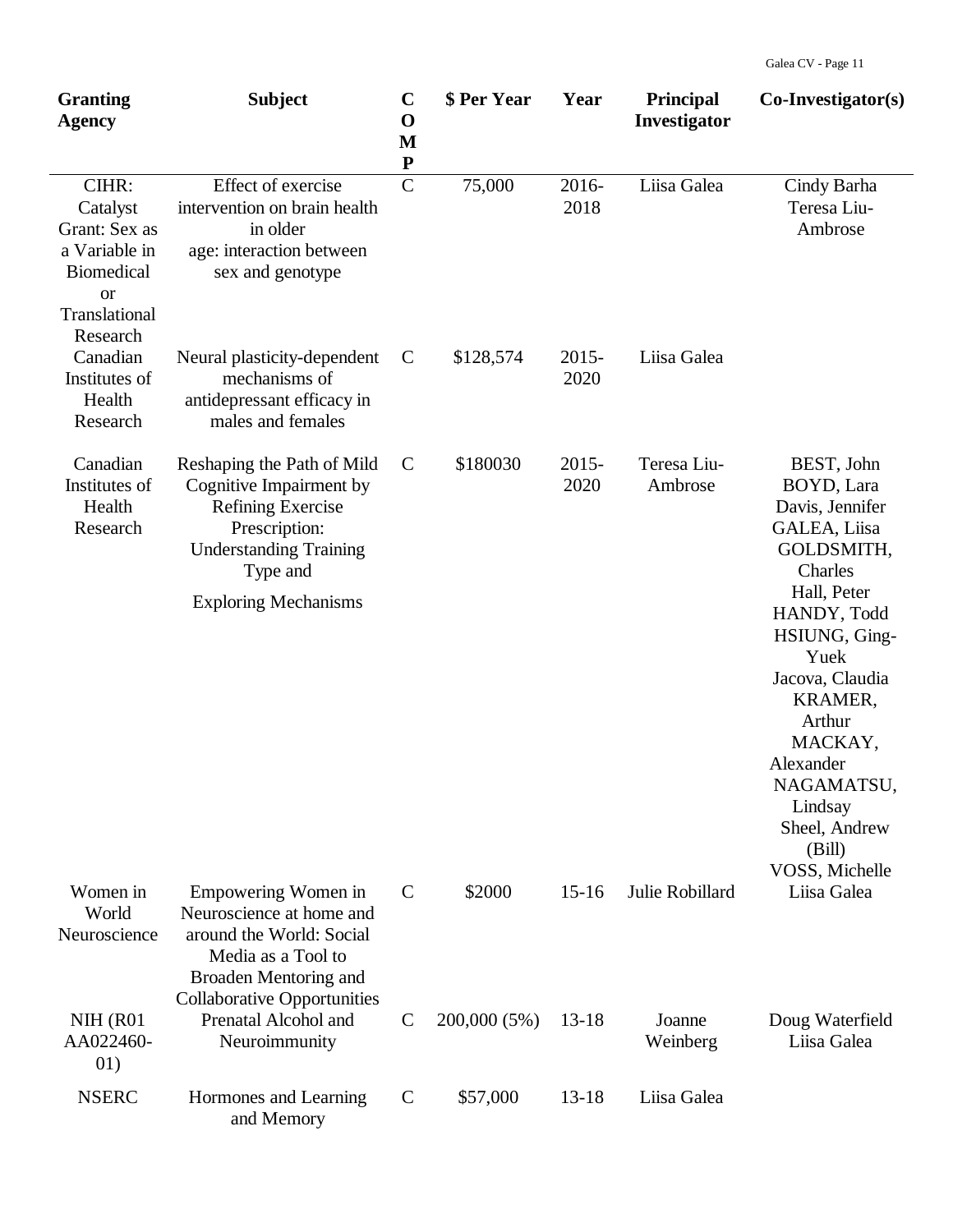| <b>Granting</b><br><b>Agency</b>           | <b>Subject</b>                                                                                                                                                      | $\mathbf C$<br>$\mathbf 0$<br>M<br>${\bf P}$ | \$ Per Year | Year      | <b>Principal</b><br>Investigator | $Co\text{-}Investigator(s)$ |
|--------------------------------------------|---------------------------------------------------------------------------------------------------------------------------------------------------------------------|----------------------------------------------|-------------|-----------|----------------------------------|-----------------------------|
| Alzheimer<br>Society of<br>Canada          | Estrone versus Estradiol-<br>based HRTs effects on<br>cognition and brain<br>plasticity: interaction with<br>reproductive experience                                | $\mathbf C$                                  | \$75,000    | $12 - 14$ | Liisa Galea                      |                             |
| <b>Coast Capital</b><br>Depression<br>Fund | The role of PSA-NCAM<br>and activated new neurons<br>in determining<br>antidepressant efficacy in a<br>vulnerable and non-<br>vulnerable population.                | $\mathcal{C}$                                | \$30,000    | $11 - 13$ | Liisa Galea                      |                             |
| <b>Coast Capital</b><br>Depression<br>Fund | Role of pharmacological<br>and nonpharmacological<br>antidepressants in offspring<br>development and<br>behaviour in an animal<br>model of postpartum<br>depression | $\mathsf{C}$                                 | \$30,000    | $11 - 13$ | Joanna<br>Workman                | Liisa Galea                 |
| <b>CIHR</b>                                | Gonadal hormone effects<br>on adult hippocampal<br>neurogenesis in the male<br>and female rodent                                                                    | $\mathcal{C}$                                | \$132,938   | $10-15$   | Liisa Galea                      |                             |
| <b>CIHR</b>                                | Stress, corticosterone and<br>postpartum depression:<br>effects on depressive-like<br>behaviors and neural<br>markers of depression in<br>both mother and offspring | $\mathsf{C}$                                 | \$100,000   | $10 - 11$ | Liisa Galea                      |                             |
| <b>NSERC</b>                               | Image analysis program,<br>microtome and operant<br>chambers for investigating<br>effects of hormones on<br>cognition and brain (equip)                             | $\mathsf{C}$                                 | \$48,890    | $09-10$   | Liisa Galea                      |                             |
| <b>CFFAR</b>                               | Vulnerability to Addiction:<br><b>Effects of Prenatal Alcohol</b><br><b>Exposure and Stress</b>                                                                     | $\mathcal{C}$                                | \$34,000    | $08 - 10$ | Joanne<br>Weinberg               | Liisa Galea                 |
| NSERC-<br><b>DAS</b>                       | <b>Discovery Accelerator</b><br>Supplement                                                                                                                          | $\mathsf{C}$                                 | \$40,000    | $07-10$   | Liisa Galea                      |                             |
| <b>NSERC</b>                               | Hormones and Learning<br>and Memory                                                                                                                                 | $\mathbf C$                                  | \$50,922    | $07-13$   | Liisa Galea                      |                             |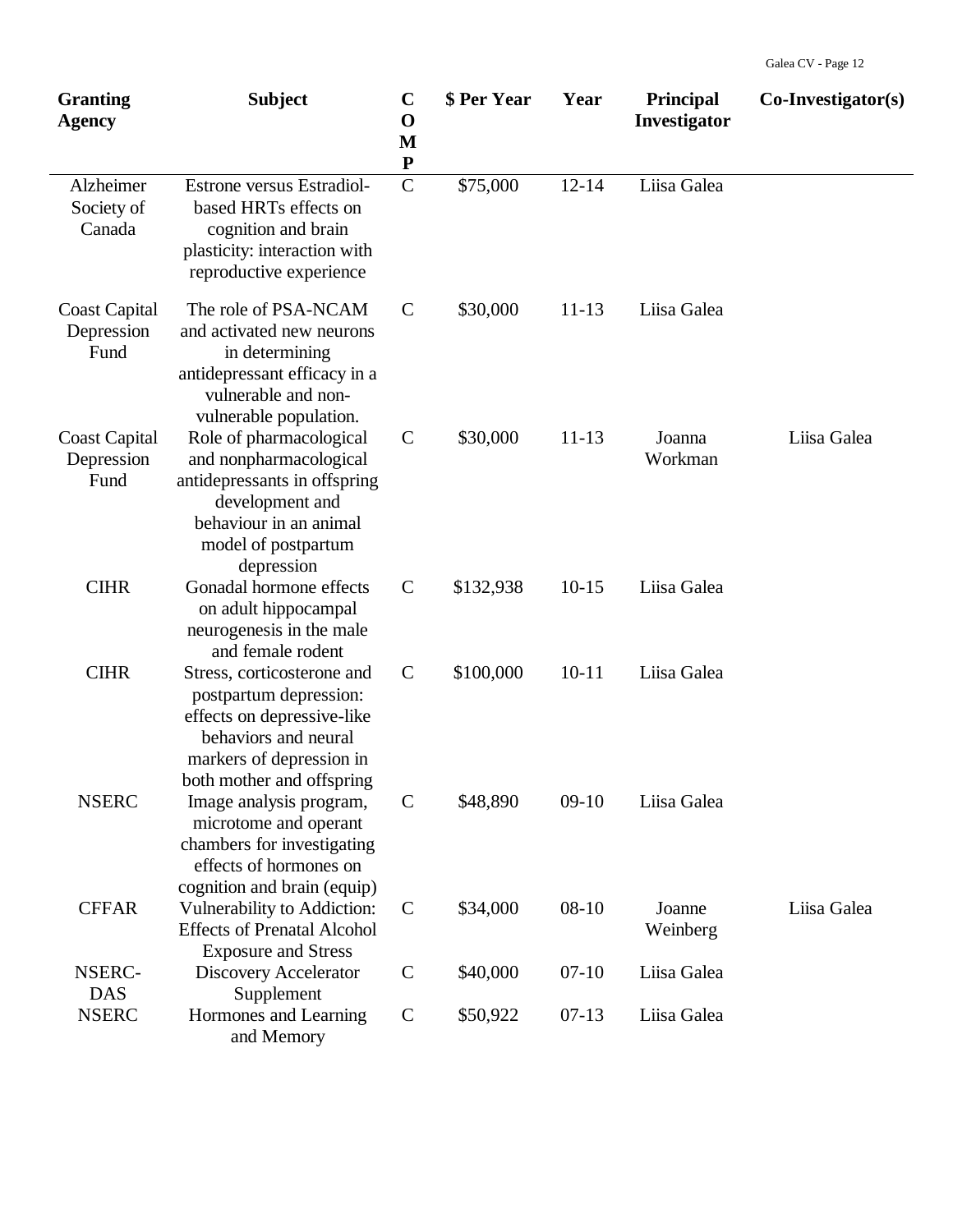| <b>Granting</b><br><b>Agency</b>                                             | <b>Subject</b>                                                                                                                                       | $\mathbf C$<br>$\mathbf 0$<br>M<br>${\bf P}$ | \$ Per Year | Year        | <b>Principal</b><br>Investigator | $Co\text{-}Investigator(s)$          |
|------------------------------------------------------------------------------|------------------------------------------------------------------------------------------------------------------------------------------------------|----------------------------------------------|-------------|-------------|----------------------------------|--------------------------------------|
| PARF-<br>Pacific<br>Alzheimer<br>Research<br>Foundation                      | Effects of estrogen on<br>neurogenesis in the adult<br>hippocampus in young and<br>aged rodents                                                      | $\mathcal{C}$                                | \$70,662    | $07-10$     | Liisa Galea                      |                                      |
| Michael<br>Smith Health<br>Research<br>Foundation                            | Hormonal effects on neural<br>plasticity – Senior Scholar<br>Career Award                                                                            | $\mathcal{C}$                                | \$100000    | $06-11$     | Liisa Galea                      |                                      |
| <b>CIHR</b>                                                                  | Parity effects on brain<br>morphology and function                                                                                                   | $\mathsf{C}$                                 | \$84,899    | $06-11$     | Liisa Galea                      |                                      |
| $CHR -$<br>Institute of<br>Gender and<br>Health                              | Parity effects on brain<br>morphology and function                                                                                                   | $\mathsf{C}$                                 | \$87,991    | 06-07       | Liisa Galea                      |                                      |
| <b>BC</b> Ministry<br>of Children<br>and Family<br>Development<br>(via HELP) | Developmental<br>Vulnerability: Effects of<br><b>Prenatal Ethanol Exposure</b><br>on Stress Reactivity,<br>Cognition and<br>Hippocampal Neurogenesis | $\mathbf C$                                  | \$25,000    | 06-08       | Joanne<br>Weinberg               | Liisa Galea                          |
| <b>NSERC</b>                                                                 | Operant chambers and<br>stereotaxic for investigating<br>estrogen's effects on<br>learning and memory                                                | $\mathsf{C}$                                 | \$48,427    | 06-07       | Liisa Galea                      |                                      |
| <b>NARSAD</b>                                                                | Models of post-partum<br>depression: effects on<br>behavior, stress reactivity<br>and hippocampal<br>neurogenesis in both<br>mother and offspring    | $\mathsf{C}$                                 | \$55,000    | $05-07$     | Liisa Galea                      |                                      |
| <b>CIHR</b>                                                                  | Cognitive and Hormonal<br>Aspects of Mild Cognitive<br>Impairment                                                                                    | $\mathcal{C}$                                | \$49952     | 2005-<br>06 | Liisa Galea                      | <b>Kelly Murphy</b><br>Angela Troyer |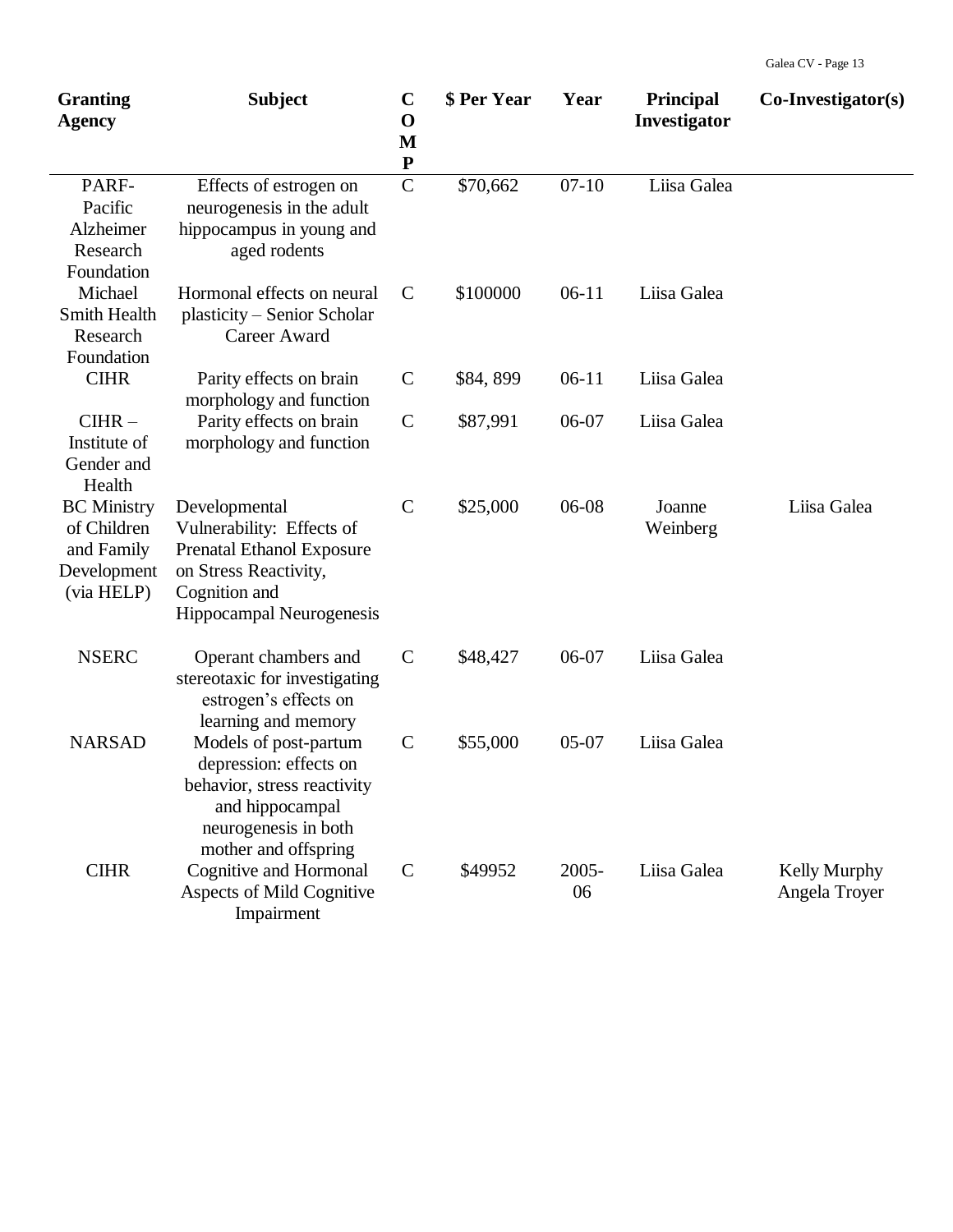| <b>Granting</b><br><b>Agency</b>                                             | <b>Subject</b>                                                                                                                 | $\mathbf C$<br>$\mathbf 0$<br>M<br>${\bf P}$ | \$ Per Year                          | Year      | <b>Principal</b><br>Investigator | $Co\text{-}Investigator(s)$                                                                                                                                                                                                                                                                                                                                   |
|------------------------------------------------------------------------------|--------------------------------------------------------------------------------------------------------------------------------|----------------------------------------------|--------------------------------------|-----------|----------------------------------|---------------------------------------------------------------------------------------------------------------------------------------------------------------------------------------------------------------------------------------------------------------------------------------------------------------------------------------------------------------|
| <b>CIHR</b>                                                                  | <b>Strategic Training Program</b><br>Grant: Neurobiology and<br>Behaviour                                                      | $\mathbf C$                                  | \$300,000                            | $02-08$   | <b>Steve Vincent</b>             | AULD;<br>CHRISTIE;<br>CYNADER; DELA<br>$NEY$ , ; $EL-$<br>HUSSEINI;<br>FELDMAN;<br><b>GALEA; HONER;</b><br>INGLIS;<br>KRIEGER,; MURP<br>HY;O'CONNOR,;<br>PELECH <sub>;</sub><br>PHILLIPS;<br>RANKIN;<br>RAYMOND;<br>REINER;<br><b>ROSKAMS:</b><br>SIMPSON;<br>SNUTCH; SOJA;<br>SONG; STEEVES;<br>STOESSL;<br>TETZLAFF;<br>WANG;<br>WEINBERG;<br><b>WERKER</b> |
| <b>BC</b> Ministry<br>of Children<br>and Family<br>Development<br>(via HELP) | Effects of early androgens<br>and corticosterone on stress<br>reactivity and cognition in<br>adulthood.                        | $\mathcal{C}$                                | \$20,000                             | $05-06$   | Liisa Galea                      |                                                                                                                                                                                                                                                                                                                                                               |
| <b>BC</b> Ministry<br>of Children<br>and Family<br>Development<br>(via HELP) | Morphological changes<br>during pregnancy and the<br>post-partum period:<br>relation to mothering<br>experience and behaviours | $\mathsf{C}$                                 | \$40000                              | $03-05$   | Liisa Galea                      |                                                                                                                                                                                                                                                                                                                                                               |
| <b>PREA</b><br>(Premier's<br>Research<br>Excellence<br>Award)                | <b>Adrenal and Gonadal</b><br>hormone effects on<br>hippocampal plasticity and<br>behaviour                                    | $\mathsf{C}$                                 | \$30000<br>(declined due<br>to move) | 03-08     | Liisa Galea                      |                                                                                                                                                                                                                                                                                                                                                               |
| <b>CIHR</b>                                                                  | <b>Estrogen and Progesterone</b><br>Effects on neurogenesis in<br>the mammalian<br>hippocampus                                 | $\mathbf C$                                  | \$71,094                             | 03-06     | Liisa Galea                      |                                                                                                                                                                                                                                                                                                                                                               |
| <b>NSERC</b>                                                                 | Hormones and Learning<br>and Memory                                                                                            | $\mathbf C$                                  | \$32,000                             | $02 - 06$ | Liisa Galea                      |                                                                                                                                                                                                                                                                                                                                                               |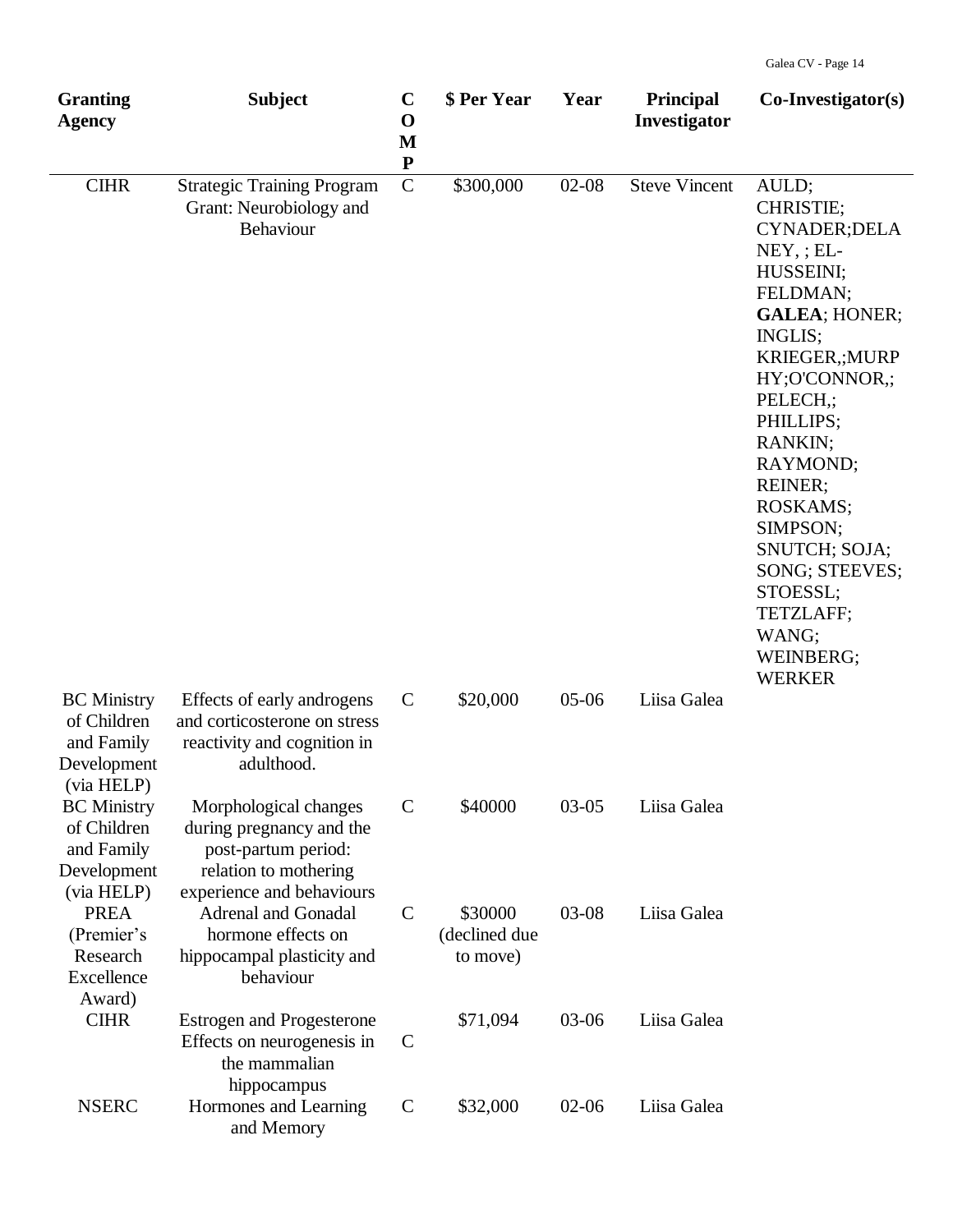| <b>Granting</b><br><b>Agency</b>                    | <b>Subject</b>                                                                                                 | $\mathbf C$<br>$\mathbf 0$<br>M<br>${\bf P}$ | \$ Per Year | Year      | <b>Principal</b><br>Investigator | $Co\text{-}Investigator(s)$                                              |
|-----------------------------------------------------|----------------------------------------------------------------------------------------------------------------|----------------------------------------------|-------------|-----------|----------------------------------|--------------------------------------------------------------------------|
| <b>HELP</b><br>(Human early<br>learning<br>program) | An animal model of post-<br>partum depression: effects<br>on neurogenesis and<br>behaviour                     | $\mathcal{C}$                                | \$12,760    | $02-03$   | Liisa Galea                      |                                                                          |
| Institutional<br><b>SSHRC</b>                       | Effects of pregnancy on<br>cognition, mood and<br>olfaction: contribution of<br>social support and<br>hormones | $\mathbf C$                                  | \$3500      | $02 - 03$ | Liisa Galea                      |                                                                          |
| <b>NSERC</b>                                        | Teaching microscope and<br>distilled water unit for<br>histological analysis                                   | $\mathbf C$                                  | \$15,095    | $01 - 02$ | Liisa Galea                      |                                                                          |
| Alzheimer's<br>Society of<br>Canada                 | The effects of estradiol on<br>adult neurogenesis: cell<br>proliferation and cell<br>survival                  | $\mathbf C$                                  | \$41,632    | $00 - 02$ | Liisa Galea                      |                                                                          |
| Alzheimer's<br>Society of<br>Canada                 | Thyroid hormones and<br>cortisol levels exacerbate<br>brain aging and onset of<br>dementia                     | $\mathbf C$                                  | \$41,187    | $00 - 02$ | Peter Graf                       | Liisa Galea                                                              |
| <b>NSERC</b>                                        | Vibratome and distilled<br>water unit for histological<br>and stereological analysis                           | $\mathbf C$                                  | \$15,000    | 2000      | Liisa Galea                      |                                                                          |
| <b>CIHR</b>                                         | Neurogenesis in Natural<br><b>Populations Workshop</b>                                                         | $\mathbf C$                                  | \$30,000    | 2000      | Martin<br>Wojtowicz              | Rudy Boonstra<br>Liisa Galea<br><b>Stephen Matthews</b><br>G. Massicotte |
| Alzheimer's<br>Soc of BC                            | <b>Hormonal Control of Adult</b><br>Neurogenesis                                                               | $\mathcal{C}$                                | \$33,360    | 97-99     | Liisa Galea                      |                                                                          |
| <b>NSERC</b>                                        | Spatial learning, Stress and<br>adult neurogenesis                                                             | $\mathbf C$                                  | \$20,700    | 98-02     | Liisa Galea                      |                                                                          |
| <b>UBC-HSS</b>                                      | Pregnancy-related changes<br>in mood & cognition                                                               | $\mathbf C$                                  | \$1,900     | 99-00     | Liisa Galea                      |                                                                          |
| <b>NSERC</b>                                        | Microscope image analysis<br>system<br>Stress effects on CNS                                                   | $\mathbf C$                                  | \$15,000    | 1998      | Liisa Galea                      |                                                                          |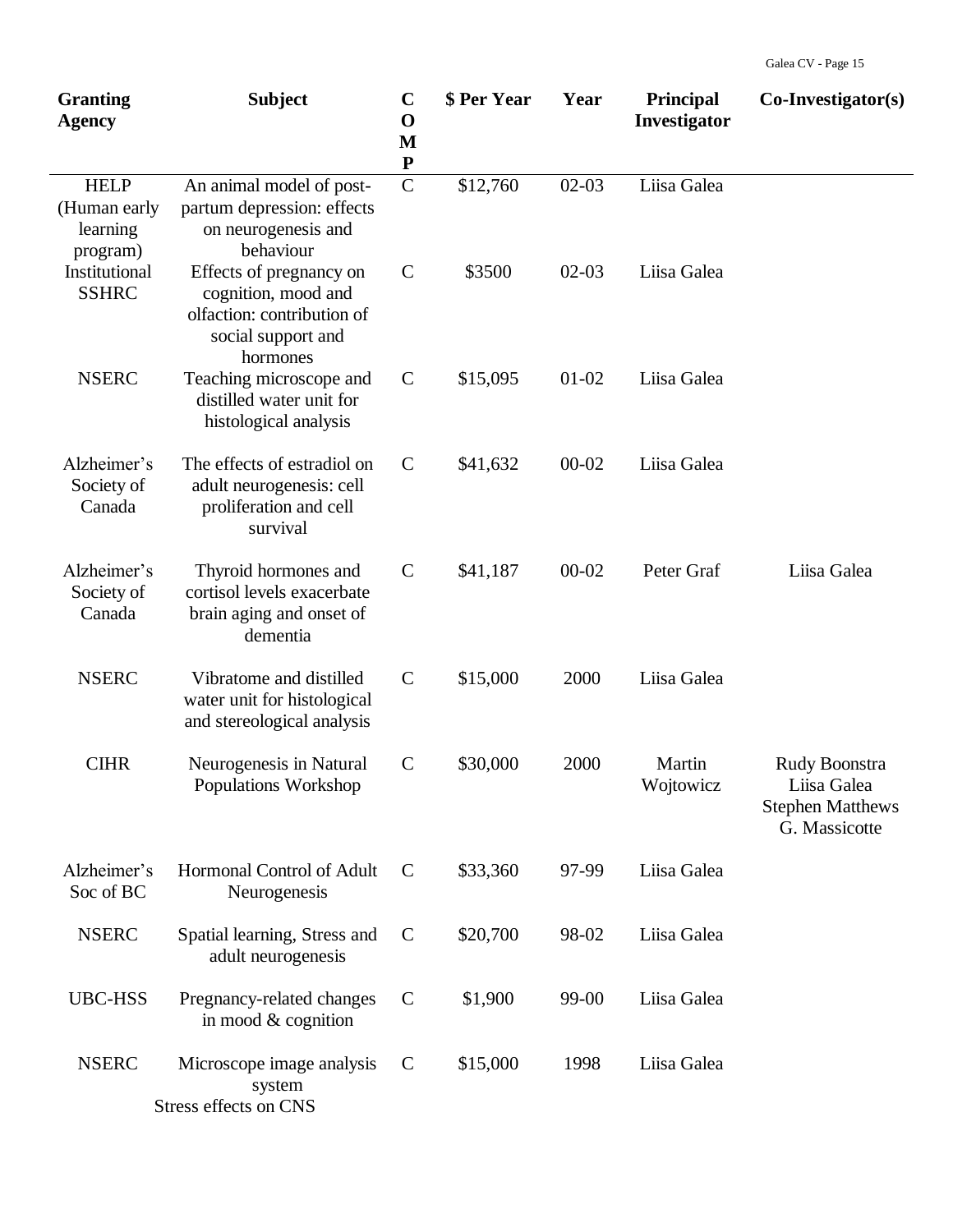- *(b) Research or equivalent grants (indicate under COMP whether grants were obtained competitively (C) or non-competitively (NC))*
- *(c) Research or equivalent contracts (indicate under COMP whether grants were obtained competitively (C) or non-competitively (NC).*

| <b>Granting</b><br><b>Agency</b>                         | <b>Subject</b>                                                | <b>COM</b><br>P | \$ Per<br>Year | Year | <b>Principal</b><br>Investigator | $Co-$<br>Investigator(s) |
|----------------------------------------------------------|---------------------------------------------------------------|-----------------|----------------|------|----------------------------------|--------------------------|
| PheroTech<br>Inc. $&$<br>National<br>Research<br>Council | Antifeedant properties of<br><b>Odours using Meadow voles</b> |                 | \$9,072        |      | 98-99 Liisa Galea                |                          |

*(d) Invited Presentations (\* were given to the public)*

**Galea, L. A. M.,** Kavaliers, M., and Ossenkopp, K.-P. (1995, September). Hormonal Aspects of Spatial Learning in Meadow Voles (*Microtus pennsylvanicus)* and Deer Mice (*Peromyscus maniculatus).* Paper presented at *Proceedings of the 4th International Congress of Neuroethology*, Cambridge England.

**Galea, L. A. M.** (1995, August). Sexually-dimorphic spatial learning in rodents. Paper presented at *Navigation: Migration and Homing Symposium, Company of Biologists*. Cambridge, England.

**Galea, L. A. M.** and McEwen. B. C. (1997, May). Estrogen-related changes in spatial learning, hippocampal size and adult neurogenesis. Paper presented at *International Society for Behavioural Neuroscience*. Gananoque, ON.

**Galea, L.A.M.** (2000, February). Neuroendocrine correlates of behaviour and hippocampal neurogenesis. Paper presented at the *Winter Conference on Neuroplasticity*, St. Lucia, West Indies.

**Galea, L.A.M.** (2000, April). Differential effects of estradiol on learning and hippocampal neurogenesis. Paper presented at the *Workshop on Steroid and Hormone Function*. Breckenridge, Colorado.

Ormerod, B.K. and **Galea, L.A.M.** (2000, May) Estradiol regulates cell proliferation in the dentate gyrus of adult female meadow voles, Microtus Pennsylvanicus. *International Behavioral Development Symposium*, Minot, North Dakota, p.51. Talk presented by Ormerod

**Galea, L.A.M.** (2000, May). Neurogenesis in natural populations: Possible ecological relevance. Paper presented at the *Workshop on Neurogenesis in Natural Populations*. Toronto, Ontario.

**Galea, L.A.M.** (2001, June). Effects of estradiol on learning and memory. Paper presented at the *Theoretical and Experimental Neuropsychology*. Montreal, Quebec.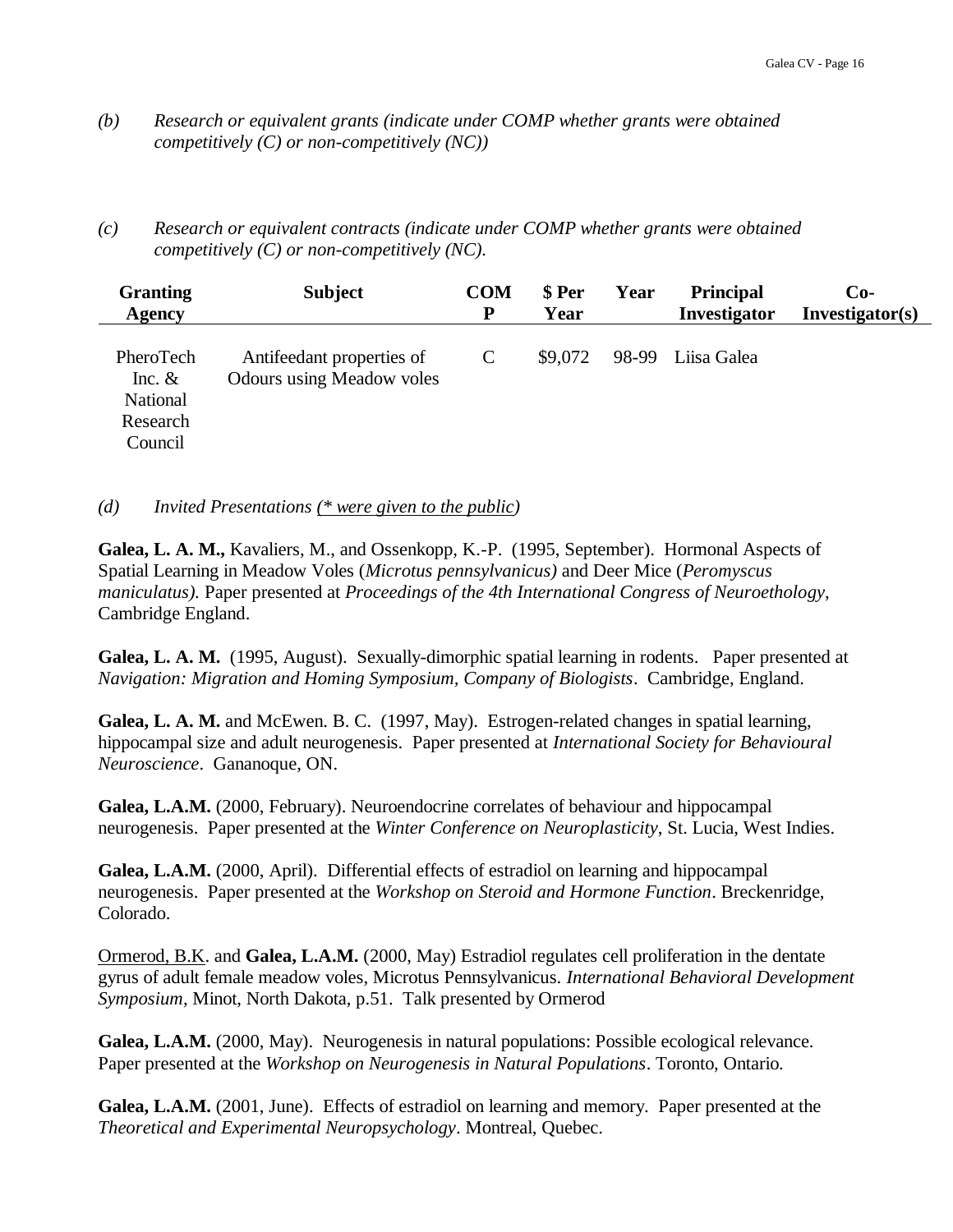Galea, L.A.M. (2001, October). Estrogen and neurogenesis: Are more neurons better for learning and memory. Paper presented at the *Neuroscience: 10 Years Celebration*. London, Ontario, The University of Western Ontario.

**Galea, L.A.M.** (2002, February). Hormones, stress and adult neurogenesis: Are more new neurons better for learning and memory? Paper presented at the *Conférences Phillipe Laudat, Neural Stem Cells: From Development to Clinic*. Aix-Les Bains, French Alps.

Galea, L.A.M. (2002, October). Hormones, stress and adult neurogenesis: Are more new neurons better for learning and memory? Talk presented at Department of Psychology, Queen's University, Kingston, Ontario.

Galea, L.A.M. (2002, October). Hormones, stress and adult neurogenesis: Are more new neurons better for learning and memory? Talk presented at the *Learning and Plasticity Seminar Series*. University of Toronto, Canada.

**Galea, L.A.M.** (2003, February). Hormones, stress and adult neurogenesis: Are more new neurons better for learning and memory? Talk presented at the *Biology Colloquium Series*. University of Toronto at Mississauga, Canada.

**Galea, L.A.M.** (2003, March). Hormones, stress and adult neurogenesis: What's learning got to do with it? Talk presented at the Psychology Colloquium series, Dalhousie University, Halifax, NS.

**Galea, L.A.M.** (2003, October). New neurons in your adult brain: What are they good for? Paper presented at Concordia University, Montreal, Quebec.

**Galea, L.A.M.** (2003, November). New neurons in your adult brain: What are they good for? Paper presented at Baycrest Hospital, Toronto, Ontario.

**\*Galea, L.A.M.** (2004, June). Do kids literally drive us crazy: How does Motherhood affect your brain? Public lecture presented at Mini Med School, BC Women and Children's Hospital, Vancouver, BC.

Galea, L.A.M. (2004, October). Estrogen and Learning and Memory: What's good for your brain? Paper presented at Sex, Gender, Drugs and the Brain Symposium at *Society for Neuroscience*, San Diego, CA.

**Galea, L.A.M. (**May, 2006). Parity and Mothering Affects Working/Reference Memory and Hippocampal Neurogenesis. Symposium on Explorations of the Parental Brain at *International Behavioral Neuroscience Society,* presented at Whistler, BC.

20. **Galea, L.A.M.** (February 2007). Gonadal hormone regulation of adult hippocampal neurogenesis. Presented at the 4th International Meeting on "Steroids and the Nervous System" in Torino, Italy.

**Galea, L.A.M.** (June, 2007). Parity and Mothering Affects Hippocampal Function and Structure. Symposium on Neuroplasticity and Reproductive Experience at the *Parental Brain Conference,* presented *in* Boston, Mass., USA.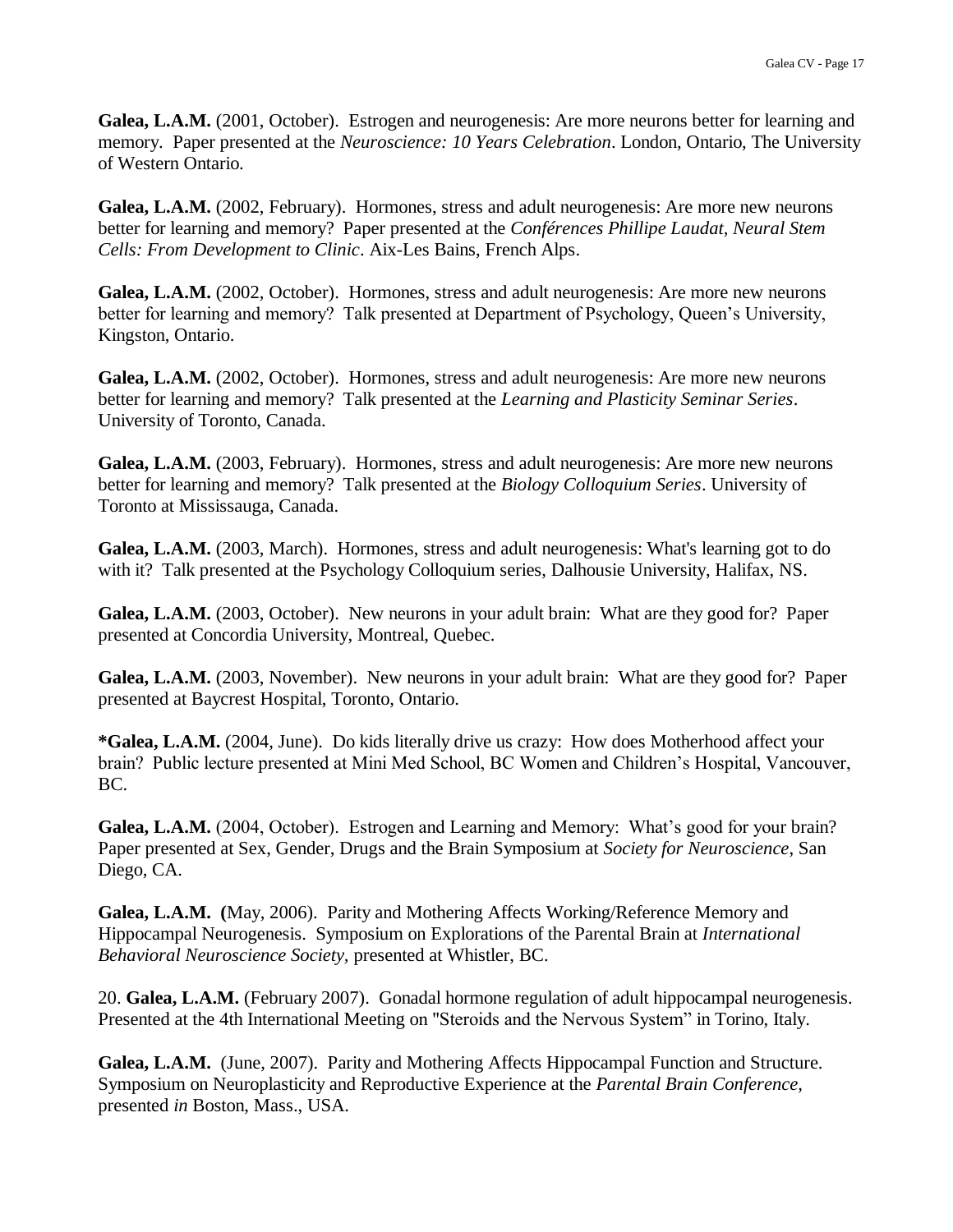Galea, L.A.M. (June, 2007). Parity and Mothering Affects Hippocampal Function and Structure. CFRI Trainee Research Forum*,* presented *in* Vancouver, BC.

Pawluski, J.L. **Galea, L.A.M**., (October, 2007). Reproductive experience alters hippocampal plasticity and function. Symposium on "Understanding the Maternal Brain" held at the First International Congress of the International Society for Brain Behavioral Science and Medicine in Bangkok, Thailand. Talk presented by Pawluski

**Galea, L.A.M.** (October, 2007). Reproductive Experience and Gonadal Hormones Affect Hippocampal Function and Structure. Colloquium presented at University of Richmond, Virginia, USA.

**Galea, L.A.M.** (December, 2007). Gonadal hormone regulation of cognition and adult neurogenesis in the hippocampus. Behavioural Neuroscience Seminar at the University of Cambridge*,* presented in Cambridge, England.

**Galea, L.A.M.** (December, 2007). Sex Matters: Gonadal Hormone regulation of Spatial Learning and Hippocampal Neurogenesis. Plenary Lecture at the *Association for the Study of Animal Behaviour,* presented in London, England.

Brummelte, S., **Galea LAM**, (June, 2008). Effects of prolonged exposure to high levels of corticosterone during gestation and/or postpartum on maternal and offspring behaviour. Talk presented at *Canadian Society for Brain, Behaviour and Cognitive Science,* London, ON by Galea.

**\*Galea, L.A.M.** (September, 2008). Stressed and depressed: Investigating the role of Hormones, Stress and their Impact on Mental Health. NARSAD: Healthy Minds across America*,* presented in Vancouver, BC.

**Galea, L.A.M.** (September, 2008). Does motherhood change the brain? Examining the role of reproductive hormones on neuroplasticity, cognition and mental health. Colloquium presented at BC Women and Children's Hospital in Vancouver, BC.

**Galea, L.A.M.** (January, 2009). Stressed and depressed: Investigating the role of Hormones, Stress and their Impact on Mental Health. Department of Psychology, Simon Fraser University, Burnaby, BC.

**Galea, L.A.M.** (March, 2009). Does motherhood change the brain? Examining the role of reproductive hormones on neuroplasticity, cognition and mental health. Colloquium presented to Physiology Club, University of Wyoming, Laramie Wyoming.

**\*Galea, L.A.M.** (April, 2009). Estrogens in the young and older brain: Effects on adult neurogenesis and cognition. Presented to Pacific Alzheimer Research Foundation, Vancouver, BC.

**Galea, L.A.M.** (July, 2009). Does motherhood change the brain? Examining the role of reproductive hormones on neuroplasticity, cognition and mental health. Colloquium presented to Department of Psychology, Queen's University, Kingston, Ontario, Canada.

**Galea, L.A.M.** (July, 2009). Ovarian hormone withdrawal as a model of postpartum depression. As part of a Symposium entitled, Steroid Hormones and Depression: What we can learn from animal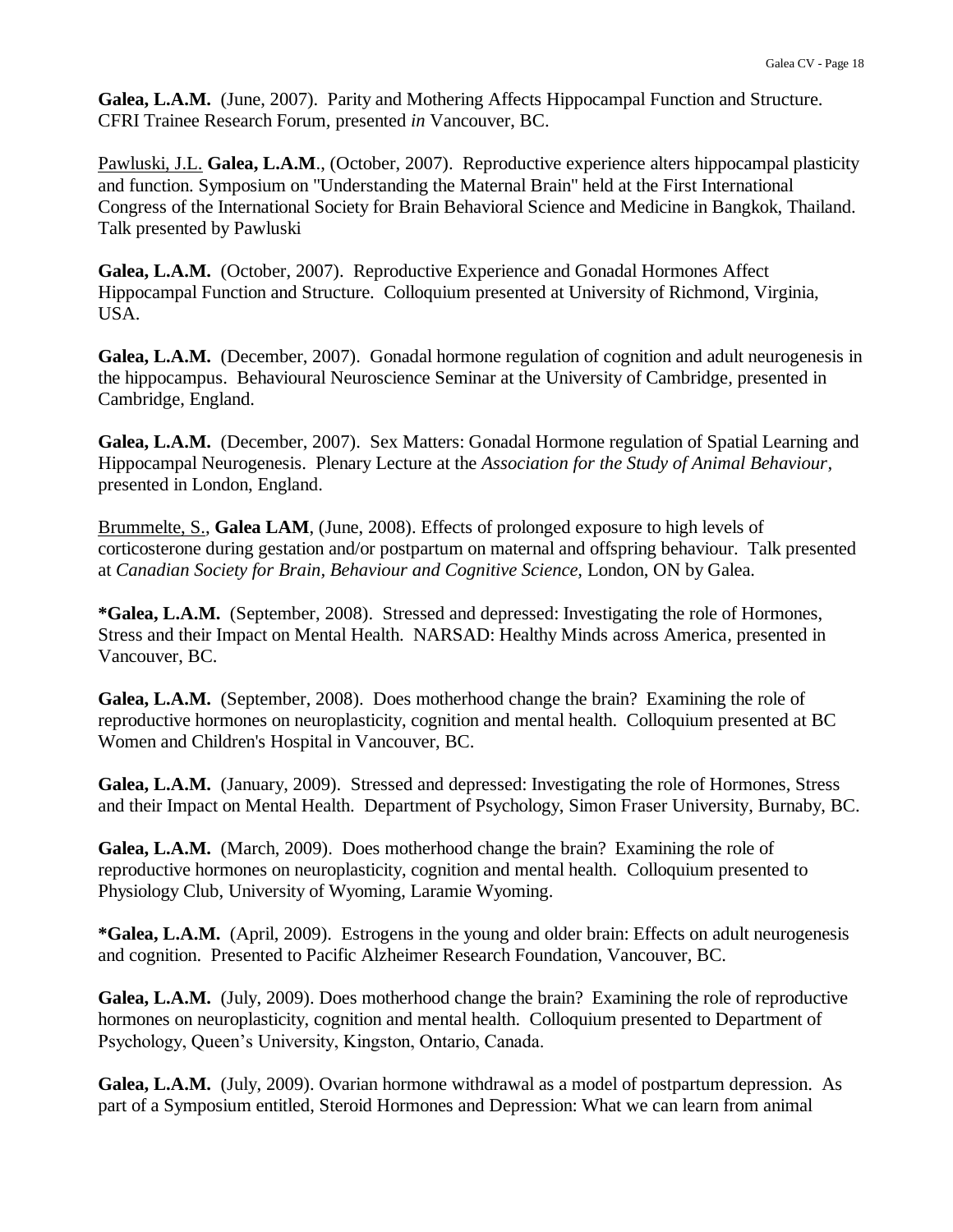models and gender differences. *International Society of Psychoneuroendocrinology*, San Francisco, CA, USA.

**Galea, L.A.M.** (September, 2009). Stressed and depressed: Investigating the role of Hormones, Stress and their Impact on Mental Health. IMPART Research Day, University of British Columbia, Vancouver, BC.

**Galea, L.A.M.** (October, 2009). Stressed and depressed: Investigating the role of Hormones, Stress and their Impact on Mental Health. TGIF, Centre for Molecular Medicine and Therapeutics, University of British Columbia, Vancouver, BC.

**Galea, L.A.M.** (November, 2009). Why Sex Matters for Brain Health. Kalvi Frontiers of Science Symposium. National Academy of Sciences, Irvine, CA.

**Galea, L.A.M.** (March, 2010). Stressed and depressed: Investigating the role of Hormones, Stress and their Impact on Mental Health. Colloquium at Tulane University, New Orleans, LA, USA.

**\*Galea, L.A.M.** (June, 2010). Motherhood changes your brain. Secrets of the Female Mind. Women in World Neuroscience, IBRO Workshop. Vancouver, Canada.

**40. Galea, L.A.M.** (October, 2010). Stressed and depressed: Investigating the role of Hormones, Stress and their Impact on Mental Health. Colloquium at Biological Systems, University of Toronto, Toronto, Canada.

**\*Galea, L.A.M.** (November, 2010). Girl Brains vs. Boy Brains. Telus World of Science, Vancouver BC.

**Galea, L.A.M.** (December, 2010). Sex Steroids, Drugs of Abuse, and Postpartum Depression *American College of Neuropsychopharmacology* (ACNP) meeting, Miami, Florida.

**Galea, L.A.M.** (March, 2011). Why Sex Matters for Brain Health. Graduate seminar in Rehabilitation UBC, Vancouver.

**Galea, L.A.M.** (May, 2011). Stress and corticosterone effects on the mother and offspring. CIHR workshop Clarifying measurement of perinatal comorbidity and stress regulation in mothers and infants. Vancouver, BC.

Brummelte, S., **Galea, L.A.M.** (May, 2011). Depression, hormones and adult neurogenesis. Spring Conference on Hippocampal Research. Verona, Italy.

45. **Galea, L.A.M.** (October, 2011). Stressed and depressed: Investigating the role of Hormones, Stress and their Impact on Mental Health. BRAIN Physiology Colloquium, University of Toronto.

Galea, L.A.M. (May, 2012). Stressed and Depressed: investigating the role of sex hormones and neuroplasticity on mental health. Hotchkiss Brain Institute Colloquium, University of Calgary.

**Galea, L.A.M.** (May, 2012). Stress and Stress Hormone modulation of Hippocampal Neurogenesis in males and females. *Canadian Association for Neuroscience* Society meeting, Vancouver, BC.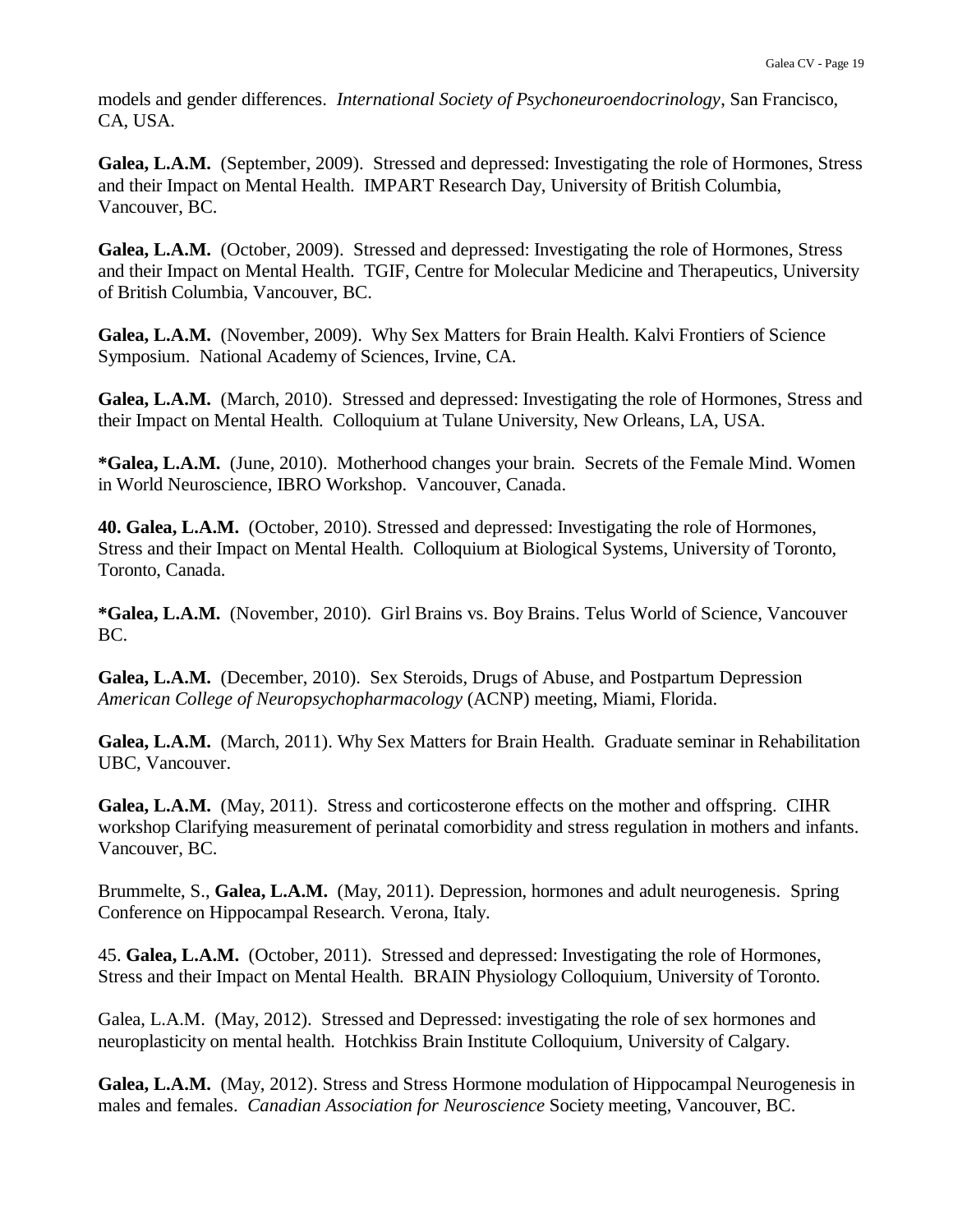**Galea, L.A.M**. (June, 2012). Maternal corticosterone: differences in pre- versus post-partum exposure in the dam and her offspring. Symposium on Plasticity in the maternal brain: effects of stress, drugs and medication at *International Behaviorial Neuroscience Society* meeting, Kona, Hawaii.

**Galea, L.A.M.** (October, 2012). Sex differences in the effects of stress or corticosterone exposure during development on hippocampal neurogenesis and behavior. *International Society for Developmental Psychobiology*. New Orleans, LA.

**50. Galea, L.A.M.** (October, 2012). Steroid hormones and hippocampal neurogenesis during pregnancy and motherhood to be presented during Symposium entitled: A Matter of Life and Death: Establishing and Maintaining Sex Differences in Brain and Behavior Throughout the Lifespan. *Society for Neuroscience*. New Orleans, LA.

**Galea, L.A.M.** (November, 2012). Why Sex Hormones Matter for Healthy Brain Aging. Distinguished Speakers Lecture Series, University of Lethbridge, Lethbridge, AB.

**# Galea LAM** (February, 2013). Why sex and sex hormones matter for brain health: steroid hormone modulation of cognition, emotion and hippocampal neuroplasticity. Plenary lecture for 7th International Meeting on: "Steroids and Nervous System" Torino, Italy.

**Galea, L.A.M.** (March, 2013). Why Sex Hormones Matter for Healthy Brain Aging. Health Psychology, UBC

**Galea, L.A.M.** (April, 2013). Pregnancy, Parenthood and Aging: Why Hormones Matter for Brain Health. Penn State, State College, PA

**Galea, L.A.M.** (April, 2013). What Animal Models of Postpartum Depression Reveal About Consequences to Offspring Development. SRCD, Seattle, WA, USA

**Galea, L.A.M.** (June, 2013). Lasting impact of stress during development: sex differences in neuroplasticity, HPA axis and behaviour. *International Behavioral Neuroscience Society*, Dublin, Ireland

**Galea, L.A.M.** (July, 2013). Stressed and Depressed: investigating the role of corticosterone during the postpartum on maternal neuroplasticity. *Parental Brain Conference*, Regensburg, Germany

**Galea, L.A.M.** (October, 2013). Sex and stress hormones: effects on mental health. *European College of Neuropsychopharmacology* (ECNP), Barcelona, Spain.

**\*Galea, L.A.M.** (November, 2013). Aging and the female brain: How hormones and experience impact brain health. Women's Brain Health Initiative, Vancouver, BC, CANADA. [Lay audience]

**\*60. Galea, L.A.M.** (November, 2013).Aging and the female brain: How hormones and experience impact brain health. Alzheimer Society of BC, Vancouver, BC, CANADA. [Lay audience]

Galea, L.A.M. (March 2014). Commentary: Why sex matters for brain health. Brain Matters, Vancouver, BC, CANADA.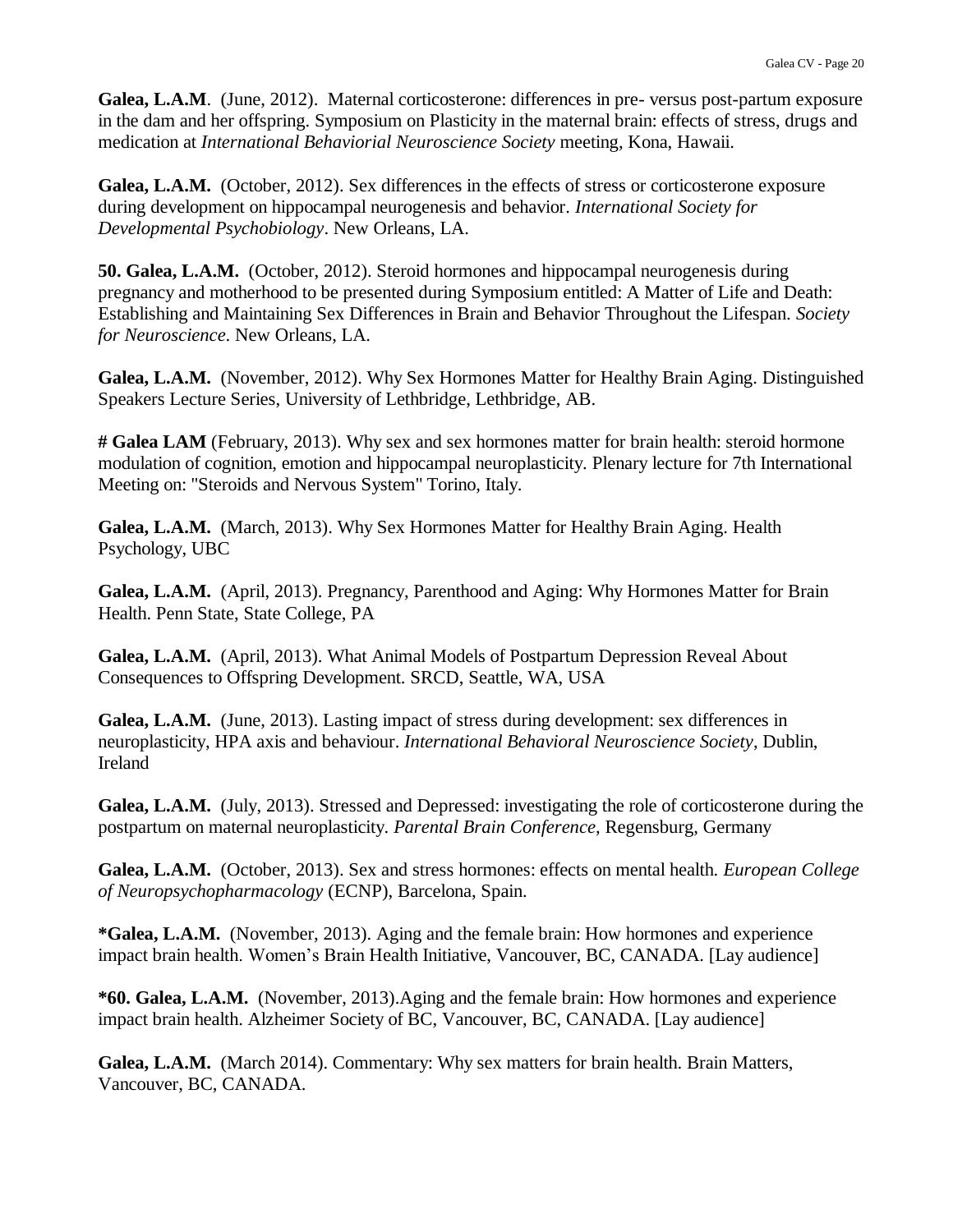**Galea, L.A.M.** (March 2014).Stress and Sex Hormones Across the Lifespan in relation to Mental Health. Clinical Brown Bag, Vancouver, BC, CANADA.

**Galea, L.A.M.** (April, 2014). Why Sex Matters for Healthy Brain Aging. Distinguished Speakers Lecture Series. University of Southern California, Los Angeles, CA, USA

**Galea, L.A.M.** (April, 2014). Girl Brains versus Boy Brains: Why Sex Matters for Brain Health. UBC Neuroscience Retreat, Whistler, BC, CANADA.

**Galea, L.A.M.** (May, 2014). Sex and Stress Hormone Effects in Animal Models of Postpartum Depression. Talk during Symposium entitled Sex-Hormone Fluctuations as a Risk Model for Postpartum Mood Disorders at *Society for Biological Psychiatry*, New York, NY, USA.

**Galea, L.A.M.** (August, 2014). Hippocampal neurogenesis and cognition: Why sex, hormones and experience matter. *American Psychological Association*, Washington, DC, USA.

Galea, L.A.M. (September, 2014). Estrogens and Cognition: The good, the bad and the ugly. Pavlovian Society, Seattle, Washington, USA.

**Galea, L.A.M.** (November, 2014). Why sex matters for Healthy Brain Aging. Colloquium at Colby College, Maine, USA

**Galea, LAM.** (November, 2014). Presenter at Workshop: Successful Career Advancement through Networking: Is It Who You Know? *Society for Neuroscience*, Washington, DC, USA.

**70. Galea, L.A.M.** (November, 2014). Pregnancy and Motherhood: effects on cognitive and mental health. Research Rounds at BC Women's Hospital, Vancouver, BC. CANADA

**\*Galea, L.A.M.** (November, 2014). Pregnancy and Motherhood: effects on cognitive and mental health. Lay talk for mCentred, Vancouver, BC, CANADA

**Galea, L.A.M.** (April, 2015). Estrogens, androgens and healthy brain aging. Symposium speaker on Sex Differences in Neurocognitive Aging at *The Organization for the Study of Sex Differences* annual meeting in Stanford, USA

**Galea, L.A.M.** (May, 2015). Estrogens, memory, neuroplasticity and aging: the good, the bad and the ugly. *Canadian Association for Neuroscience*, Vancouver, BC, CANADA

**Galea, L.A.M.** (June, 2015). Stressed and Depressed: How sex modifies the relationship to hippocampal neurogenesis. *International Behavioral Neuroscience Society* (IBNS), Victoria, BC, CANADA

**Galea, L.A.M.** (June, 2015). I am not Karyn Frick. Estrogens: the good, the bad and the ugly. *International Behavioral Neuroscience Society* (IBNS), Victoria, BC, CANADA

**Galea, L.A.M.** (June, 2015). Caveats and pitfalls for studying the influence of sex and sex hormones in neuroscience. *International Behavioral Neuroscience Society,* Victoria, BC, CANADA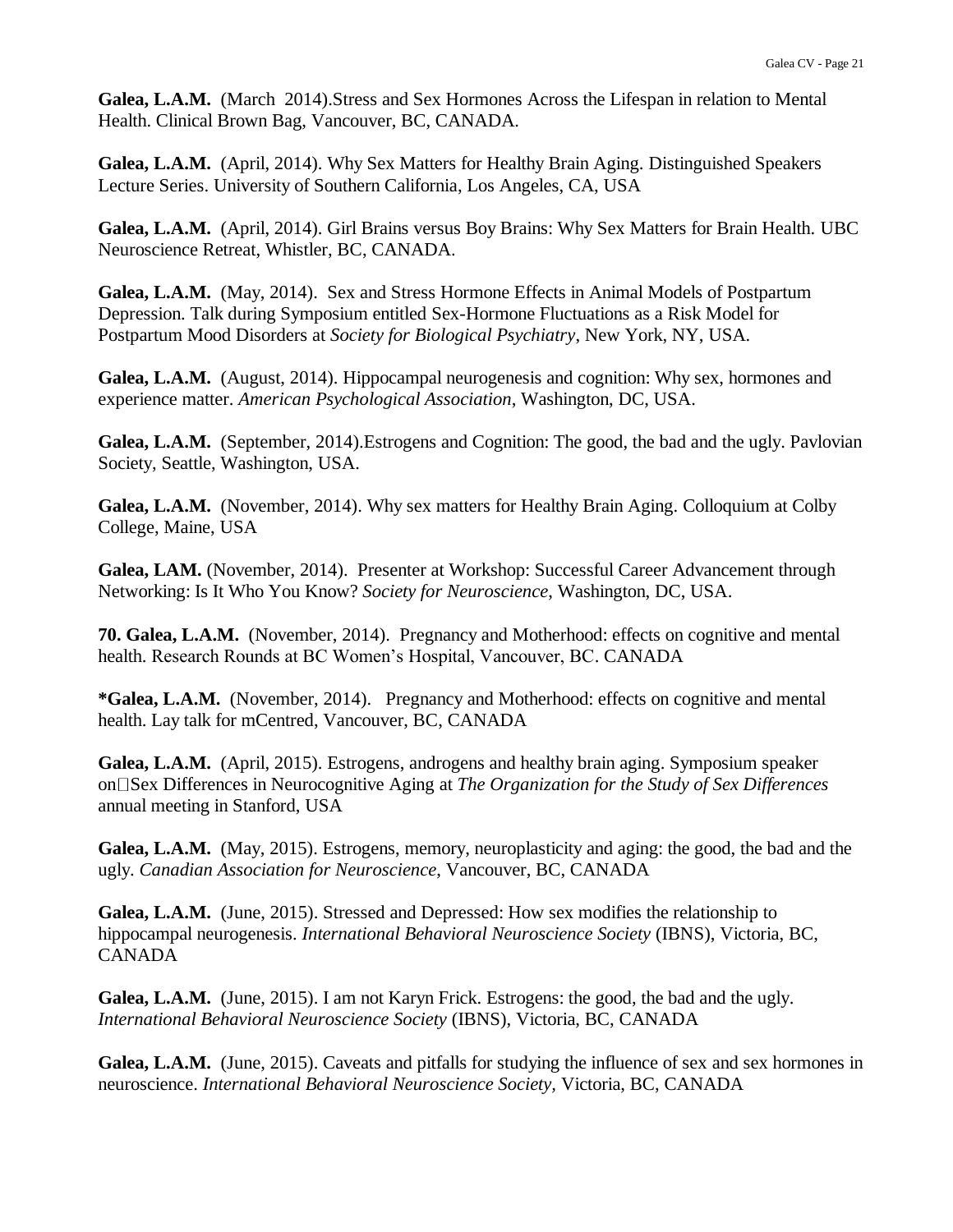**\*Galea, L.A.M.** (June, 2015). Of Mice and Men…and Women: Why sex matters for brain health. Public talk on Women in Neuroscience, Centre for Brain Health, UBC, Vancouver, BC, CANADA

**Galea, L.A.M.** (November, 2015). Stressed and Depressed: Why sex and hormones matter for brain health. Wayne State University, Detroit MI, USA

**Galea, L.A.M.,** Gobinath A., Workman, JM. (November, 2015). Pharmacological and nonpharmacological interventions in an animal model of postpartum depression. *Biennial Perinatal Mental Health Conference*, Chicago, IL, USA

**\*80. Galea, L.A.M.** (February, 2016). Depression in men and women. Public Talk: UBC Mental Health Awareness Club, Vancouver, BC, CANADA

Galea, L.A.M. (April, 2016). What can we learn from Sex and Gender Differences in Depression? **First Annual Women's Health Research Symposium:** *Celebrating Excellence, Shaping the Future through Collaboration and Capacity Building.* Women's Health Research Institute, Vancouver, BC, CANADA.

Galea, L.A.M. (May, 2016). Why Sex Matters for Brain Health. Celebrating 20 years of Neuroscience at University of Western Ontario, London, ON, CANADA.

**Galea, L.A.M.** (June, 2016). Sex differences in pattern separation and spatial learning: relationship to neurogenesis. *International Behavioral Neuroscience Society*, Budapest, HUNGARY.

**Galea, L.A.M.** (July, 2016). Sex and Gender Differences in Depression: Relationship to Neurogenesis and treatment. Symposium entitled "Neuronal stem cells in mental health: Will neurogenesis and iPS cells give us the antidepressants of the future?" at the *British Association for Psychopharmacology* summer meeting, Brighton, UK.

**Galea, L.A.M.** (August, 2016) Depression and hippocampal plasticity: what do estrogens have to do with it? Lessons for treatment with aromatase inhibitors in women. In the symposium entitled: What should behavioral neuroendocrinologists be telling breast oncologists about hormones and the brain? *Society for Behavioral Neuroendocrinology*, Montreal, QC, CANADA

**\*Galea, L.A.M.** (November, 2016). Is Memory Decline a Normal Part of Aging. Public Talk: Hip, Health and Mobility, Vancouver, BC, CANADA **[Lay Audienece]**

Galea, L.A.M. (November, 2016). Estrogens, memory, neuroplasticity and aging: the good, the bad and the ugly. Colloquium at Institute of Healthy Aging, University of North Texas Health Science Center, Fort Worth, TX, USA

Galea, L.A.M. (February, 2017). Good news and Bad news: The effects of Estrogens on Cognition and Neuroplasticity during Aging. Steroids and the Nervous System, Torino, Italy.

Galea, L.A.M. (March, 2017). Stressed and Depressed: Why sex and hormones matter for brain health. Colloquium speaker at Institute for Behavioral Medicine Research's Speaker Series, Ohio State University, Columbus, Ohio USA .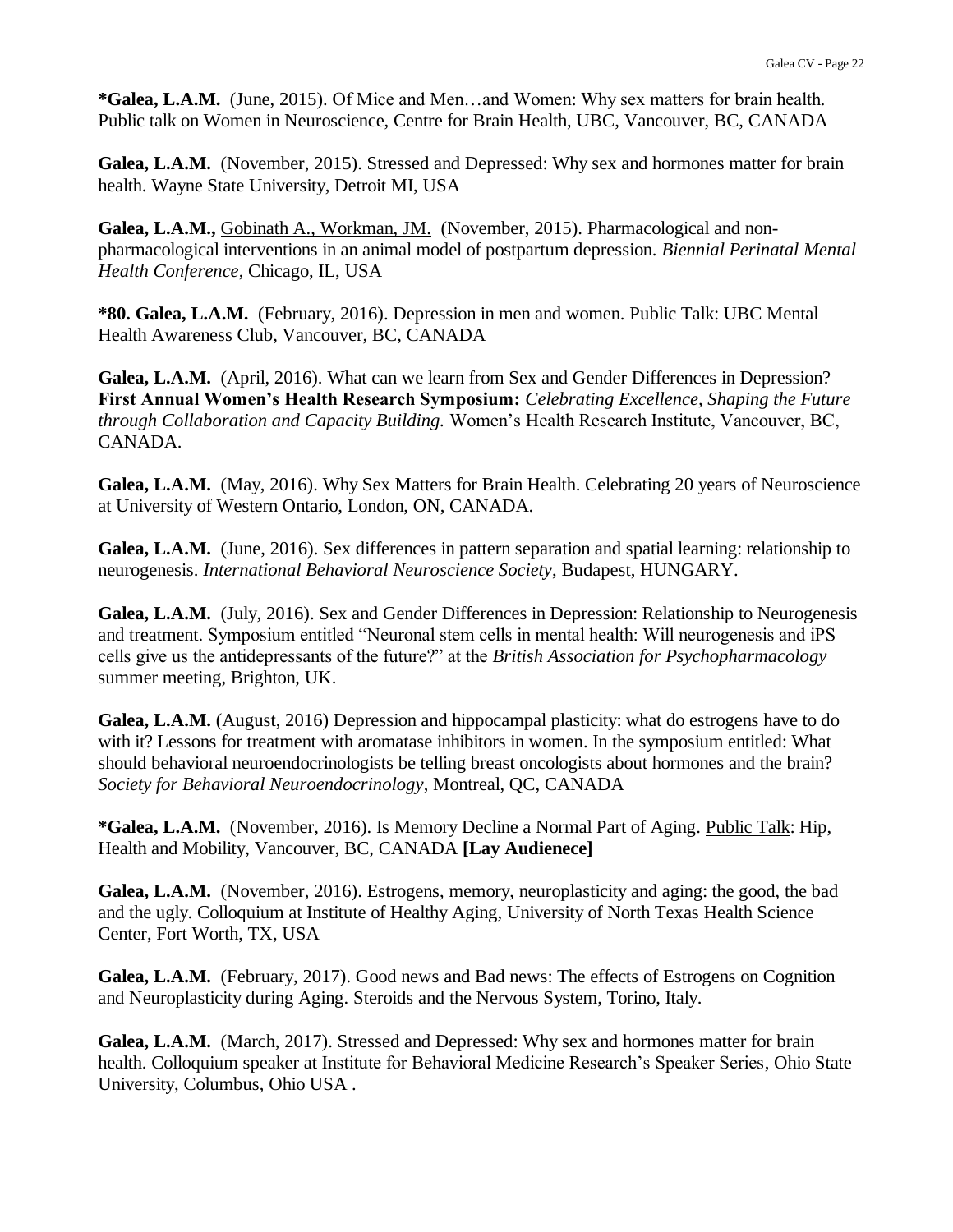**\*90. Galea, L.A.M.** (March, 2017). This is your Brain on Sex. Guest speaker at Telus World of Science for Brain Awareness Week, Vancouver, CANADA.

Galea, L.A.M. (March, 2017). Stressed and Depressed: Why sex and hormones matter for brain health. Colloquium speaker for Neuroscience Program. Michigan State University, Lansing, MI USA

**Galea, L.A.M.** (May, 2017). Why Sex Matters for Brain Health. Friedman Brain Institute translational neuroscience seminar series at Mount Sinai, New York, NY, USA.

**Galea, L.A.M.** (May, 2017). Sex Differences in the Regulation of Adult Neurogenesis. Symposium at Organization for the Study of Sex Differences, Montreal, QC, CANADA.

**Galea, L.A.M.** (May, 2017). Sex differences in Stress Reactivity and Neurogenesis during Development and Adolescence. Symposium at Organization for the Study of Sex Differences, Montreal, QC, CANADA.

**\*Galea, L.A.M.** (September, 2017). Aging, Menopause and Memory: Aging Well for Women. Public talk at Italian Culture Club, Vancouver BC CANADA. [lay]

Galea, L.A.M. (October, 2017). Stressed and Depressed: Why sex and hormones matter for brain health. Seminar at University of Cincinnati, Ohio USA.

**#Galea, L.A.M.** (October, 2017). Why Sex Matters for Brain Health. Distinguished Lecturer, CNE Lecturer, University of Otago, Dunedin, New Zealand.

**#Galea, L.A.M.** (November, 2017). Game of Hormones: Why Sex Matters for Brain Health. Keynote Speaker, Comparative Cognition, Vancouver BC CANADA.

Galea, L.A.M. (December, 2017). Stressed and Depressed: Why sex and hormones matter for brain health. Colloquium speaker for Department of Integrative Physiology & Neuroscience, Washington State University. Pullman, WA, USA.

**100. #Galea, L.A.M.** (January, 2018). Game of Hormones: Why Sex Matters for Brain Health. Keynote Speaker, Undergraduate Neuroscience Conference, UBC, Vancouver BC, CANADA.

**Galea, L.A.M.** (March, 2018). Stress, Depression and the Game of Hormones: Why sex and hormones matter for brain health. Seminar University of Victoria, Victoria BC, CANADA.

**Galea, L.A.M.** (April, 2018). Why Sex Matters for Brain Health. Seminar, Tufts University Boston, MA, USA.

**\*Galea, L.A.M.** (April, 2018). Why Sex Matters for Brain Health. Public talk to Probus West Vancouver

**#Galea, L.A.M.** (April, 2018). Why Sex Matters for Brain Health. Seminar, Bogata, Columbia

**\*Galea, L.A.M.** (May, 2018). Debunking the Modern Mythology of the Brain. Public talk with Julie Robillard in the Universe of the Brain Lecture Series, H.R. MacMillan Space Centre, Vancouver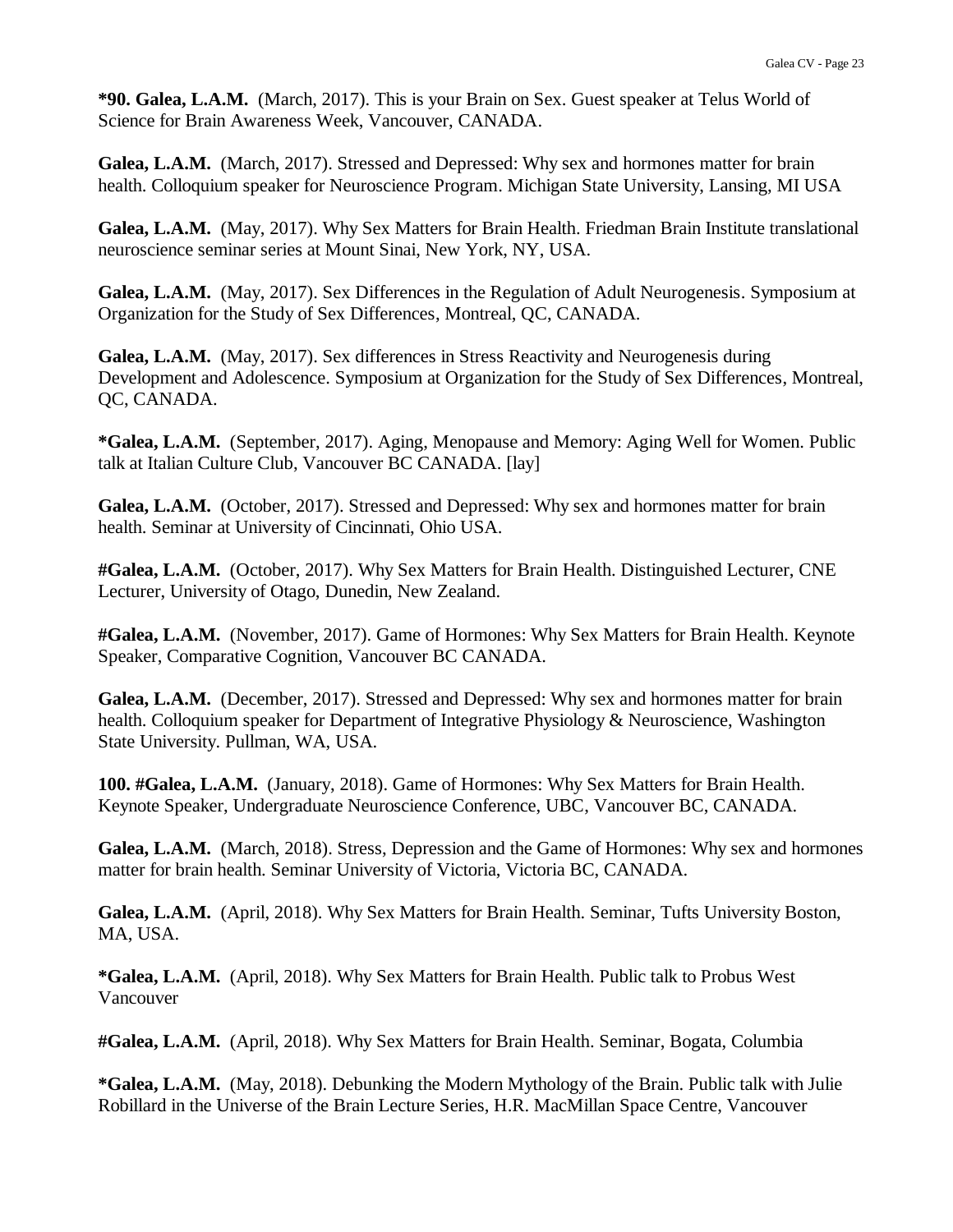**Galea, L.A.M.,** Yagi S (June, 2018). Is More Always Better? Optimizing neuroplasticity for cognition in males and females. International Behavioral Neuroscience Society, Boca Raton, FL, USA.

**Galea, L.A.M.** (July, 2018). The short and long of it: Why Pregnancy and Motherhood matters for brain Health. Symposium at Parental Brain

**Galea, L.A.M.** (July, 2018). Sex differences in affective behaviors and neurogenesis. Symposium talk at Society for Behavioral Neuroendocrinology

**Galea, L.A.M.** (September, 2018). The short and long of it: Why Pregnancy and Motherhood matters for brain Health. Sun Yat-Sen University Second Affiliated Hospital. Guangzhou, China.

**Galea, L.A.M.** (September, 2018). Stress, Depression and the Game of Hormones. Sun Yat-Sen University SYSU-UBC Symposium, Guangzhou, China.

**Galea, L.A.M.** (December, 2018). Why Sex Matters for Brain Health. Seminar University of Ottawa, Ottawa, Canada.

**Galea, L.A.M.** (January, 2019). Long-Term Effects of Motherhood on the Brain. Symposium It's All Down Hill From Here, or is it?: How Life Experiences Can Alter the Hormonal Trajectory for Risk and Resilience at the Winter Conference on Brain Research. Snowmass, Colorado, USA.

**Galea, L.A.M.** (February, 2019). Mandating the study of sex differences will NOT improve women's health. Roundtable Discussion at Steroids and the Nervous System. Torino, Italy.

Galea, L.A.M. (March, 2019). Why Sex Matters for Brain Health. Colloquium, Kingston, ON.

### *(e) Other Presentations* **(underlining denotes student under my supervision**)

Presentations to Scientific Societies

Galea, L. A. M., Ossenkopp, K.-P., & Kavaliers, M. (1992, June). Developmental changes in spatial learning in preweaning meadow voles. *Animal Behaviour Abstracts,* Kington, ON.

Galea, L. A. M., Kavaliers, M., & Ossenkopp., K.-P. (1992, June). Spatial Learning in young meadow voles. *Canadian Society for Brain, Behaviour and Cognitive Neuroscience,* Quebec City, QC.

Galea, L. A. M., Kinsella, D., Kavaliers, M., Ossenkopp, K.-P., & Boon, F. (1993, June). A new method for measuring scentmarking behaviour. *Canadian Society for Brain, Behaviour, and Cognitive Science,* Toronto, ON.

Kinsella, D., Galea, L. A. M., Kavaliers, M., & Ossenkopp, K.-P. (1993, June). Effects of predator and novel odours on the spontaneous locomotor activity of meadow voles. *Canadian Society for Brain, Behaviour and Cognitive Neuroscience,* Toronto, ON.

Kavaliers, M. & Galea, L. A. M. (1993, June). Spatial learning in meadow voles using an outdoor water-maze task. *Canadian Society for Brain, Behaviour and Cognitive Neuroscience,* Toronto, ON.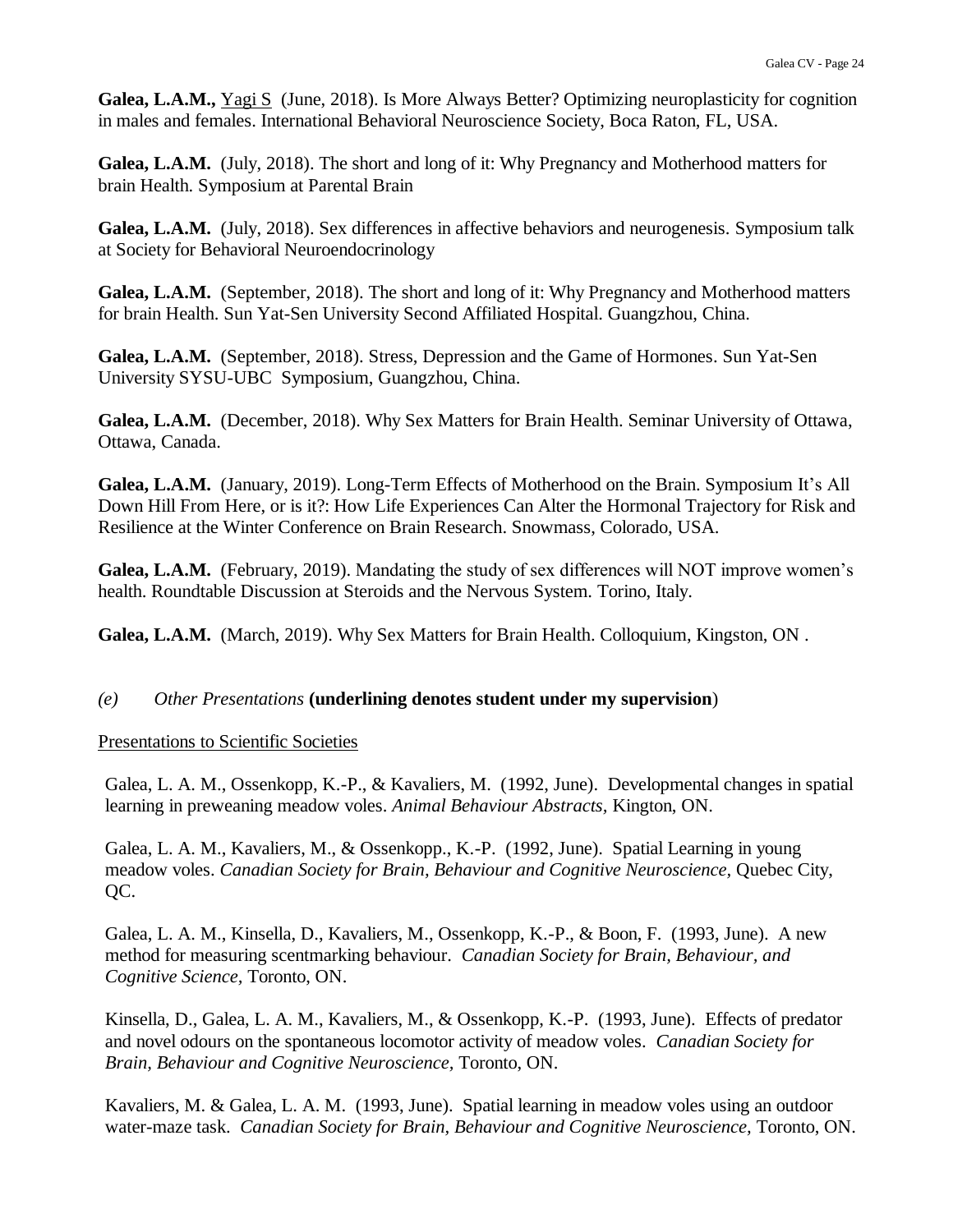Splinter, A. L., Galea, L. A. M., Kavaliers, M., & Ossenkopp, K.-P. (1993, June). Effects of live-trap restraint on motor activity levels and scentmarking in meadow voles. *Canadian Society for Brain, Behaviour and Cognitive Neuroscience,* Toronto, ON.

Kavaliers, M., Wiebe, J., & Galea, L. A. M. (1993, May). Anxiolytic effects of the neurosteroid, 3a-Hydroxy-4-pregnen-20-one (3aHP). *International Behavioral Neuroscience Society Abstracts,*. Tampa Bay, FLA.

Kavaliers, M., Innes, D. L., Kinsella, D., **Galea, L. A. M.**, Ossenkopp, K.-P. & Prato, F. S. (1994, February). Brief exposure to a 60-Hz magnetic field improves spatial learning and blocks the inhibitory effects of endogenous opioids in deer mice. *Bioelectromagnetics Society Abstracts,* Atlanta, GA.

**Galea, L. A. M**., Wilkie, D. M., Sampath, S., Vrana, A. P. & Phelps, M. T. (1998, June). Differences in spatial performance across the gestational length of pregnancy in Long-Evans rates*. Brain, Behaviour and Cognitive Science*.

Phelps, M. T., Braaksma, D., Masini, L., Wilkie, D. M. & **Galea, L. A. M.** (1998, June). Fluctuations in cognitive performance in pregnant females. *Brain, Behaviour and Cognitive Science*.

Falconer, E. M., Chung, L. & **Galea, L. A. M.** (1999, June). Sex differences in the expression of defensive behaviours in response to expoure to predator odour. *Brain, Behaviour and Cognitive Science*. #187

Paine, T. A. and **Galea, L.A.M.** (1999, June). Administration of estradiol impairs performance on a spatial version of the radial arm maze. *Brain, Behaviour and Cognitive Science*. #186.

Ormerod, B. K. & **Galea, L. A. M.** (1999, June). Photoperiod and reproductive status influence cell proliferation rate in the dentate gyrus of adult meadow voles*, Microtus pennsylvanicus. Brain, Behaviour and Cognitive Science*. #188

Holmes, M.M., Piaseczna, M.A., Paine, T.A. and **Galea, L.A.M.** (2000, May). Differential Effects of Estradiol on learning: Facilitation in striatal learning and disruption in hippocampal and amygdala learning. *International Behavioral Development Symposium*, Minot North Dakota, p.77.

Ormerod, B.K. and **Galea L.A.M.** (2001). Estrogen influences the birth and survival of new neurons in the hippocampus of adult rodents. *Brain, Behaviour and Cognitive Science,* p.59*.*

Holmes, M.M. Wide, J.K., Dauncey, D., Choi, J. and **Galea, L.A.M.** (2001). Possible dose dependent effect of estradiol on hippocampal dependent spatial learning *Brain, Behaviour and Cognitive Science,*  p.47.

Falconer, E.M., and **Galea, L.A.M.** (2001). Estradiol regulates the stress-induced suppression of cell proliferation in female rats. *Brain, Behaviour and Cognitive Science,* p. 44*.*

Ormerod, B. K., Witheford, M. and **Galea, L. A. M.** (2001). Estradiol enhances the survival of 6-10 day old neurons within the hippocampus of adult male meadow voles. Stem Cells in the Mammalian Brain, 4<sup>th</sup> Brain Research Interactive Symposium. San Diego, CA.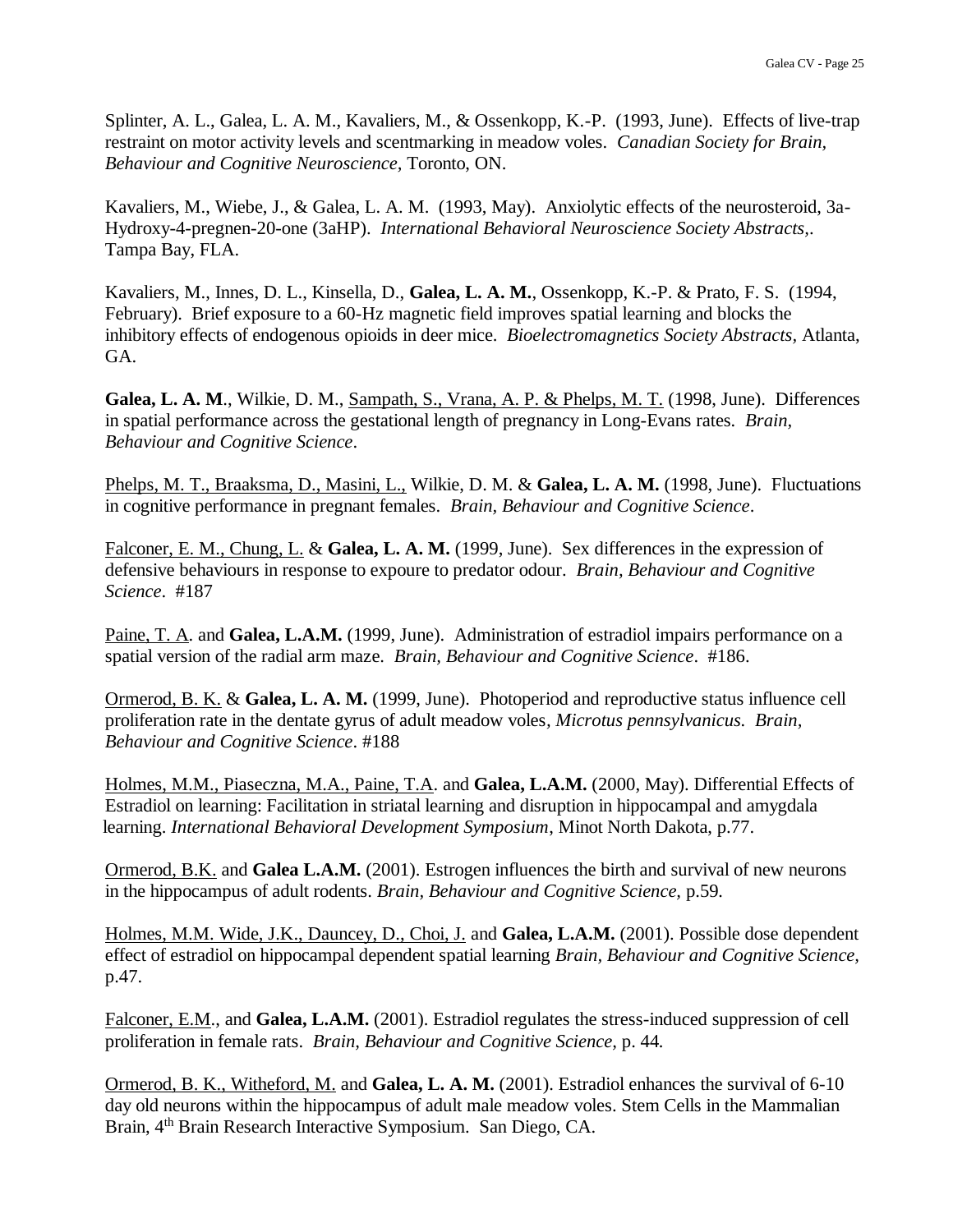Falconer, E.M., and **Galea, L.A.M.** (2002). Estradiol regulates the stress-induced suppression of cell death in female rats. *Brain, Behaviour and Cognitive Science.*

20. Wide, J.K., Hanratty, K.M., Ting J.Y. and **Galea, L.A.M.** (2002). Sinusoidal effects of estradiol on working memory of adult female rats. *Brain, Behaviour and Cognitive Science*.

Ormerod, B.K. and **Galea L.A.M.** (2002). Estradiol increases the number of 6-10 day old hippocampal neurons and improves memory in adult male rodents. *Brain, Behaviour and Cognitive Science.*

Lee, T. T-Y., **Galea, L.A.M**.(2002). High-level estradiol impairs spatial performance and increases "depressive-like" symptoms in female meadow voles. *Brain, Behaviour and Cognitive Science*

Nagy, A., Ormerod, B.K. and **Galea, L.A.M.** (2003). Enhanced neurogenesis via estradiol is mediated through the ER. *Brain, Behaviour and Cognitive Science.*

Pawluski, J., Mazzucco, C.M. and **Galea, L.A.M.** (2003). Parity does not influence hippocampal CA3 morphology. *Brain, Behaviour and Cognitive Science*

Pawluski, J. L., Mazzucco, C.M., and **Galea L.A.M.** (2003) Previous pregnancy influences ca1 and ca3 hippocampal morphology. *Southern Ontario Neuroscience Association.*

Kambo, J.S., Mazzucco, C.A., Nagy, A.I., Galea, L.A.M.(2003). Effects of subchronic predator odour stress on neurogenesis and behaviour in the adult male rat. *Southern Ontario Neuroscience Association.*

de Medeiros,C.B., Chakungal, J., Nagy, A.I., Mazzucco, C.A., Galea, L.A.M.(2003).Exposure to predator odour stress inhibits learning in ovariectomised rats. *Southern Ontario Neuroscience Association.*

Mazzucco, C.A., Walker, H.A. and Galea, L.A.M. (2004). Estradiol enhanced adult hippocampal neurogenesis is mediated by both ER alpha and beta in the female rat. *Society for Behavioural Neuroendocrinology.*

Sinopoli, K., Floresco, S.B.and **Galea, L.A.M.** (2004). Alterations in estrogen levels do not appear to affect working memory on a PFC-dependent task. *Society for Behavioural Neuroendocrinology.*

Pawluski, J.L., Walker, S.K., Dubroy, M.A., and **Galea, L.A.M.** (2004). Primiparous and multiparous rats exhibit facilitated reference memory in the working/reference version of the radial arm maze. *Society for Behavioural Neuroendocrinology.*

Leiblich, S., Pawluski, J.L., Shum, R., **Galea, L.A.M.** (2005). Estradiol affects cell proliferation in the dentate gyrus differentally in adult male and female rats. *Synapse05*

Pawluski, J.L., Vanderbyl, B., Ragan K., **Galea, L.A.M.** (2005) Primiparous, but not multiparous, rats exhibit facilitated working memory long after the time of mothering. *Brain, Behavior and Cognitive Science.*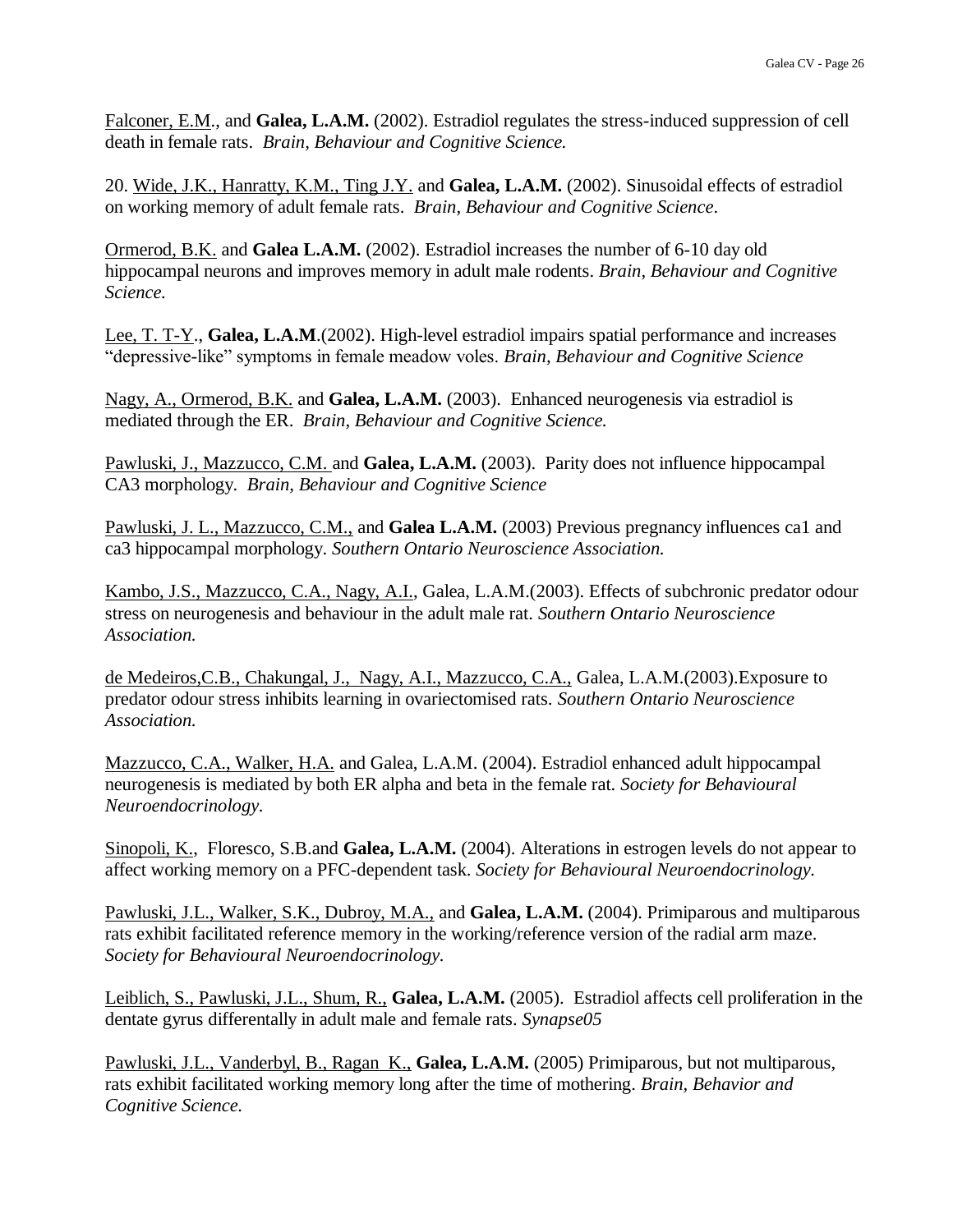Pawluski, J.L., Barakauskas, V.E. and **Galea, L.A.M.** (2005) Estrogen receptor alpha expression is decreased in the ca3 region of the dorsal hippocampus in late pregnancy. *Society for Behavioral Neuroendocrinology.*

Spritzer, M.D. and **Galea, L.A.M.** (2005). Androgens enhance cell survival but not cell proliferation in the dentate gyrus of adult male rats. *Society for Behavioral Neuroendocrinology.*

Brummelte, S., Pawluski, J.L., **Galea, L.A.M.** (2005) A possible model of post-partum depression based on high post-partum levels of corticosterone. *Society for Behavioral Neuroendocrinology.*

Spritzer, M.D. and **Galea, L.A.M.** (2005). Androgens enhance cell survival but not cell proliferation in the dentate gyrus of adult male rats. *International Behavioral Development Symposium*, Minot North Dakota.

Barker, J.M., **Galea, L.A.M.** (2006). Chronic estradiol affects different aspects of adult hippocampal neurogenesis in female, but not male, rats. *International Behavioral Neuroscience Society.*

Pawluski, J.L., Barha, C. **Galea, L.A.M.** (2006). Maternal care alters anxious behavior in male, but not female, offspring. *International Behavioral Neuroscience Society.*

Barha, C., Pawluski, J.L., and **Galea, L.A.M.** (2006). Variations in maternal care alter corticosterone response to stress in male, but not female, offspring*.International Behavioral Neuroscience Society.*

40. Spritzer, M.D., Weinberg, A., Viau, V., and **Galea, L.A.M.** (2006).Sexual interaction prior to acute predator odor stress causes increased hippocampal cell proliferation and affects defensive behavior among male rats. *International Behavioral Neuroscience Society.*

Sliwowska, J.H., Barker, J.M., Barha, C., Ellis, L., Yu, W., **Galea, L.A.M.** and Weinberg, J. (2006). Altered hippocampal neurogenesis in adult male rats after prenatal ethanol exposure. *International Congress of Neuroendocrinology.*

Pawluski, J.L., **Galea, L.A.M.** (2006). Hippocampal neurogenesis is altered during motherhood. *International Congress of Neuroendocrinology*

Pawluski J.L., Walker C.A., **Galea L.A.M.** (2007). Adult hippocampal neurogenesis is altered with maternal experience. *International Meeting on Steroids and the Nervous System* presented in Torino, Italy.

Barha, C., **Galea, L.A.M.** (2007) Hippocampal cell proliferation is differentially regulated by estrogens. *Brain, Behaviour and Cognitive Science.*

Weinberg, A., Walker, C.A., Lieblich, S., Spritzer, M.D., **Galea, L.A.M.** (2007). Strain and Housing Conditions affect Expression of Defensive Behaviours in Adult Male Rats. *Brain, Behaviour and Cognitive Science.*

Pawluski, J.L., **Galea L.A.M.** The effect of pregnancy and reproductive experience on hippocampal neurogenesis. Poster presented at the *Parental Brain Conference,* June 7-10, 2007, in Boston, MA.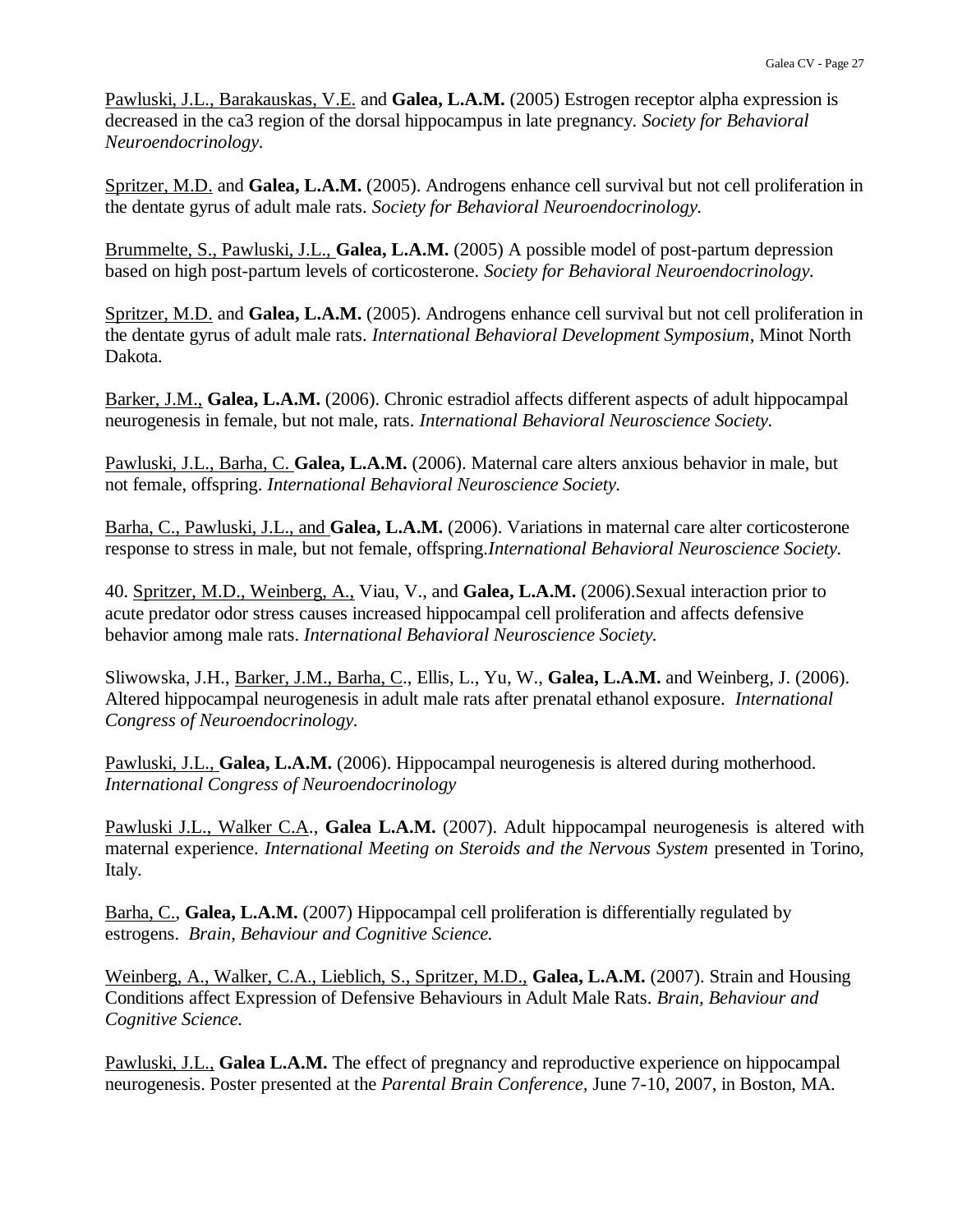Pawluski, J.L. Walker, C.A., and **Galea, L.A.M**. (June, 2007). Adult hippocampal neurogenesis is altered with maternal experience. *Brain, Behaviour and Cognitive Science* 17th Annual Meeting, Victoria, BC.

Barker, J.M., Epp, J.R. and **Galea, L.A.M.** (2007) Adult hippocampal neurogenesis does not differ between free-living and captive-reared rats. *8th International Congress of Neuroethology* in Vancouver, BC*.*

Uban, K.A., Sliwowska, J.H., Lan, N., Zhang, X., Ellis, L., Yu, W., **Galea, L.A.M.**, Weinberg, J. (2007). Differential effects of prenatal ethanol exposure on adult hippocampal neurogenesis and modulation of stress in female rats. *International Society for Developmental Psychobiology,* in San Diego*.*

Pawluski JL, **Galea LAM**, Brain U, Papsdorf M, Oberlander, TF. (2008). Prenatal exposure to serotonin reuptake inhibitors, maternal depressed mood and neonatal s100B levels. *Western Perinatal Research Meeting*

Brummelte, S., Winstanley, C.A., **Galea LAM**, (2008). A possible new animal model of post partum stress and depression: effects of corticosterone on maternal mood, care and neurogenesis and the associated consequences for the outcome of the offspring.*FENS*

Brummelte, S., **Galea LAM**, (2009). Like Mother, like daughter (and son). Elevated levels of stress hormones (corticosterone) in rats dams are transferred through the breastmilk to the offspring in a timedependent matter. *Canadian Association for Neuroscience.*

Brummelte, S., **Galea LAM**, (2009). Effect of high maternal corticosterone levels and enriched environment on depressive-like behaviour in the dam and outcome of male and female offspring. *Canadian Association for Neuroscience.*

Wainwright, S.R., Lieblich, S.E. **Galea LAM**, (2009). Role of Testicular Hormones in attenuating the effects of stress in an animal model of depression. *Canadian Association for Neuroscience.*

Crozier, T.M., Pawluski JL, **Galea LAM** (2009). Morphology of Lamina 2/3 and Lamina 5 Pyramidal Cells of the medial Prefrontal Cortex may be Affected by the Reproductive Experience in the Dam. *Canadian Association for Neuroscience.*

Wilson, W.L., Epp, J.R., **Galea, L.A.M**. (2009) The Effects of β-Amyloid on Neurogenesis in the Dentate Gyrus of Adult Male Rats *Canadian Association for Neuroscience.*

Epp, J.R., Haack, A., **Galea, L.A.M**. (2009) Differences in task difficulty during spatial learning influence the survival of new neurons in the dentate gyrus *Canadian Association for Neuroscience.*

Barha, C.K., Vekic, T. **Galea, L.A.M** (2009). The effects of long-term treatment with hormone replacement therapy on working and reference memory in young adult female rats. *Canadian Association for Neuroscience.*

Uban, K, Rummel, J, Li, C.M., Ghods-Sharrif, S., Floresco,S.B., **Galea, L.A.M** (2009). Estradiol modulates effort-based decision making in female rats. *Canadian Association for Neuroscience.*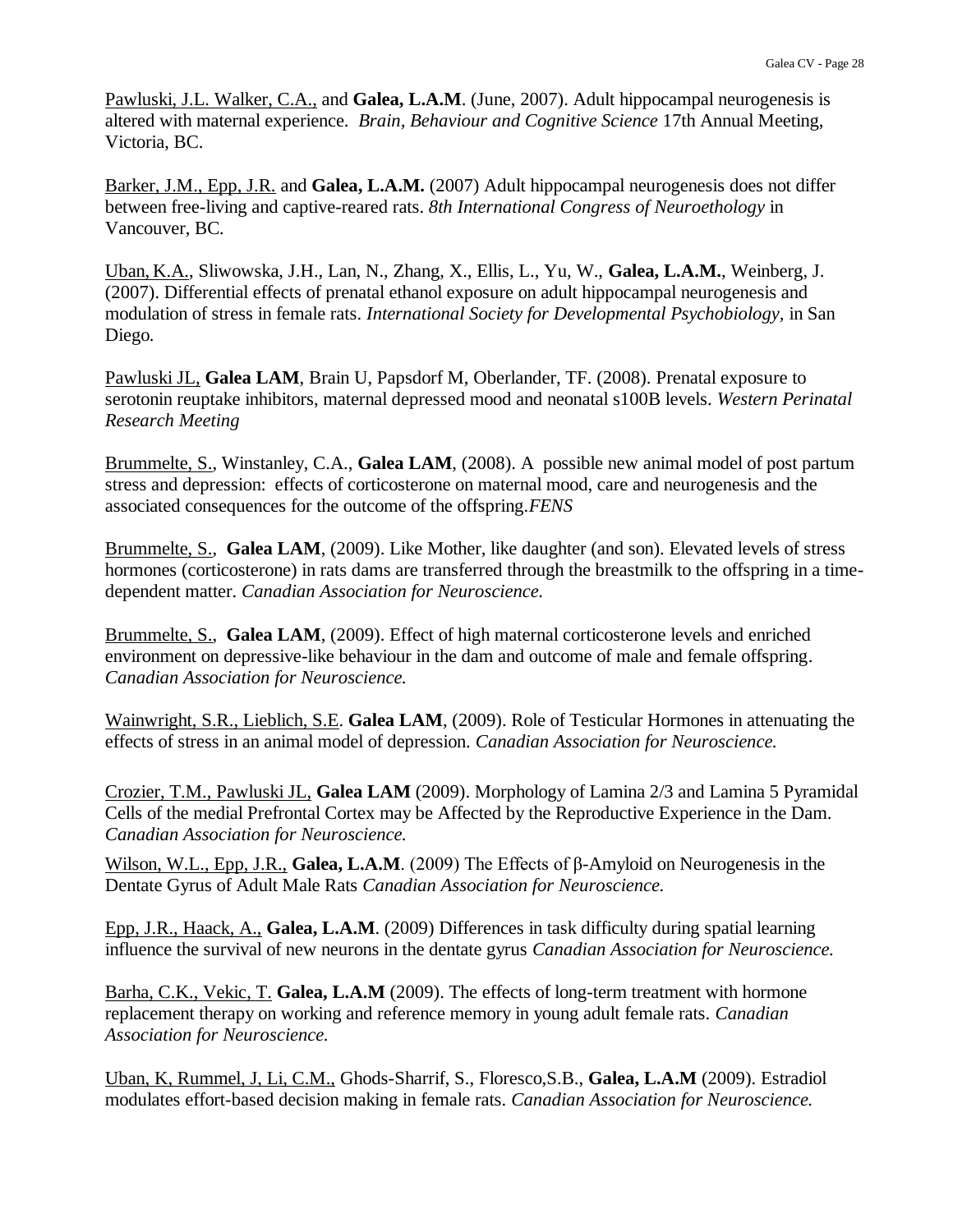60. Rummel J, Epp J.R., **Galea, L.A.M**. (2009). The Effect of Ovarian Hormones on Strategy choice in the Morris Water Task and on Neurogenesis in the Hippocampus. *German Neuroscience Society*

Charlier, T.D., Lieblich, S.E.**, Galea L.A.M.** (2009) Steroid receptor coactivator (SRC-1) and coactivator-associated arginine methyltransferase (CARM-1) expression changes during differentiation of new cells in the dentate gyrus of adult female rats. *Nuclear Receptor Meeting Benelux 2009,* Oegstgeest, the Netherlands.

Brummelte, S., Oberlander, T.F., Devlin , A.M., **Galea L.A.M. (**2010). Reelin Expression in Maternal and Umbilical Cord Blood is Associated With Maternal SSRI Exposure. *Parental Brain Conference*, Edinburough, Scotland.

Brummelte,S., Wong,JHK, Lieblich, SE,, **Galea L.A.M** (2010). Divergent effects of early corticosterone exposure and adolescent stress on adult behavioural patterns in male and female rats *International Society of Behavioral Neuroscience*, Sardinia, Italy.

Barha, C.K., Ishrat, T., Epp, JR, Stein, DG, **Galea L.A.M** (2010). Progesterone decreases cell proliferation induced by traumatic brain injury in adult male rats *International Society of Behavioral Neuroscience*, Sardinia, Italy.

Wong JH.K., Brummelte,S., Lieblich, S.E., **Galea L.A.M** (2010). Long-lasting Behavioural Consequences of Corticosterone Administration during the First Postpartum Period in Multiparous Dams. *International Society of Behavioral Neuroscience*, Sardinia, Italy.

Murphy, KJ, Troyer A, **Galea LAM.** (2011) Cortisol and cognition in amnestic mild cognitive impairment. *International Conference of Alzheimer's Disease International,* Toronto, Ontario*.*

Wainwright, S.R., Workman, J.L.. **Galea LAM**, (2011). Testosterone shows antidepressant efficacy in a vulnerable population subjected to chronic variable stress. *International Brain Research Organization,* Florence, Italy*.*

Chow C.,. Lieblich, S. E , Epp, J. R. , **Galea LAM** (2012) Sex differences in spatial learning affect adult hippocampal neurogenesis but not activation of new neurons in response to memory retrieval. *Canadian Association for Neuroscience,* Vancouver, BC

Stewart, R.E., Barha,C.K., **Galea LAM** (2012) Chronic Administration of Estradiol, but not Estrone, Increases Hippocampal Neurogenesis and Activation of New Neurons in Response to Spatial Memory *Canadian Association for Neuroscience,* Vancouver, BC

70.Foisy,M, Roes,MM, Lieblich, SE, Chan MYM **Galea L.A.M.** (2012). Antidepressants differentially increase cell proliferation in the dentate gyrus of intact and ovariectomized adult female rats. *Canadian Association for Neuroscience,* Vancouver, BC

Brummelte S., Duarte Guterman P., Crozier T.M., Lieblich S. and **Galea L.A.M. (2012).** Adolescent stress hormone exposure affects hippocampal neurogenesis in male and female rats. *International Society for Behavioral Neuroscience,* Kona, Hawaii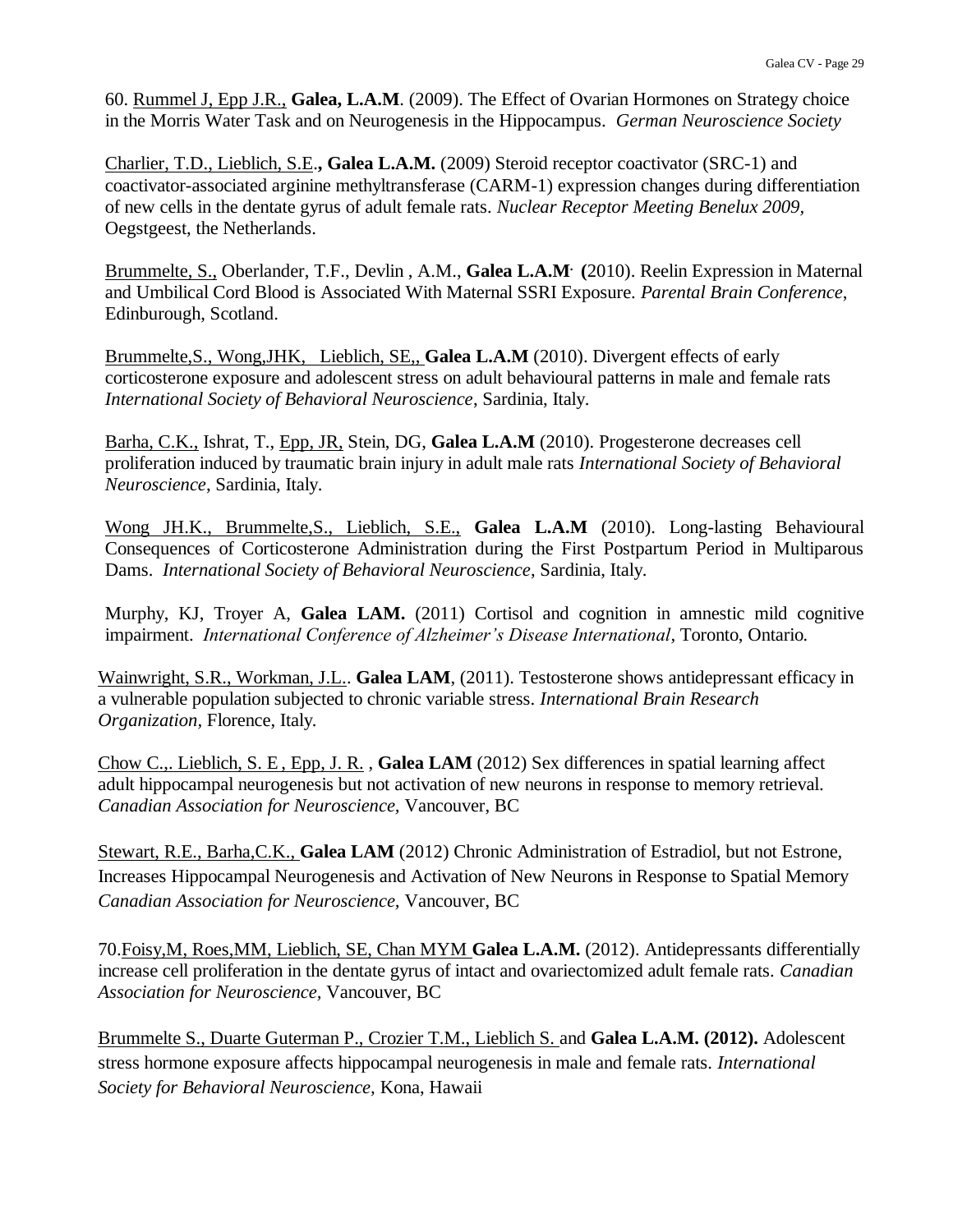Barha, C.K., Lieblich S., Chow, C., **Galea L.A.M. (2012)**The effects of estrogens on hippocampusdependent learning and memory and neurogenesis in middle-aged female rats are dependent on previous reproductive experience. *International Society for Behavioral Neuroscience* Kona, Hawaii

Lee, TT-Y, Wainwright, SR, Hill, MN, **Galea, LAM** & Gorzalka, BB. (June 2013). Adolescent cannabinoid exposure sex dependently alters adult stress responsivity and amphetamine sensitization. 23rd Annual Symposium of the International Cannabinoid Research Society (Vancouver, Canada).

Workman, JL, Kitay, NF, Chow, C, Gobinath, A, **Galea, LAM** (2013). Fluoxetine reverses disrupted maternal care but not depressive-like behavior in a model of postpartum depression. Parental Brain Conference (Regensberg, Germany).

Workman, JL, Kitay, NF, Chow, C, Gobinath, A, **Galea, LAM** (2013). Effects of fluoxetine in corticosterone-induced depressive-like phenotypes in postpartum and nulliparous females *International Society for Behavioral Neuroscience*

Gobinath, A, Workman, JL, **Galea, LAM (2013)** Maternal antidepressant use alters brain and behaviour of male and female offspring. Parental Brain Conference (Regensberg, Germany).

Gobinath, A, Workman, JL, **Galea, LAM (2013)** Maternal antidepressant use alters anxiety-like behaviour in adult male offspring. *International Society for Developmental Psychobiology*

van den Brink, C J\*; Roes, MM.\*; Lieblich, SE. Chow, C; Hamson, DK.; **Galea, Liisa A.M.** (2014) Premarin, reproductive experience and ovarian hormone status differentially affect spatial memory and hippocampal plasticity in middle age female rats. *Canadian Association for Neuroscience,* Montreal, QU

Gobinath, A, Workman, JL, Chow, C., Lieblich, S.E., **Galea, LAM (2014)** Maternal antidepressant use alters hippocampal neurogenesis throughout development in male and female offspring*. International Society for Developmental Psychobiology,* Washington DC

80. Phillips, A.A., Matin, N., West, C., Zheng, A., **Galea, L.A.M.**, Dorrance, A.M., Laher, I., Krassioukov, A.V (2014). Experimental autonomic dysreflexia impairs cerebrovascular health and cognition. *Experimental Biology* Boston, MA, USA

Gobinath, A.R., Richardson, R.J., Chow, C, Workman, J.L., Lieblich, S.E., Barr, A.M., **Galea, L.A.M.** (2015). Comparing the efficacy of maternal fluoxetine and exercise in a rodent model of postpartum depression: outcome of both mother and male and female offspring. *International Society for Developmental Psychobiology*

Mahmoud R, Wainwright SR, Chaiton JA, Lieblich SE, **Galea LAM.** (2015) Stress resilience in females is dependent on ovarian status. *International Society for Psychoneuroendocrinology. (TRAVEL AWARD)*

Kirk, E.; Thompson, B.; Barha, C.K.; **Galea, L.A.M.**; Bardi, M.; Kent, M.; Lambert, K. (2016). An investigation of maternal experience on neurobiological and behavioral responses in middle aged *International Behavioral Neuroscience Society.* Budapest, Hungary [award]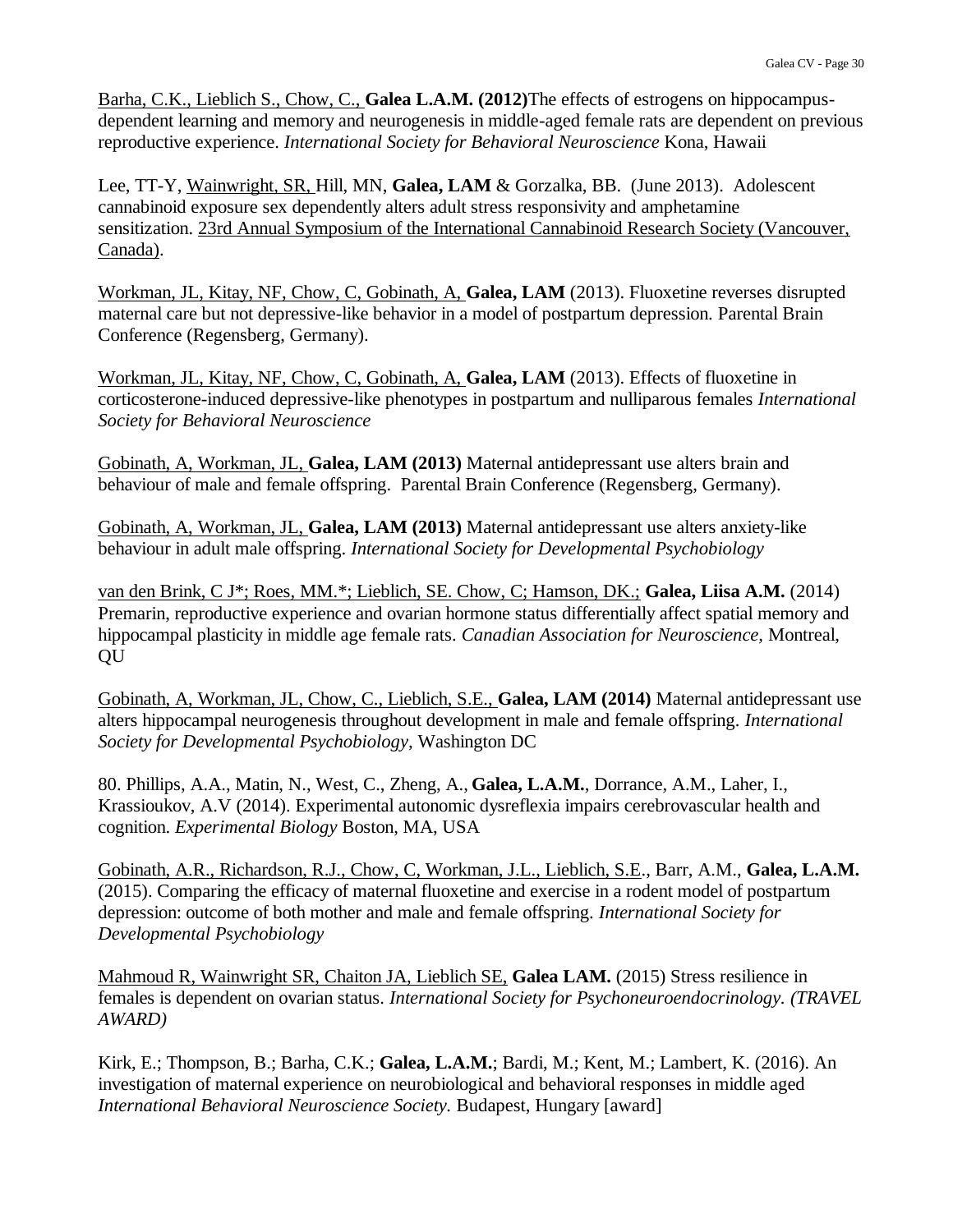Overgaard, A., Lieblich, S.E., Richardson, R., **Galea, LAM**, Frokjaer, V.G. Behavioral and hippocampal changes across the pre- to postpartum transition within a postpartum depression model with and without the effects of a SSRI in rats. *Federation of European Neuroscience Societies.* Copenhagen, Denmark.

Mahmoud R, Chaiton JA, Chow, C., Lieblich SE, **Galea LAM.** (2016) Chronic stress resilience in female mice: contricution of intracellular estrogen receptors. *Society for Biological Psychiatry (TRAVEL AWARD)*

Gobinath, A.R., Richardson, R.J., Chow, C, Workman, J.L., Lieblich, S.E., Barr, A.M., **Galea, L.A.M.**  (2016). Postpartum fluoxetine exposure and exercise intensity differentially affect maternal behavior and hippocampal neurogenesis in a rat model of postpartum stress. *International Society for Developmental Psychobiology* (TRAVEL AWARD)

Duarte-Guterman, P., Qiu, W.,Go, K., Lieblich, SE, Casanueva, L., **Galea, L.A.M.** (2017) Oxytocin regulation of social behaviour and neurogenesis in adult rats: comparing two delivery methods in males and females. *Organization for the Study of Sex Differences.* Montreal Quebec

Chaiton, JA., Mahmoud, R., Lieblich, SE, **Galea, L.A.M.** (2017) Chronic letrozole influences hippocampal neurogenesis but not depressive-like behaviour in middle-aged, female mice. *Organization for the Study of Sex Differences.* Montreal Quebec

Barha CK, **Galea, L.A.M.** Ambrose-Liu, TL(2017) Sex-specific effects of exercise on cognition: Evidence from clinical and epidemiological data*.Organization for the Study of Sex Differences.* Montreal Quebec

90. Mahmoud, R., Chaiton, JA., Lieblich, SE, **Galea, L.A.M.** (May 2017). Transient and persistent effects of maternal experience on the hippocampal neurogenic niche and the inflammatory milieu *Organization for the Study of Sex Differences.* Montreal Quebec

Gobinath, A.R., Richardson, R.J., Chow, C, Workman, J.L., Lieblich, S.E., Barr, A.M., **Galea, L.A.M**. (2017) Comparing the antidepressant efficacy of voluntary running and fluoxetine in a rat model of postpartum depression: effects on maternal care, depressive-like behavior, and hippocampal neurogenesis. *International Behavioral Neuroscience Society.* Hiroshima, Japan [travel award]

Yagi, S., Wainwright, S.R., Floresco, S.B, **Galea, L.A.M.**. (June 2017) Sex differences and modulation by sex hormones of risk-based decision making with acute administration of amphetamine. *International Behavioral Neuroscience Society.* Hiroshima, Japan [travel award]

Overgaard, A., Henriksen, B.L.E., **Galea, L.A.M.,** Frokjaer, V.G. (2017) Brain serotonin receptor 4 is decreased after paroxetine treatment in a rat model of perinatal depression. *International Society for Psychoneuroendocrinology,* Zurich, Switzerland.

Baglot S, Fung C, Ubi P, Morgan E, Lieblich S, Yu W, **Galea LAM**, Weinberg J. Modulating Role of Oxytocin on Stress Response and Neurobehavioral Outcomes Following Prenatal Alcohol Exposure. 40th *Annual Research Society on Alcoholism Conference*, Colorado, USA, June 24-28 2017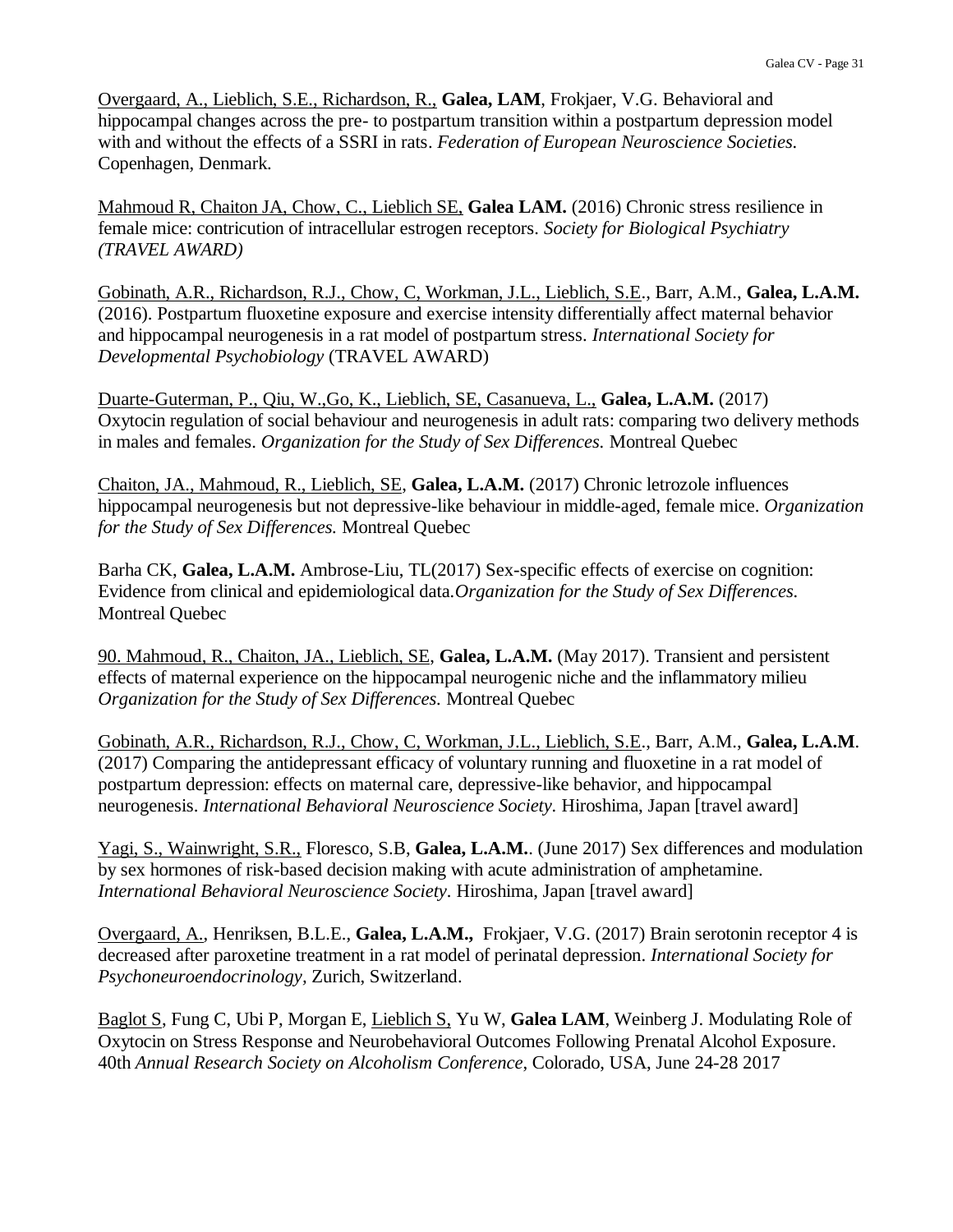Mahmoud R, Chaiton JA, Chow, C, Lieblich SE, **Galea LAM.** (2017). Selective activation of estrogen receptors alpha and beta under chronic stress: implications for depressive-like phenotypes. *Stress: Past, Present and Future.* Princeton, NJ, USA [travel award]

Tai, D., Yagi, S., **Galea LAM** (2018). Examining possible sex differences in maturation rate of new neurons in adult rats. *Canadian Association for Neuroscience*, Vancouver Canada.

Qiu W, Go K, Mahmoud R, Duarte-Guterman P, Gobinath, AR, Black, N,, **Galea LAM** (2018). Fluoxetine increased IL-1B in the maternal hippocampus and reversed maternal care deficits with postpartum CORT but not depressive-like behaviour*. Canadian Association for Neuroscience*, Vancouver Canada.

Minielly, N., Qiu, W., Go, K., Black, N, Splinter, JEJ, Duarte-Guterman, P., **Galea, L.A.M.** (2018) Pre-adolescent Oxytocin Treatment increases social investigation dependent on Sex and Maternal Fluoxetine Exposure *Parental Brain* Toronto, ON.

Mahmoud, R., Chaiton, JA., Lieblich, SE, **Galea, L.A.M. (2018)** Early and late effects of motherhood on hippocampal neurogenesis, microglia, and the cytokine milieu *Society for Behavioral Neuroendocrinology,* Toronto, ON [travel award]

Duarte-Guterman, P., Qiu, W., Go, K., Casanueva, L., Splinter, JEJ, Perez E, **Galea, L.A.M.** (2018) Oxytocin increases social behaviour despite sex-dependent effects on adult hippocampal neurogenesis. *International Congress of Neuroendocrinology* Toronto, ON

Duarte-Guterman P; Lieblich SE; Mahmoud R; Ibrahim M; Galea LAM (2018). The short- and longterm impact of motherhood on hippocampal gene expression and inflammation *Parental Brain* Toronto, ON. [travel award]

Qiu,W, Go, K, Fernando, C, Albert, A, Hill, JE, Galea LAM. (2018) Maternal postpartum SSRI influences on offspring microbiome and neuroinflammation in sex-specific manner. International Society for Developmental Psychobiology, San Diego [travel award]

*(f) Other*

### *(g) Conference Participation (Organizer, Keynote Speaker, etc.)*

Conference Organizer for Neurogenesis in Natural Populations, Toronto, ON, May 2000. Symposium organizer for Hormones, Plasticity and Behaviour, BBCS, Vancouver, BC, May 2002 Symposium co-organizer for Neuroplasticity and Behaviour, BBCS, Vancouver, BC, May 2002 Plenary Speaker, 'Sex Matters: Gonadal Hormone regulation of Spatial Learning and Hippocampal

Neurogenesis' at the *Association for the Study of Animal Behaviour,* London, England. 2007 Symposium co-organizer for Steroid Hormones and Depression: What we can learn from animal models

and Gender differences, ISPNE, San Francisco, USA July 2009 Scientific Program committee for Canadian Association for Neuroscience in 2008, 2013.2014 Plenary Speaker, "Why sex and sex hormones matter for brain health: steroid hormone modulation of cognition, emotion and hippocampal neuroplasticity" for 7th International Meeting on: "Steroids and Nervous System" Torino, Italy.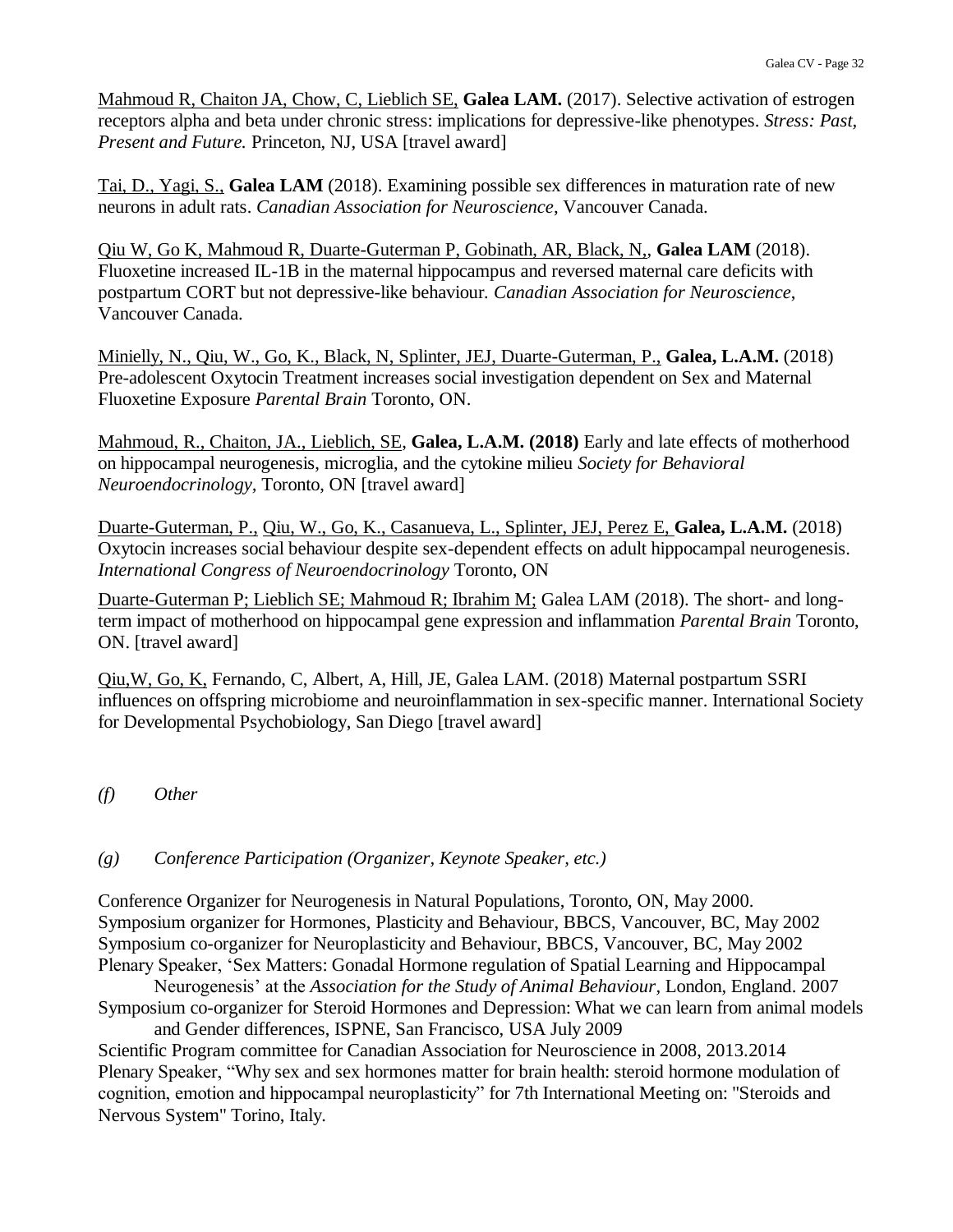- Co-Organizer for Neuroscience Section of the Canadian National Perinatal Research Meeting, Banff, 2014
- Local Organizing committee for International Behavioral Neuroscience Society, Victoria, BC, June 2015
- Symposium co-organizer for Neurogenesis: Sex, drugs and memory what's neurogenesis have to do with it? International Behavioral Neuroscience Society, Victoria, BC, June 2015
- Symposium co-organizer for Why sex hormones matter for behavior and brain health, International Behavioral Neuroscience Society, Victoria, BC, June 2015
- Symposium co-organizer for Sex differences in the brain: implications for behavioral and biomedical research, International Behavioral Neuroscience Society, Budapest Hungary, June 2016
- Symposium co-organizer for Estrogens across the lifespan: rapid and chronic influences of estrogens on structural plasticity, memory and disease, Steroids and the Nervous System, Torino, Italy, February 2017

Keynote: Comparative Cognition, 2017

Keynote: Neuroscience Undergraduate Conference UBC, January 2018

Conference Organizer Parental Brain, Toronto, ON, July 2018.

## **10. SERVICE TO THE UNIVERSITY**

*(a) Memberships on committees, including offices held and dates*

**UBC**

Departmental Service Statistical Consulting, 1997-present B.Sc. Advisor, 1997-2000 Animal Care Coordinator, 1998-2001 Teaching Evaluation Committee, 1998-2002, Teaching Evaluation Chair- 2009-2012 Strategic Planning Committee, 2000 Psychology Faculty Search Committee, 2000, 2002, 2004 Recognition Committee, 2006 (Chair)-2008, 2010-2011 Graduate Admissions, 2010 Graduate Scholarships 2009 Area Coordinator, 2006-2012 Alumni Relations 2011-2012 Mentoring Committee (Chair) 2013-

University Service

Served on Faculty search committee for Anthropology appointment, 1999-2000 Connect UBC, Lecture to high school students about Psychology, 1998 Faculty Mentor for First Year Students at UBC, 2000 Seed Pilot Grant review committee for HeeRO 2007 Animal Care Committee, 2008-2014 Study Leave Review Committee 2009, 2010 Workshop for CIHR Applicants- 2005, 2006, 2010, 2011 Centre for Disease Modelling Steering Committee 2011-2015 Neuroscience Undergraduate Program 2013- Neuroscience Graduate student Awards 2012- Internal review for CIHR Banting Awards 2014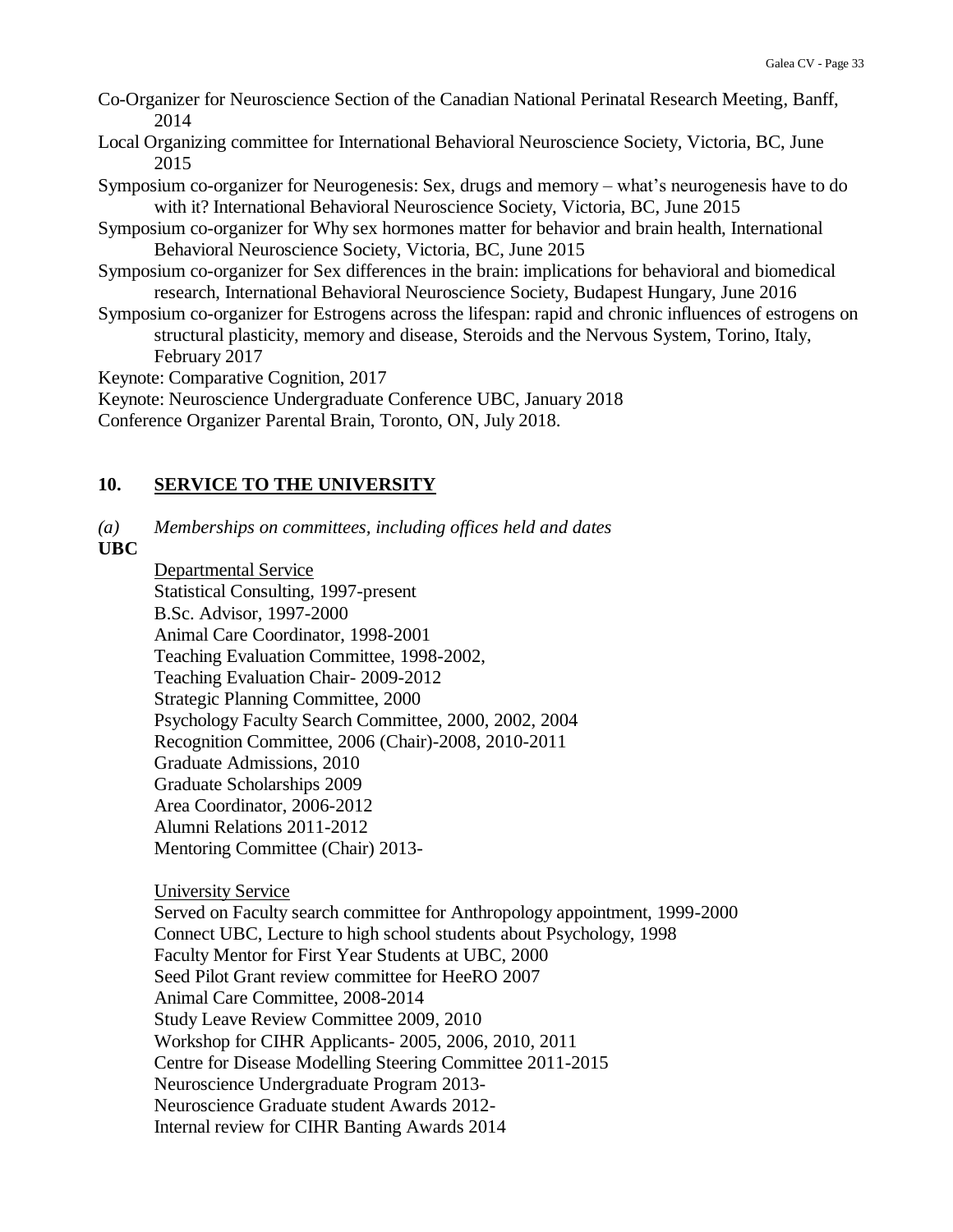Internal review committee for CIHR Foundation Grants 2014 Faculty of Arts representative for Faculty of Medicine 2015- Distinguished University Professor Panel 2017 Director, Graduate Program in Neuroscience 2017- Committee member President's Excellence Research Chair in Brain Health, 2017-18 Committee Member for Louise Brown Chair in Psychiatry, 2018 Internal Review for CFI grants, 2018

#### **University of Toronto**

University Service Served on the Search committee for V.P., Academic at University of Toronto at Mississauga, 2002 Served on the Teaching Excellence Committee, 2003 Chair, Animal Care Committee, University of Toronto at Mississauga, 2003

Departmental Service Psychology Faculty Search Committee, 2003

#### *b) Other service, including dates*

Chair, Liisa Holsti, Ph.D. dissertation, April 2004 Chair, Michelle Wong, Ph.D. dissertation, 2006 Chair, Sara Weinstein, Ph.D. dissertation, 2007 Chair, Czesia Fuks Geddes, Ph.D. dissertation, May 2008 Chair, Juliana E Negreiros, Ph.D. dissertation, 2014 Chair, Tsung-Sheng (John) Wu Ph.D. (Reproductive and Developmental Sciences) 2015 Chair, Sarah Loudai, MSc. Defense, Experimental Medicine, 2018 Committee Member, Kara Gabriel, Ph.D. Psychology, dissertation, 2001 Committee Member, Alexis Kennedy, Ph.D. Psychology dissertation, 2001 Committee Member, Michelle Yik, Ph.D. Psychology dissertation, 2001 Committee Member, Jaqueline Rose, Ph.D. Psychology dissertation, 2005 Committee Member, Giada Vacca, M.Sc. Neuroscience, 2005 Committee Member, Eunice Chen, M.Sc. Biology, 2006 Committee Member, Brenda Bingham, Ph.D. Neuroscience, 2006-2010 Committee Member, Alina Webber, M.Sc. Neuroscience, 2006 Committee Member, Daveleena Pradhan, M.Sc. Zoology, 2007 Committee Member, Ryan O'Neill, M.Sc. Cellular Physiology, 2007 Committee Member, Jeanette Evans, M.Sc. Neuroscience, 2008 Committee Member, Amit Shah, M.Sc. Neuroscience, 2008 Committee Member, Kim Schmidt, M.Sc. Neuroscience, 2008 Committee Member, Sarvin Ghods-Sharifi, M.Sc. Neuroscience, 2009 Committee Member, Amy Newman, Neuroscience PhD, 2009. Committee Member, Kelly Butts, PhD Neuroscience, 2008-2013 Committee Member Jillian Satin, Psychology, 2007 Committee Member, Ingrid Price, Ph.D. Psychology, dissertation 2001 Committee Member, Andrew Moll, Neuroscience 2008- Committee Member, Anna Poon, Neuroscience 2009-2014 Committee Member, Brennan Eadie, PhD MD, Neuroscience 2010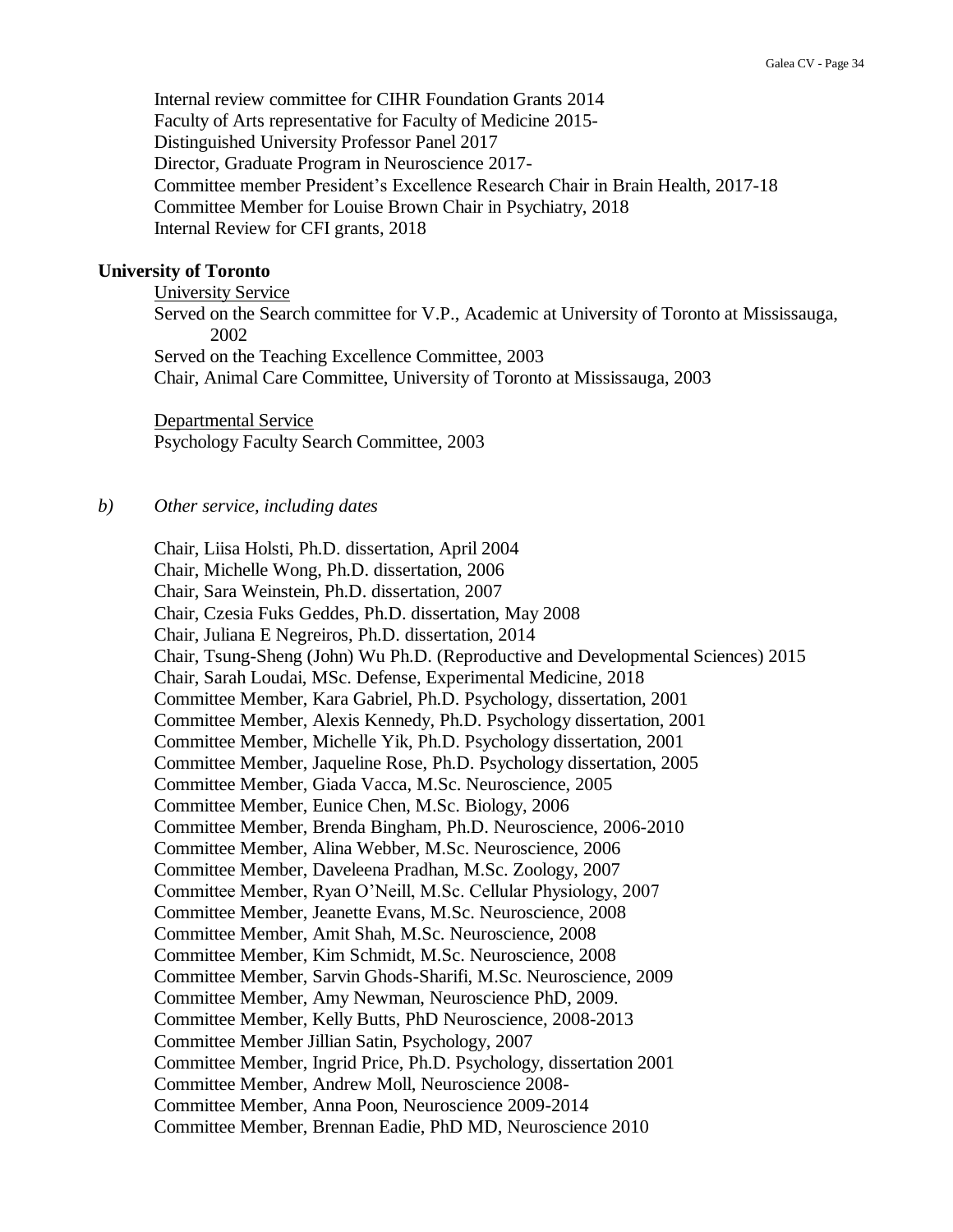Committee Member, Swetha Popuri, M.Sc.Neuroscience 2010-2011 Committee Member, Katie Lavigne, M.Sc. Neuroscience 2011-2013 Committee Member, Vivian Lam, M.Sc. and PhD Neuroscience 2011-2018 Committee Member, Abigail Ferensten, M.Sc. Neuroscience 2011- Committee Member, Athena Chou, M.Sc., 2010- Committee Member, Parker Holman, Ph.D. Neuroscience 2013- Committee Member, Andrea Globa, Ph.D. Neuroscience 2012-2017 Committee Member, Michael Barrus, M.A. Psychology 2014-2016 Committee Member, Haolu Zhang, M.Sc. Neuroscience 2014- Committee Member, Jacqueline Ferland, PhD. Neuroscience 2012-2017 Committee Member, Meghan Auger,PhD. Psychology 2014-2018 Committee Member, Melanie Tremblay,PhD, Psychology 2013-2017 Committee Member, Tiffany Lee,PhD. Psychology 2010-2015 Committee Member, Shania Cahill,PhD. Neuroscience 2012- Comprehensive Committee Member, Psychology, Ingrid Price, 2000 Comprehensive Committee Member, Medical Genetics, 2003 Comprehensive Committee Member, Neuroscience, Martin Williamson, 2006 Comprehensive Committee Member, Neuroscience, Brenda Bingham, 2007 Comprehensive Committee Member, Sharmin Hossain, Neuroscience, 2008 Comprehensive Committee Member, Brennan Eadie, MD/Ph.D.Neuroscience, 2008 Comprehensive Committee Member, James Cooke, July 2007 Comprehensive Committee Member, Kelly Butts, December 2010 Comprehensive Committee Member, Fergil Mills, December 2010 Comprehensive Committee Member, Athena Chou, June 2011 University Examiner, Tom Kornechuk, Ph.D. Psychology dissertation, 1997 University Examiner, C.K. Kim, Ph.D. dissertation, 1998 University Examiner, M.Sc. Ni Lan, Neuroscience, November 2004 University Examiner, M.Sc. Fiona Yamashita, Neuroscience, July 2004 University Examiner, Brett Abrahms, Ph.D. Neuroscience dissertation July, 2004 University Examiner, Ph.D. Ni Lan, Neuroscience, 2008 University Examiner, Maggie Hanson, Ph.D. Psychology, November 2009 University Examiner, Josh Levinston, Ph.D.Neuroscience, September 2010 University Examiner, Andrea Titterness, Ph.D. Neuroscience dissertation, April 2010 University Examiner, Anna Poon, Ph.D. Medical Genetics September 2012 University Examiner, Gelareh Mazarei, Medical Genetics June 2013 University Examiner, David McVea, Ph.D. Neuroscience MD/PhD, September 2013 University Examiner, M.Sc,.Kaia Hookenson, Neuroscience, June, 2014 University Examiner, Kate Brown, Ph.D. Neuroscience, September 2017 Proposal defence Cinnamon Stettler, Psychology 2004 Area Examiner, Matt Hill, PhD. Psychology, May 2008 Area Examiner, Carla Seipp, Ph.D. Psychology, May 2008 Area Examiner, Marci Regambal, Ph.D. Psychology, November 2008 Area Examiner, Emma Buchtel, Ph.D. Psychology, March, 2009 Area Examiner, Catherine Rawn, Ph.D. Psychology, March, 2009 Area Examiner, Maggie Hanson, Ph.D. Psychology, June 2009 Area Examiner, Janet Mah, Ph.D. Psychology, November 2009 Area Examiner and Chair, Teresa Marin PhD, Psychology, July 2010 Examiner, Pamela Parkinson, M.Sc.Pathology and Laboratory Medicine, April 2008 Examiner, Elysia Adams, M.Sc. Neuroscience, April, 2009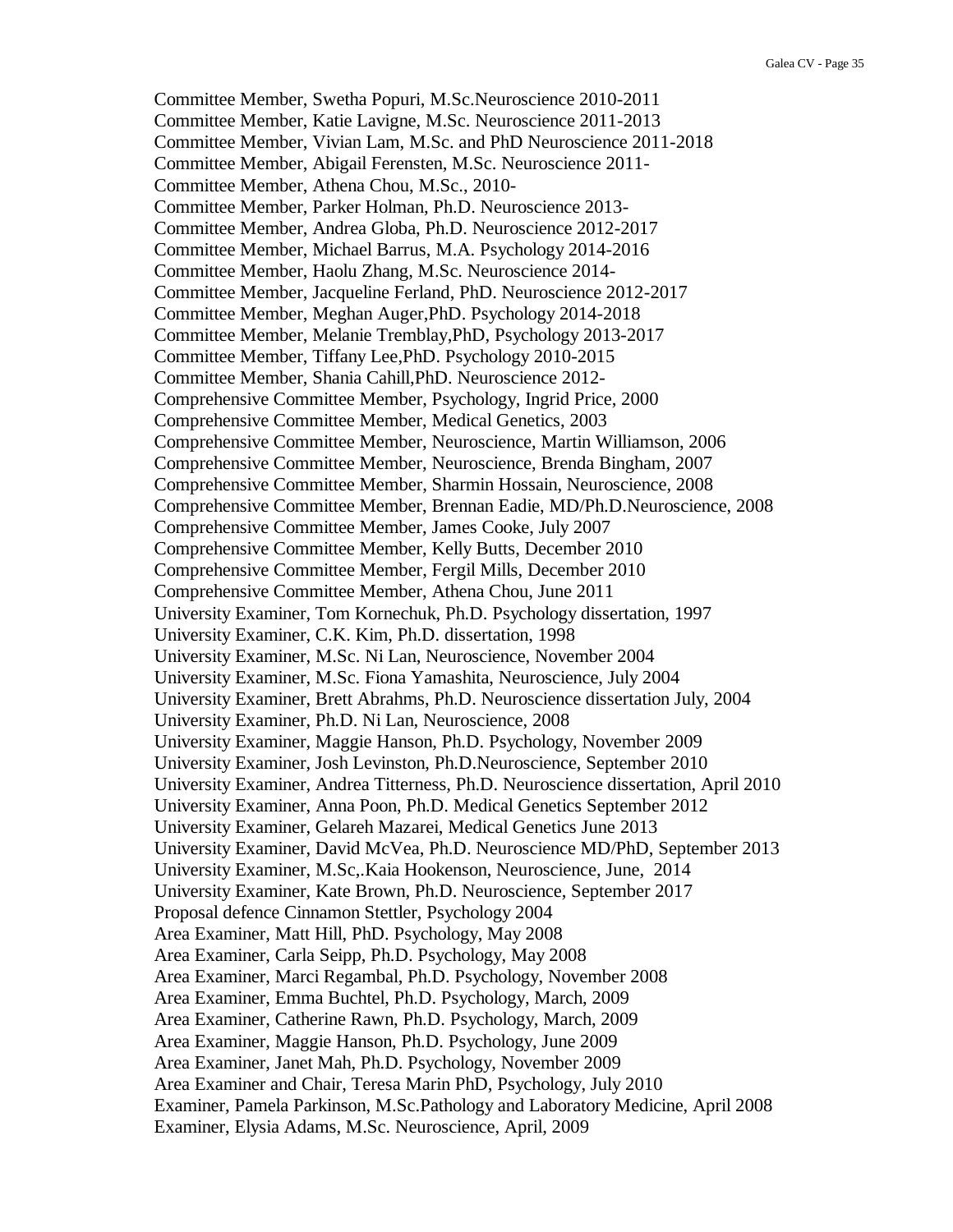Examiner, Opeyemi Banjo, M.Sc.Neuroscience, June 2009 Examiner, Camila Zborovszky, M.Sc.Neuroscience, March 2011 Committee Member and Examiner, Jade Tong, M.Sc. Neuroscience June 2010 Examiner and Chair M.Sc. Defense, Domenico Di Curzio, Neuroscience, October, 2009

### **11. SERVICE TO THE COMMUNITY**

### *(a) Memberships on scholarly societies, including offices held and dates*

| Member of Society for Neuroscience, April 1991                        |
|-----------------------------------------------------------------------|
|                                                                       |
| Member of Brain, Behavior & Cognitive Science, 1991-2002              |
| Member of Canadian Association for Neuroscience, 2002-                |
| Advocacy Member 2017-                                                 |
| Member of Society for Behavioral Neuroendocrinology, 2001-            |
| Program Committee 2017-                                               |
| Member of Organization for the Study of Sex Differences (OSSD) 2014-  |
| Elected Council Member, OSSD 2016-2019                                |
| Member of International Behaviorial Neuroscience Society (IBNS) 2010- |
| <b>Elected Canadian Council Member for IBNS</b>                       |
|                                                                       |

- *(b) Memberships on other societies, including offices held and dates*
- *(c) Memberships on scholarly committees, including offices held and dates*

NSERC Scholarships and Fellowships Committee (1997-1998) Invited to serve on the NSERC Scholarships and Fellowships Committee (1998-1999) – declined due to maternity leave CIHR peer-review committee for BCA (Biological and Clinical Aspects of Aging – 2002-2005) CIHR – Scientific Officer - SOW (Institute of Gender and Health/Ontario Women's Health Council – Senior Investigator Research Chair), 2009-2010 NSERC – Peer Review Committee EG-1502 (2009-2012) NIH - Neuroendocrinology, Neuroimmunology and Behavior (NNB) ad hoc Study Section June 2010, January 2011 NSERC RTI 2014 (declined) CIHR-IGH – Excellence in Research and Travel Awards 2014 CIHR – IGH – Scientific Advisory Group 2014 NIH – Neuroendocrinology, Neuroimmunology Rhythms and Sleep (NNRS) member (2013- 2017) NeuroDevNet 2015 (declined) – Graduate Fellowships committee Scientific Advisory Board – Women's Research Health Institute (WHRI) 2017- Asked to serve CIHR peer-review committee for BSA 2017, 2018 but was uninvited/declined October 2017 CIHR College of Reviewers 2017 Chair of Education Committee, Organization for Study of Sex Differences 2018- Co-Chair of Equity, Inclusion and Diversity Committee, Canadian Association for Neuroscience, 2018- Institute Advisory Board, IGH, CIHR 2018-

*(d) Memberships on other committees, including offices held and dates*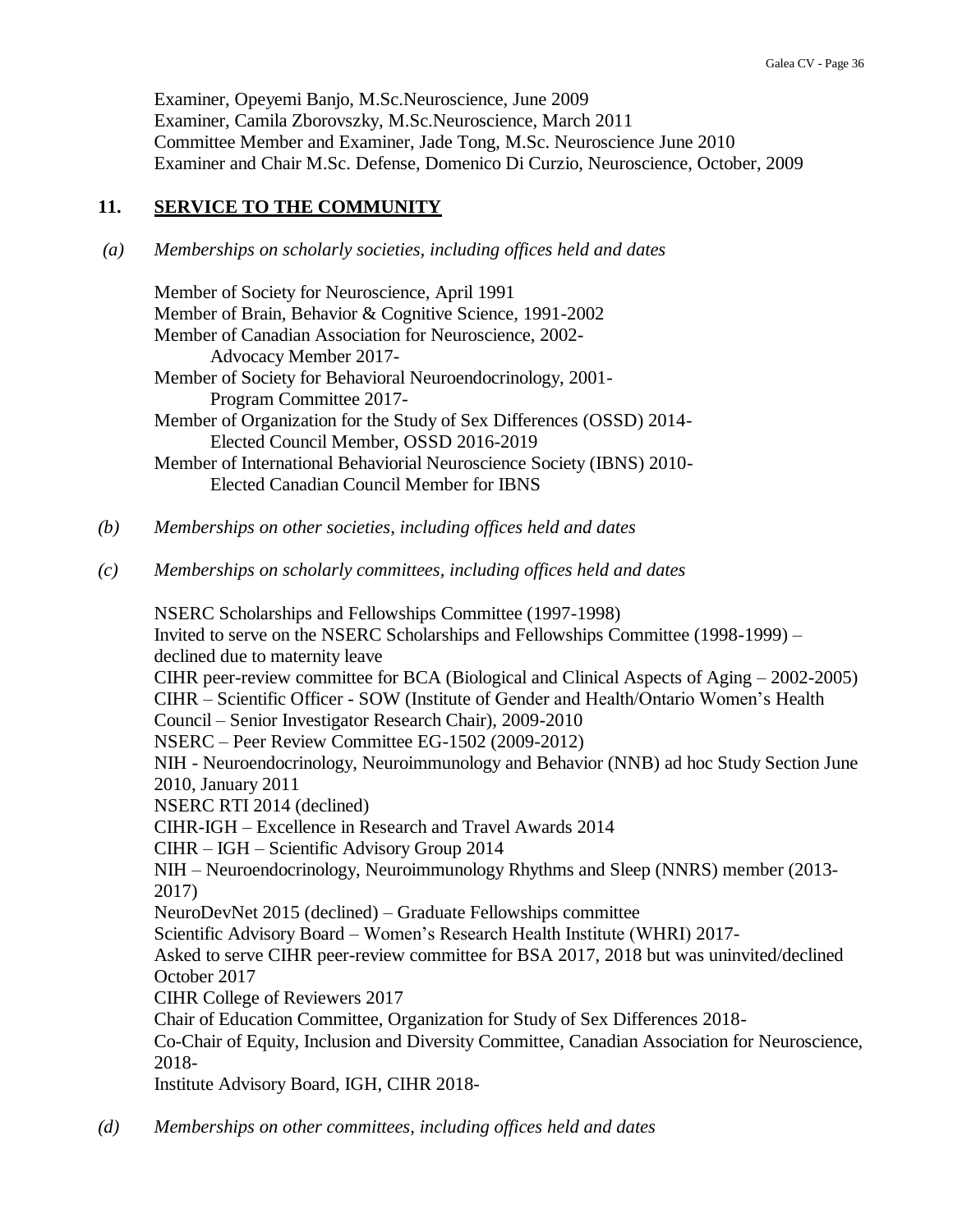#### *(e) Editorships (list journal and dates)*

Chief Editor, *Frontiers in Neuroendocrinology* (IF: 9.432) – February 2016-January 2022 Review Editor, *eNeuro*, October 2014- Section Editor, *Neuroscience*, January 2010-December 2016 (dealing with over 100ms/year) Review Editor, *Frontiers in Neurogenesis*, October 2009-2014

Editorial Board, *Endocrinology*, January 2011-2014 (2/month) Editorial Board, *Hormones and Behavior* 2015- Editorial Board – *Neuroscience* 2017-

- Guest Editor, *Frontiers in Neuroendocrinology* (IF: 8.852) Special Issue on Hormonal Regulation of Neurogenesis: Implications for Disease for issue to be published June 2016.
- *(f) Reviewer (journal, agency, etc. including dates) – not an exhaustive list*

#### Journals:

American Journal of Gynaecology, 2010 Animal Behaviour, 2003, 2008 BJOG, 2011 British Journal of Psychiatry, 2013 Brain Research, 2000, 2004, 2005, 2006, 2007, 2008(3) Brain Research Bulletin, 2004 Biological Psychiatry, 2006, 2014, 2015, 2016, 2017 Brain Research Reviews, 2007 Behavioral Brain Research, 2005, 2006, 2008, 2009 Biochimica et Biophysica Acta (BBA - General Subjects) 2009 Biological Psychology 2006, 2008 Behavioral Neuroscience, 1996, 1998, 1999(2), 2000, 2003, 2011 Developmental Neurobiology, 2007 eNeuro 2016(5), 2017 (6), 2018 Expert Reviews in Neurotherapeutics, 2009 Endocrinology, 2009, 2010, 2011- 2014 (40) European Journal of Neuroscience, 2001, 2005, 2007, 2009 Frontiers in Neuroendocrinology, 2009, 2015 (3), 2016(2) Genes, Brain and Behaviour, 2004 Hormones and Behavior, 1997, 1998, 2002, 2003, 2004, 2005(2), 2006(3), 2007, 2009, 2010, 2011, 2013(2), 2014, 2015(3), 2016 (2), 2017, 2018 Hippocampus, 2002, 2007, 2008, 2010, 2012, 2013,2014, 2015 (2) Journal of Comparative Physiology, 1999 Journal of Comparative Psychology. 2003 Journal of Endocrinology, 2006, Journal of Neuroscience Research 2016 (2) Journal of Neurobiology, 2001, 2003, 2006 Journal of Neuroendocrinology, 2006, 2007, 2008, 2010x2, 2011, 2013 (2), 2014(2) Journal of Neuroscience, 2006, 2007(2), 2009, 2011, 2012, 2013 Journal of Neurochemistry, 2002 Lancet Psychiatry 2014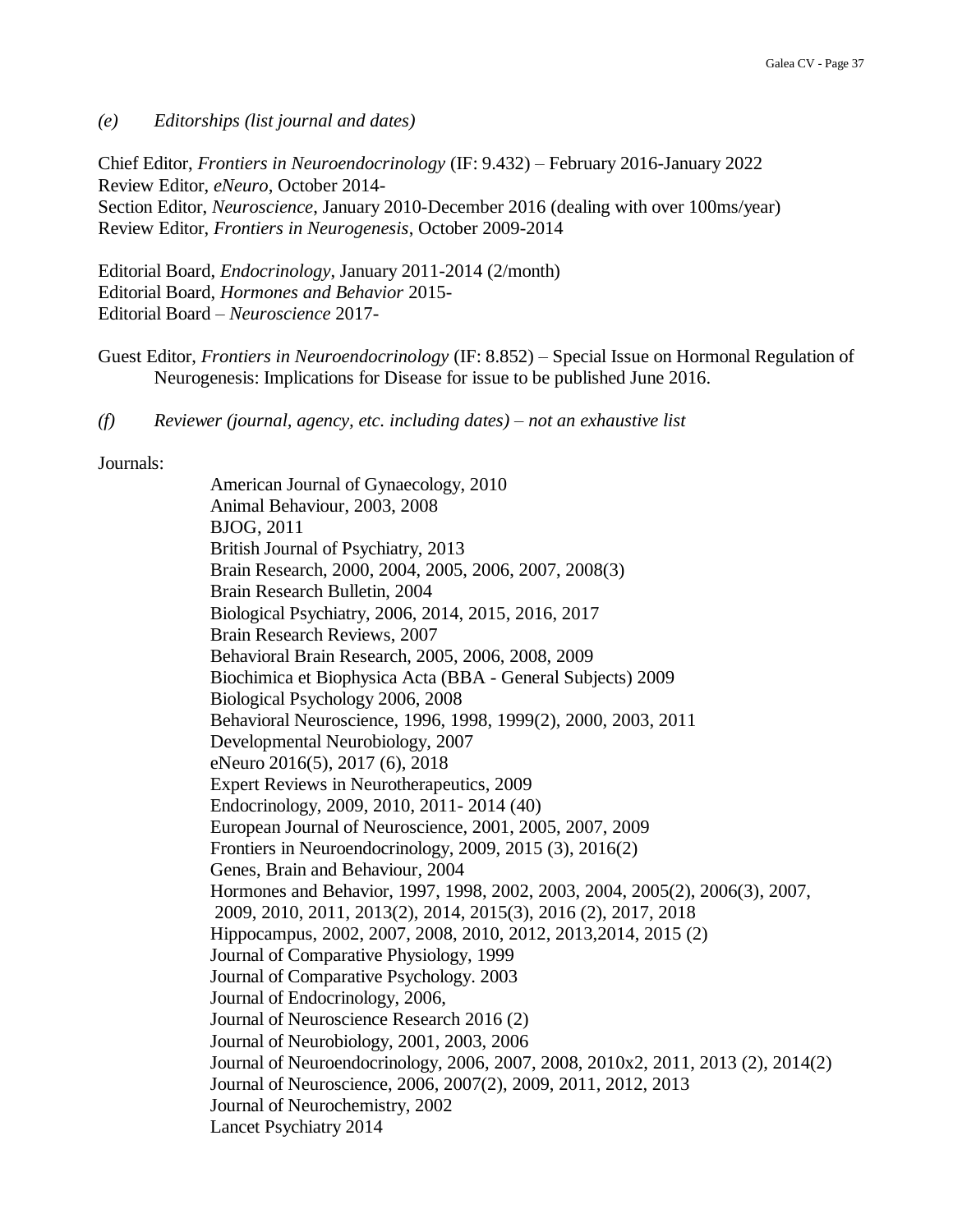Memory and Cognition, 2002 Molecular Psychiatry, 2011 Nature Neuroscience 2016 Nature Communications, 2017 Neuroscience, 1997, 1998, 1999, 2003, 2004, 2005, 2007, 2008 (2), 2009(3), 2014 (3), 2015(2), 2016(5). 2017 Neuroscience & Biobehavioral Reviews, 20172018 Neuroscience Letters, 2009 Neurobiology of Learning and Memory, 2009 Neurobiology of Aging, 2004, 2015 Neuropsychopharamcology, 2002, 2005, 2009, 2012, 2013, 2014, 2015, 2017 Neuropsychologia, 2003 Plos One, 2013, 2015, 2017 Psychopharmacology, 2008 Progress in Neuro-Psychopharmacology & Biological Psychiatry, 2009, 2010 Proceedings of the National Academy of Sciences, 2000, 2006, 2008 (2), 2011 (2), 2012, 2014, 2015, 2016 Proceedings of the Royal Society B (biological sciences) 2009 Pharmacology, Biochemistry and Behavior, 1997, 2004 Physiology and Behavior, 1996, 1997, 2007, 2008, 2009, 2010, 2013(2) Psychoneuroendocrinology, 1998, 2010, 2012, 2013(2), 2014, 2015(2), 2016 (3), 2017(3), 2018 Reproduction, 2008 Scientific Reports, 2016, 2017 Trends in Cognitive Science, 1997 Translational Psychiatry, 2016

Grants: City of New York University Grants, 1996 CIHR 1999, 2000, 2001, 2002, 2005, 2006, 2007, 2011, 2015 Heart and Stroke Foundation, 1999 Alzheimer Society of Canada, 1999, 2000, 2002 Human Frontiers Scientific Program, 2000 NSERC, 2001, 2003, 2005, 2006, 2007, 2008, 2013 (x2) Nova Scotia Health Research Foundation, 2003 Scottish Rite Charitable Foundation of Canada Grant Application, 2003 Academic Development Fund, Univ of Western Ontario, 2003 Saskatchewan Health Research Foundation, 2005 Child's Health Program, St. John's Newfoundland, 2007 Alzheimer's Association (US), 2012, 2012, 2015 CIHR – ad hoc reviewer – Endocrinology (2011, 2015) University of Milwaukee – internal grant review NIH – see Committees 2011-2016 Netherlands Organisation for Scientific Research, 2015 Catalyst Grant Peer Reviewer – WHRI 2017, 2018 Books: Biological Psychology by James Kalat, 2000

Encyclopedia of Cognitive Science, 2001,2002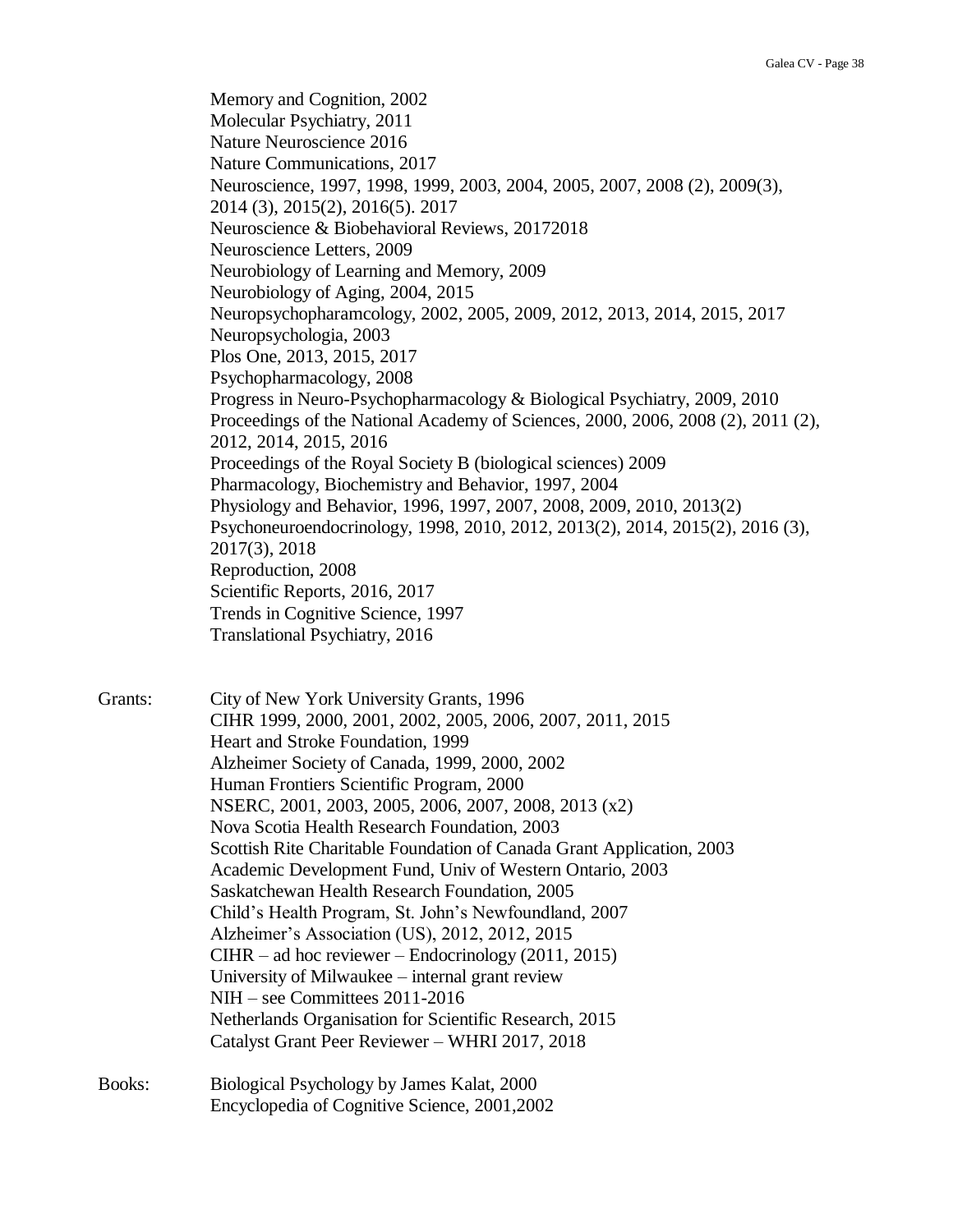Chapters: Frick, K (Ed). Oxford University Press, 2017

Tenure/Promotion:

- Dr. Richard Dyck, University of Calgary
- Dr. Lisa Kalynchuk, Dalhousie University
- Dr. Susanne Erb, University of Toronto
- Dr. Hugo Lehmann, Trent University
- Dr. Lucia Jacobs, Berkeley University (2011)
- Dr. Sabine Gerlinde Metz, University Lethbridge (2012)
- Dr. Laura Glynn, Chapman University (2013)
- Dr. Melissa Glenn, Colby College (2013)
- Dr. Tara Perrot, Dalhousie University (2013)
- Dr. Sari Van Anders, University of Michigan (2013)
- Dr. Patrick McGowan, University of Toronto (2015)
- Dr. Nafissa Ismail, University of Ottawa (2017)
- Dr. Anne Konkle, University of Ottawa (2018)
- Dr. Erica Glapser, University of Maryland (2018)
- Dr. Elizabeth Brynes, Tufts University (2018)

#### University Degree:

Vancouver Island University (formerly Malasapina) for B.Sc. in Psychology 2007

### Department of Psychology

University of Guelph – February 2016

*(g) External examiner (indicate universities and dates)*

External Examiner, M.A., Bryan Jones, SFU, June, 2004 Committee Member Anka Mueller, Psychology, SFU, 2007 External Examiner, Ph.D., Dwayne Hamson, SFU, January, 2008 External Examiner, Ph.D., Neil Fournier, University of Saskatchewan, December, 2009 External Examiner, M.Sc., Aneta Krawkowski, University of Toronto, June, 2010 External Examiner, M.A., Jesse Taylor, SFU, August, 2011 External Examiner, Ph.D Shira Rosenzweig, University of Toronto, October, 2011 External Examiner, Ph.D. Fraser Sparks, University of Lethbridge, February, 2012 External Examiner, Ph.D. Kam Dhami, University of Alberta, April, 2013 External Examiner, Ph.D., Katherina Lebedeva, University of Saskatchewan, December 2016

*(h) Consultant (indicate organization and dates)*

Pherotech - 1997

#### *(h) Other service to the community*

Mentor at the Mentorship Program at the YMCA, 1997 Mentor for Career Preparation Work Experience Program at Handsworth Secondary School (1998, 2000-2001), Argyle High School (2000, 2004) Mentor for International School of Language (1998, 2000)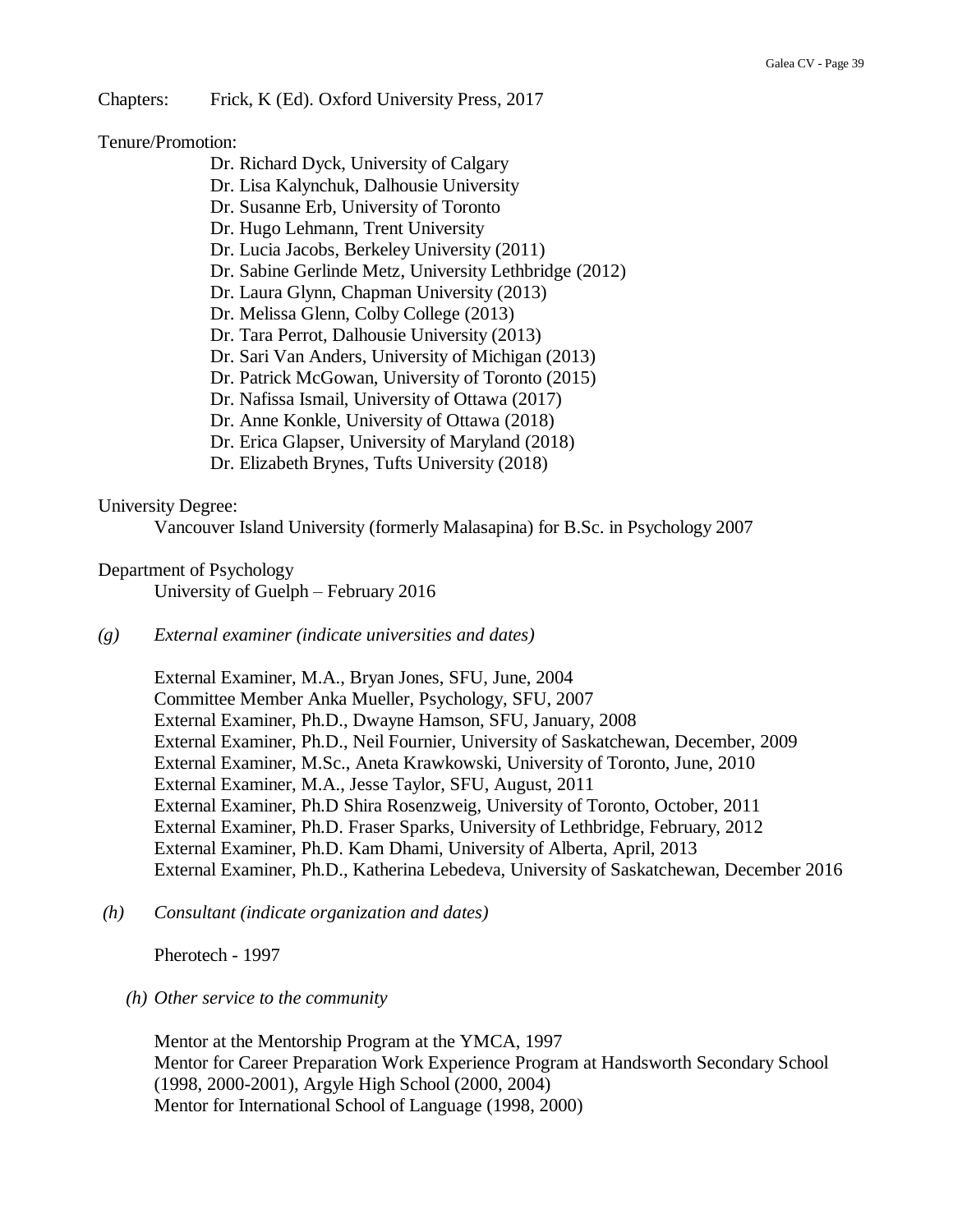### **12. AWARDS AND DISTINCTIONS**

*(a) Awards for Teaching (indicate name of award, awarding organizations, date)*

Knox Master Teaching Award, Department of Psychology, UBC, 2001

*(b) Awards for Scholarship (indicate name of award, awarding organizations, date)*

NSERC Discovery Accelerator Supplement, 2018 Dean of Arts, Faculty Research Award, 2015 Fellow in International Behavioral Neuroscience Society, 2013 Cattell Sabbatical Award, 2012 Kavli Fellow, 2009 (invitation to Kavli Frontiers Symposium in Irvine, CA, sponsored by the National Academy of Sciences) NSERC Discovery Accelerator Supplement, 2007 Killam Research Prize (Junior Science), UBC, 2007 Senior Scholar, Michael Smith Health Research Foundation, 2006 Distinguished University Scholar, University of British Columbia, 2004 Izaak Walton Killam Memorial Faculty Research Fellowship, UBC, 2004 Premier's Research Excellence Award, 2003 (Ontario, declined due to move to BC) Post-Doctoral Fellowship, Natural Science and Engineering Research Council of Canada, The Rockefeller University, 1994-1996 Best Ph.D. in Neuroscience, The University of Western Ontario, 1994 N.I.H. Travel Award, International Congress of Neuroethology, 1995 Graduate Research Fellowship, University of Western Ontario, 1994 Travel Fellowship to the 23rd Society for Neuroscience Conference at Washington, D.C. from Omnitech Technologies, 1993 Admission Scholarship, University of Western Ontario, 1989-1991 Special University Scholarship, University of Western Ontario, 1989-1993 Awarded the Karl P. Lashley Poster Prize at the Canadian Psychological Association Conference in Calgary, 1991

*(c) Awards for Service (indicate name of award, awarding organizations, date)*

YWCA, Women of Distinction Award for Science, Technology and Research, Vancouver, 2015

*(d) Other Awards*

## **13. OTHER RELEVANT INFORMATION (Maximum One Page)**

**Public awareness/Education** – Interviews in print and television for More Magazine(2008), Readers Digest (2010), Canadian Living (2007), Today's Parent (2008), Georgia Strait, Psychology Today (2011), Vancouver Province(2012), APA Monitor (2011), Vancouver Sun (2004, 2011), NSERC (2008), Discovery channel (1998), CBC French Vancouver (2012), CBC Vancouver (2014), Vancouver 24 hours, Chatelaine (2014), Mind over Matter Magazine (2014 – insert in Globe and Mail), CBC News British Columbia (2014), Vancouver Coastal Health (2014), Daily Mail UK ( 2015), Naked Scientist- Cambridge University (2015), Independent UK (2015), BBC (2015), CBS news (2015), CTV news (2015), Huffington Post (2015), New Scientist (2016) +42 more in 2015, WIRED (2017), and the Ottawa Citizen (1999,2009). I have lectured elementary and high school students about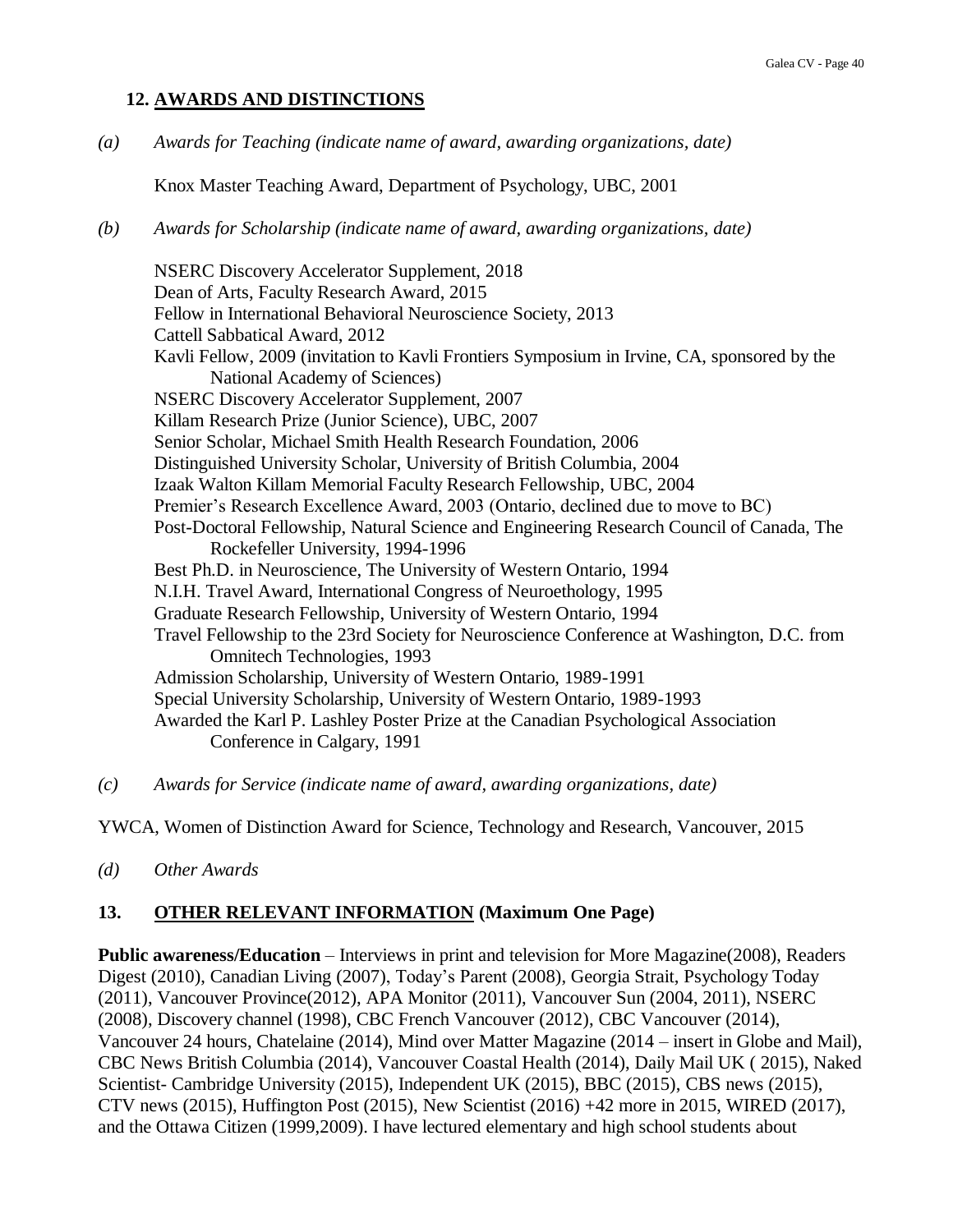psychology. Public lectures: Telus World of Science, 2010, 2017, 2018; Secrets of the Female Mind, UBC, 2010 and for NARSAD, 2008.Charity Organizations: Alzheimer Society of BC (2013), Women's Brain Health Initiative- Cross Canada Tour (2013), Vancouver General (2016).

I have over 2700 followers on my twitter account @LiisaGalea.

Hot Topics – Media Alert – Society for Neuroscience (2004, 2007, 2010, 2011), Canadian Association for Neuroscience (2015)

2012 – My research chosen by FABBS (Federation of Associations in Behavioral & Brain Sciences) to highlight the contributions of our member societies in a way that enables us to promote the value of our science to the US Congress.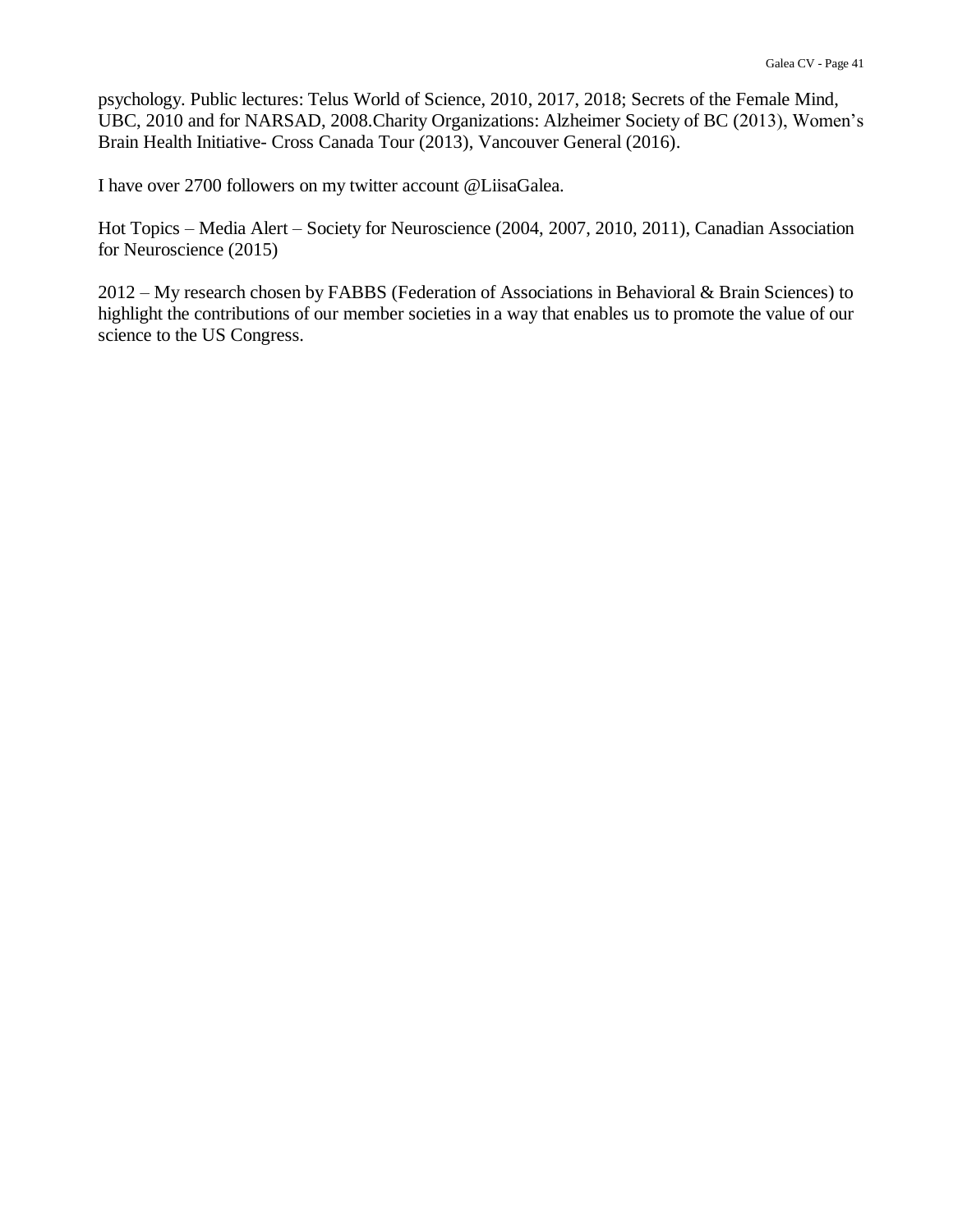#### **THE UNIVERSITY OF BRITISH COLUMBIA** *Publications Record*

**SURNAME**: Galea **FIRST NAME**: Liisa **Initials**: **MIDDLE NAME(S)**: Ann Margaret **Date**: Oct 1, 2018

### **1. REFEREED PUBLICATIONS**

*(a) Journals* **(underlining denotes student or technician under my supervision) IF: impact factor)**

**1. Galea, L. A. M**., & Kimura, D. (1993). Sex differences in route learning. *Personality and Individual differences, 14:* 53-65. IF: 1.423

2. Saksida, L., **Galea, L. A. M**., & Kavaliers, M. (1993). Predator-induced opioid and non-opioid mediated analgesia in young meadow voles: Sex differences and developmental changes. *Brain Research, 617,* 214-219. IF: 2.341

3. Saksida, L., **Galea, L. A. M**., & Kavaliers, M. (1993). Antinociceptive effects of the enkephalinase inhibitor, SCH 34826, in the snail, Cepaea nemoralis. *Peptides,14*, 763-765. IF: 2.701

4. Kavaliers, M., Wiebe, J., & **Galea, L. A. M.** (1994). Reduction of predator-induced anxiety and aversion in mice by the neurosteroid, 3a-hydroxy-4-pregnen-20-one (3aHP). *Brain Research, 645,* 325- 329. IF: 2.341

5. Kavaliers, M., Wiebe, J., & **Galea, L. A. M. (**1994). Male preference for the odors of estrous female mice is enhanced by the neurosteroid 3a-hydroxy-4-pregnen-20-one (3aHP). *Brain Research*, *646,* 140-144. IF 2.341

6. Kavaliers, M., & **Galea, L. A. M.** (1994). Spatial water-maze learning using celestial cues by the meadow vole, *Microtus pennsylvanicus. Behavioral Brain Research*, *61,* 97-100. IF: 3.206

7. **Galea, L. A. M**., Kavaliers, M., Ossenkopp, K.-P., Innes, D. L., & Hargreaves, E.L. (1994). Sexually-dimorphic spatial learning varies seasonally in two populations of deer mice. *Brain Research, 635,* 18-26. IF: 2.341

8. **Galea, L. A. M**., Saksida, L., Kavaliers, M., & Ossenkopp, K.-P. (1994). Naloxone enhances spatial acquisition of a water-maze task in non-breeding female but not in non-breeding male meadow voles. *Pharmacology, Biochemistry, and Behavior, 47,* 265-271. IF: 2.092

9. **Galea, L. A. M**., Ossenkopp, K.-P., & Kavaliers, M. (1994). Developmental changes in spatial learning in the Morris water-maze in young meadow voles, *Microtus pennsylvanicus. Behaviorial Brain Research, 60,* 43-50. IF:3.206

10. **Galea, L. A. M**., Kavaliers, M., & Ossenkopp, K.-P. (1994). Performance (re-acquisition) of a water-maze task by adult meadow voles: Effects of age of juvenile acquisition and *in utero* environment (litter sex-ratio). *Behavioral Brain Research*, *63*, 177-185. IF:3.206

11. Kavaliers, M., & **Galea, L. A. M**. (1995). Sex differences in the expression and antagonism of swim stress-induced analgesia in deer mice vary with the breeding season. *Pain, 63*, 327-334. IF: 4.836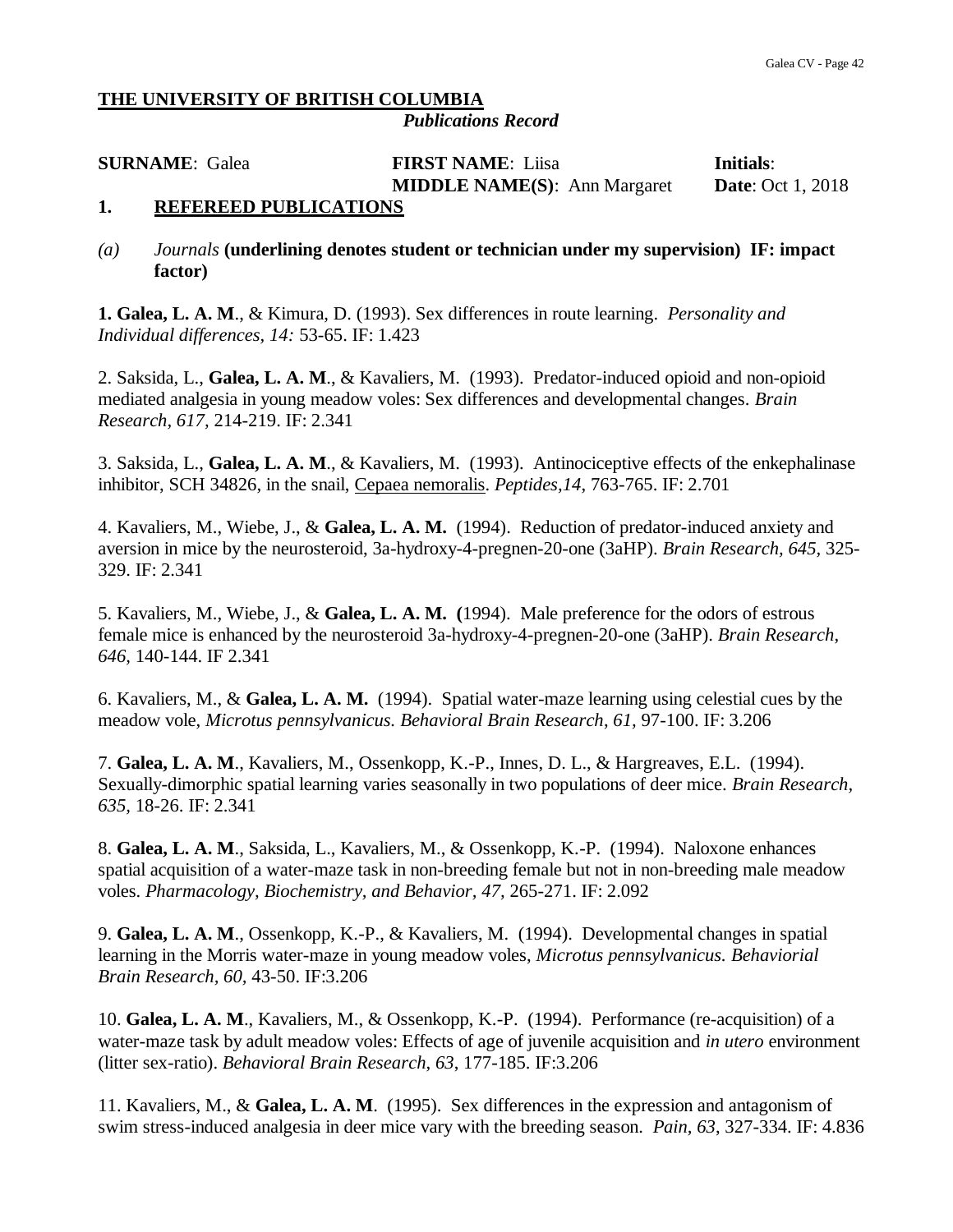12. **Galea, L. A. M**., Kavaliers, M., Ossenkopp, K.-P., & Hampson, E.. (1995). Gonadal hormones and spatial learning in the Morris water-maze in the male and female meadow vole, *Microtus pennsylanicus*. *Hormones and Behavior, 29*, 106-125. IF: 3.789

13. Kavaliers, M., Colwell, D., & **Galea, L. A. M.** (1995). Parasitic infection impairs spatial learning in mice. *Animal Behavior, 50,* 223-229. IF: 2.711

14. Conrad, C. D., **Galea, L. A. M**., Kuroda, Y., & McEwen, B. S. (1996). Chronic stress impairs spatial memory on the Y-maze and this effect is blocked by tianeptine pre-treatment. *Behavioral Neuroscience, 110,* 1321-1334. IF:2.907

15. **Galea, L. A. M.,** Kavaliers, M., & Ossenkopp, K.-P. (1996). Sexually-Dimorphic Spatial Learning in Meadow Voles, *Microtus pennsylvanicus* and Deer Mice, *Peromyscus maniculatus*. *Journal of Experimental Biology*, *199*, 195-200*.* IF: 2.631

16. Kavaliers, M., Ossenkopp, K.-P., Prato, F. S., Innes, D. G. L., **Galea, L.A.M**., & Kinsella, D. M. (1996). Spatial learning in deer mice: Sex differences and the effects of endogenous opioids and 60Hz magnetic fields. *Journal of Comparative Physiology, 179,* 715-24. IF: 3.638

17. Gould, E., McEwen, B. S., Tanapat, P., **Galea, L. A. M**., & Fuchs, E. (1997) Neurogenesis in the Dentate Gyrus of the Adult Tree Shrew Is Regulated by Psychosocial Stress and NMDA Receptor Activation, *Journal of Neuroscience,17*, 2492-2498. IF: 7.453

18. **Galea, L. A. M**., McEwen, B. S., Tanapat, P., Deak, T., Spencer, R. L., & Dhabar, F. S. (1997) Sex differences in dendritic atrophy of CA3 pyramidal neurons in response to chronic restraint stress. *Neuroscience, 81,* 689-697*.* IF: 3.427

19. Kavaliers, M., Ossenkopp, K. P., **Galea, L. A. M**. & Kolb, B. (1998). Sex differences in spatial learning and prefrontal and parietal cortical dendritic morphology in the meadow vole, *Microtus pennsylvanicus*, *Brain Research, 810*, 41-47.IF:2.341

20. Tanapat, P., **Galea, L .A. M**., & Gould, E. (1998). Stress inhibits the proliferation of granule cell precursors in the developing dentate gyrus. *International Journal of Developmental Neuroscience, 16,*  235-239. IF: 2.924

21. **Galea, L. A. M**., & McEwen, B. S. (1999). Sex and seasonal differences in the rate of cell proliferation in the dentate gyrus of adult wild meadow voles. *Microtus Pennsylvannicus. Neuroscience, 89,* 955-964 IF: 3.427

22. **Galea, L. A. M.,** Perrot-Sinal, T. S., Kavaliers, M., Ossenkopp, K.P. (1999). Relationships of hippocampal volume and dentate gyrus width to gonadal hormone levels in male and female meadow voles*. Brain Research, 821,* 383-391. IF: 2.341

23. **Galea, L. A. M**., Ormerod, B., Kostaras, X., Sampath, S., Wilkie, D. & Phelps, M. (2000). Spatial working memory and hippocampal size across pregnancy in rats. *Hormones & Behaviour, 37,* 86-95. IF: 3.789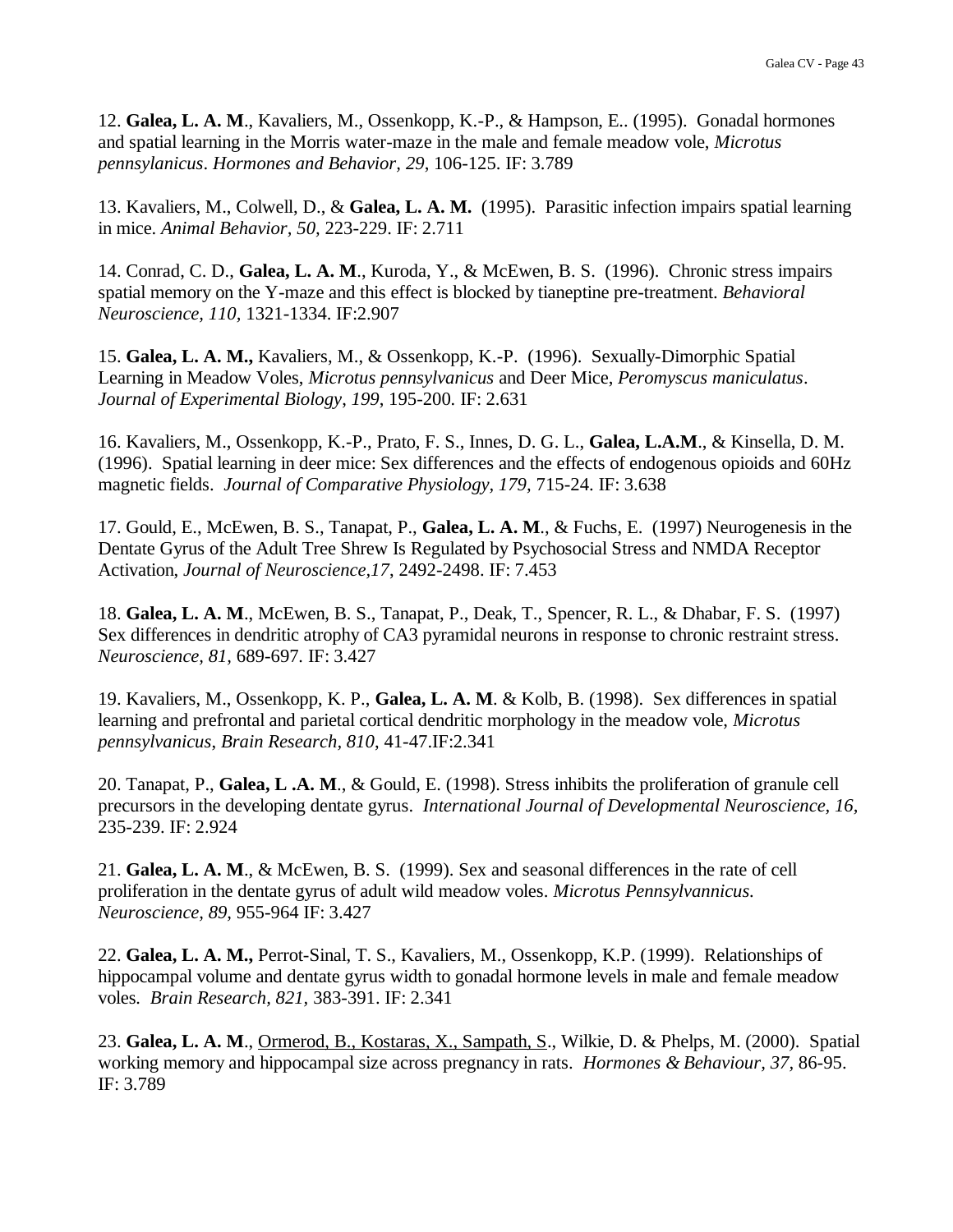24. Ormerod, B. K. & **Galea, L. A. M.** (2001) Reproductive status influences cell proliferation and cell survival in the dentate gyrus of adult female meadow voles: a possible regulatory role for estradiol. *Neuroscience, 102,* 371-381*.* IF:3.427

25. **Galea, L.A.M.,** Wide, J., Barr, A. (2001) Estradiol alleviates depressive-like symptoms in a novel animal model of post-partum depression. *Behavioral Brain Research, 122*, 1-9*. IF 3.206*

26. Boonstra, R., **Galea, LA.M.**, Matthews, S., Wojtowicz, J.M. (2001). Adult neurogenesis in natural populations. *Canadian Journal of Physiology and Pharmacology, 79*, 297- 302. IF: 1.380

27. Tanapat, P., Hastings, N.B., Rydel, T.A., **Galea, L.A.M.**, & Gould, E. (2001). Exposure to fox odor inhibits cell proliferation in the hippocampus of adult rats via an adrenal hormone-dependent mechanism. *Journal of Comparative Neurology, 437,* 496-504. IF: 3.831

28. **Galea, L.A.M**., Wide, J.K., Paine, T.A., Holmes, M.M., Ormerod, B.K. & Floresco, S.B.(2001). High levels of estradiol disrupt conditioned place preference learning, stimulus response learning and reference memory but have no effects on working memory. *Behavioral Brain Research, 126,* 115-126*. IF 3.206*

29. Holmes, M.M. & **Galea, L.A.M.** (2002). Defensive behavior, and hippocampal cell proliferation: differential modulation by naltrexone during stress. *Behavioral Neuroscience, 116,* 160-168*.* IF: 2.907

30. **Galea, L.A.M.,** Kostaras, X., Sidhu, J.J. & Barr, A.M. (2002). High levels of estradiol impair spatial performance in the Morris water maze and increase "depressive-like" behaviors in the female meadow vole. *Physiology and Behavior, 77,* 217-25. IF:3.339

31. Holmes, M.M., Wide, J.K. & **Galea, L.A.M.** (2002). Low levels of estradiol facilitate while high levels of estradiol impair working memory performance in the working/reference memory version of the radial arm maze. *Behavioral Neuroscience,* 116, 928-934*.* IF: 2.907

32. Ormerod, B.K., Lee, T. T-Y. & **Galea, L.A.M.** (2003). Estradiol initially enhances but subsequently suppresses (via adrenal steroids) granule cell proliferation in the dentate gyrus of adult female rats. *Journal of Neurobiology,* 55, 247-260. IF: 4.209

33. Falconer, E.M.& **Galea, L.A.M**. (2003). Sex differences in defensive behaviors, cell proliferation and survival in the dentate gyrus in response to acute predator odor stress. *Brain Research,* 975, 22-36*.* IF: 2.341

34. Ormerod, B. K., and **Galea, L. A. M.** (2003). Reproductive status alters cell survival in the dentate gyrus of adult male rodents. *Neuroscience Letters,* 346, 25-28*.* IF: 2.091

35. Ormerod, B. K., Falconer, E.M., and **Galea, L. A. M.** (2003). NMDA receptor activity and estradiol: Separate regulation of cell proliferation in the dentate gyrus of adult female meadow voles. *Journal of Endocrinology,* 179, 155-163. IF: 3.045

36. Holmes, M.M., Mistlberger, R., **Galea, L.A.M.** & Kempermann, G., (2004) Adult Hippocampal Neurogenesis and Voluntary Running Activity: Circadian and Dose Dependent Effects. *Journal of Neuroscience Research,* 76, 216-222. IF:3.190*.*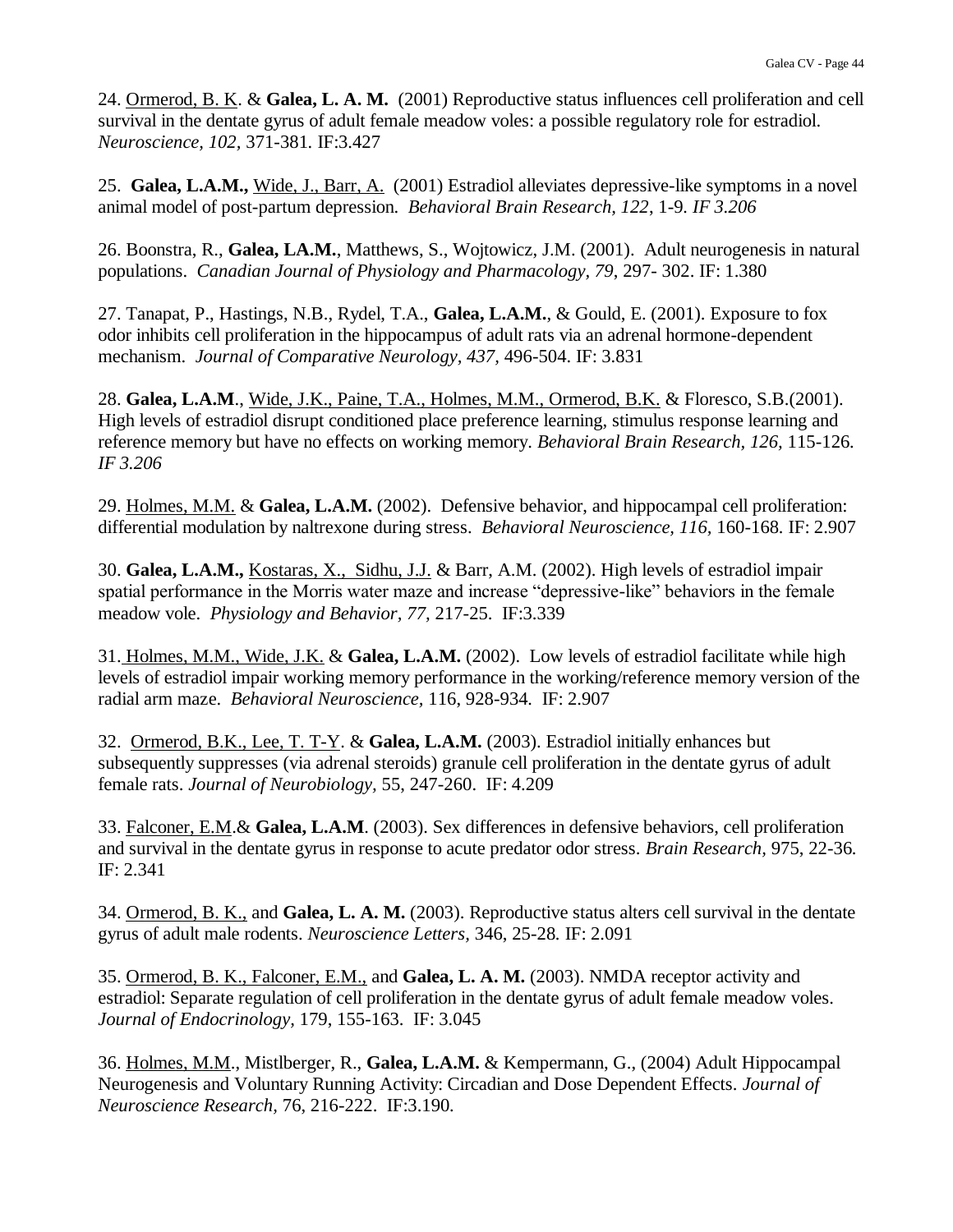37. Wide J.K., Hanratty K, Ting, J., & **Galea, L.A.M**. (2004). High level estradiol impairs and low level estradiol facilitates non-spatial working memory. *Behavioral Brain Research,* 155, 45-53. IF: 3.206 [NSERC]

38. Ormerod, B. K., Lee T.-T. Y. and **Galea, L. A. M.** (2004). Estradiol enhances neurogenesis in the dentate gyri of adult male meadow voles by increasing the survival of young granule neurons. *Neuroscience*, 128, 645-654*.* IF: 3.520 [CIHR]

39. Nagy, A.I., Ormerod, B.K., Mazzucco, C.A. and **Galea, L.A.M.** (2005). Estradiol-Induced Enhancement in Cell Proliferation is Mediated Through Estrogen Receptors in the Dentate Gyrus of Adult Female Rats. *Drug, Development Research, 66,* 142-149. [CIHR] invited paper: IF: 1.146

40. Pawluski, J.L., and **Galea, L.A.M**. (2006). Hippocampal morphology is differentially affected by reproductive experience. *Journal of Neurobiology. 66,* 71-81*.* COVER ART IF: 4.209 [HELP/BC Ministry] – now *Developmental Neurobiology*

41. Pawluski, J.L., Walker, S.K., and **Galea, L.A.M**. (2006). Reproductive experience differentially affects spatial reference and working memory performance in the mother. *Hormones and Behavior, 49,*  143-149*.* IF: 4.142 [HELP/BC Ministry]

42. **Galea, L.A.M.,** Spritzer, M.D., Barker, J.M., and Pawluski, J.L. (2006). Gonadal hormone modulation of adult hippocampal neurogenesis. *Hippocampus, 16*, 225-232*.* [CIHR] IF: 4.710

43. Mazzucco C.A., Lieblich, S.E., Bingham, B.I., Williamson, M.A., Viau V. and **Galea, L.A.M.** (2006). Both ERα and ERβ agonists enhance hippocampal cell proliferation in the female rat. *Neuroscience,141,*1793-800*.* IF: 3.520 [CIHR]

44. Brummelte, S., Pawluski, J.L., **Galea, L.A.M.** (2006).High postpartum levels of corticosterone given to dams influence postnatal neurogenesis and behaviour of offspring: A model of post-partum stress and possible depression. *Hormones and Behavior, 50,* 370-382. IF: 4.142 [NARSAD]

45. Sinopoli, K.J., Floresco, S.B., **Galea, L.A.M.** (2006). Systemic and local administration of estradiol into the prefrontal cortex or hippocampus differentially alters working memory. *Neurobiology of Learning and Memory, 86,* 293-304*.* [NSERC] IF: 3.593

46. Kambo, J.S, **Galea, L.A.M.** (2006). Activational levels of androgens influence risk assessment behaviour but do not influence stress-induced suppression in hippocampal cell proliferation in adult male rats. *Behavioral Brain Research,*175, 263-270*.* IF: 3.206 [NSERC]

47. Pawluski, J.L., Vanderbyl, B.L., Ragan, K., **Galea, L.A.M.** (2006) First reproductive experience persistently affects spatial reference and working memory in the mother and these effects are not due to pregnancy- or 'mothering'- alone. *Behavioural Brain Research,* 175, 157-165. [CIHR] IF: 3.206

48. Hill, M.N, Kambo, J.S., Sun, J. C., Gorzalka, B.B. and **Galea, L.A.M.** (2006) Endocannabinoids modulate stress-induced suppression of hippocampal cell proliferation and activation of defensive behaviours. *European Journal of Neuroscience,* 24,1845-1849*.* [NSERC] IF: 3.789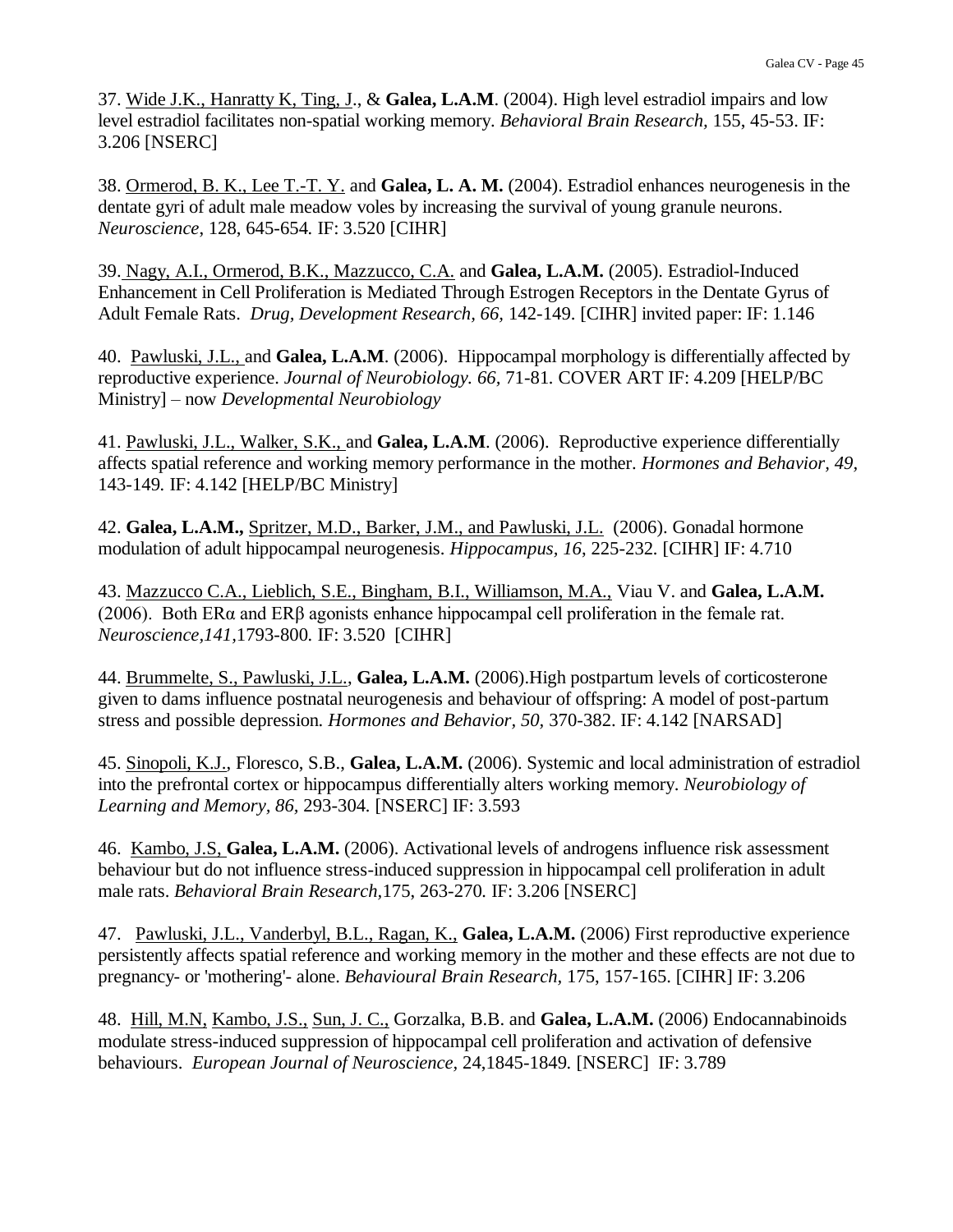49. Spritzer, M.D., **Galea, L.A.M.** (2007). Testosterone and Dihydrotestosterone, but not Estradiol, Enhance Hippocampal Neurogenesis in Adult Male Rats. *Developmental Neurobiology,* 67, 1321- 1333*. Formerly journal of neurobiology* IF: 4.209 [CIHR] now *Developmental Neurobiology* 2.793

50. Epp, J.R., Spritzer, M.D., **Galea L.A.M.** (2007) Hippocampus-dependent learning promotes survival of new neurons in the dentate gyrus at a specific time during cell maturation. *Neuroscience,*  149, 273-285. IF: 3.520 [NSERC]

51. Barha, C.K., Pawluski, J.L, .**Galea, L.A.M.** (2007). Maternal care affects male and female offspring working memory and stress reactivity. *Physiology and Behavior,* 92, 939-950. IF: 3.339 [NSERC].

52. Pawluski, J.L. **Galea, L.A.M**. (2007)**.** Reproductive experience alters hippocampal neurogenesis during the postpartum period in the dam**.** *Neuroscience,* 149, 53-67*.* IF: 3.520 [CIHR] COVER ART

53. Spritzer, M.D., Gill, M., Weinberg, A. **Galea, L.A.M.** (2008) Castration differentially affects spatial working and reference memory in adult male rats. *Archives of Sexual Behavior, 37,* 19- 29.[NSERC] IF: 3.425

54. **Galea, L.A.M.** (2008). Gonadal Hormone Modulation of Neurogenesis in the Dentate Gyrus of Adult Male and Female Rodents. *Brain Research Reviews, 57,* 332-41. IF:7.330 [CIHR]

55. Barker, J.M., **Galea, L.A.M**. (2008). Repeated estradiol administration increases cell proliferation and decreases cell death in female, but not male, rats. *Neuroscience, 152,* 888-902. IF: 3.556 [CIHR]

56. Mueller, A, Pollock, M.S., Leiblich, S.E., Epp, J.R, **Galea, L.A.M.**, Mistlberger, R.E.(2008) Sleep deprivation can inhibit adult hippocampal neurogenesis independent of adrenal stress hormones. *American Journal of Physiology,* 294: R1693-1703. IF: 3.363

57. Green, AD., **Galea, L.A.M.** (2008). Adult Hippocampal Cell Proliferation is suppressed with estrogen withdrawal after a hormone-simulated pregnancy. *Hormones and Behavior,* 54, 203-211. IF: 4.142 [NARSAD] COVER ART

58. Mazzucco C.A.,Walker, H.A., Pawluski, J.L., Lieblich, S.E., and **Galea, L.A.M.** (2008). ERα, but not ERβ, mediates the expression of sexual behaviour in the female rat. *Behavioral Brain Research,*  191: 111-117*.* [NSERC] IF: 3.206

59. Galea, LAM, Uban<sup>+</sup>, K.A., Epp<sup>+</sup>, J.R., Brummelte<sup>+</sup>, S. Barha<sup>+</sup>, C.K., Wilson<sup>+</sup>, W.L., Lieblich, S.E., Pawluski<sup>+</sup>, JL (2008). Endocrine Regulation Of Cognition And Neuroplasticity: Our Pursuit To Unveil The Complex Interaction Between Hormones, The Brain And Behaviour. *Canadian Journal of Experimental Psychology*, 62: 247-260. IF:1.971

60. Pawluski, JL, Charlier, TD, Hammond, GL, **Galea, LAM** (2009). Reproductive experience affects corticosterone and corticosteroid binding globulin during the postpartum period in the dam. *Physiology and Behavior* 96:108-114*.* [CIHR] IF: 3.339

61. Pawluski, JL, Lieblich, S.E., **Galea, LAM** (2009). Offspring exposure reduces depressive-like behaviour in the parturient female rat. *Behavioral Brain Research,* 197: 55-61*.* [CIHR] IF: 3.206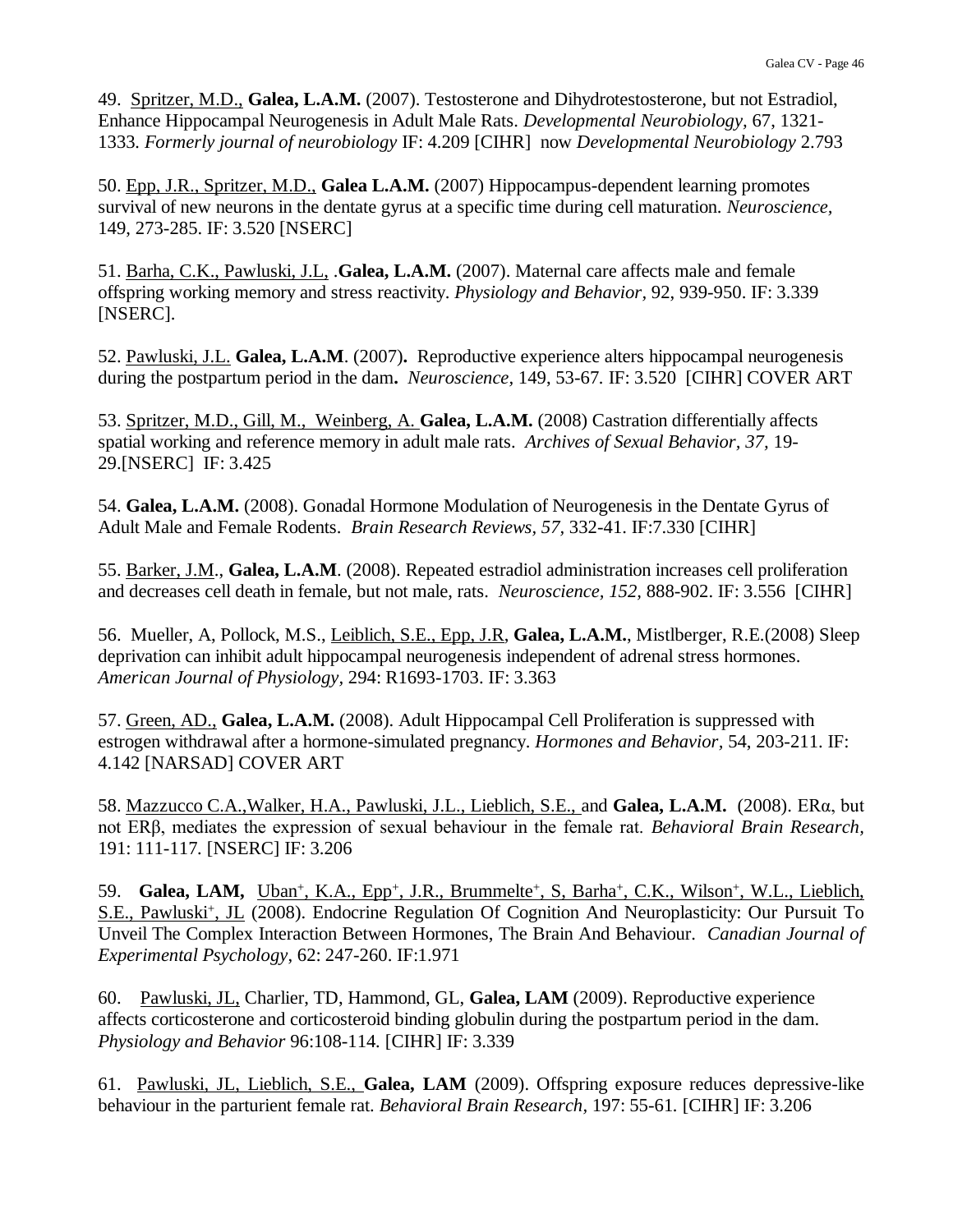62. Barha, C.K., Lieblich, S.E., **Galea L.A.M.** (2009). Different forms of oestrogens rapidly upregulate hippocampal cell proliferation in the dentate gyrus of young female rats. *Journal of Neuroendocrinology, 21,* 155-166. [PARF] IF: 3.281 (3.7-2009) COVER ART

63. Epp.J.R. **Galea, L.A.M.** (2009). Hippocampus-dependent strategy choice predicts low levels of cell proliferation in the dentate-gyrus. *Neurobiology of Learning and Memory* 91(4):437-46*.* [NSERC] IF: 3.674

64. Spritzer, M.D., Weinberg, A., Viau, V. **Galea, L.A.M.** (2009). Prior sexual stimulation increases hippocampal cell proliferation and risk assessment behavior in response to acute predator odor stress in the male rat**.** *Behavioral Brain Research,* 200 (1):106-12.[NSERC] IF: 3.206

65. Green, AD., Barr, A.M., **Galea, L.A.M.** (2009). Role of estradiol withdrawal in 'anhedonic' sucrose consumption: a model of postpartum depression. *Physiology & Behaviour, 97,* 259- 265.[NARSAD] IF: 3.339

66. Pawluski, J.L., Brummelte, S., Barha, C.K., Crozier,T.M., **Galea L.A.M.** (2009). Effects of steroid hormones on neurogenesis in the hippocampus of the adult female rodent during the estrous cycle, pregnancy, lactation and aging. *Frontiers in Neuroendocrinology, 30,* 343-357*.* [CIHR] IF: 12.039*.*

67. Barker, J.M. **Galea L.A.M.** (2009). Sex and regional differences in estradiol content in the prefrontal cortex, amygdala and hippocampus of adult male and female rats. *General and Comparative Endocrinology 164,*77-84. [NSERC] IF: 2.629

68. Epp.J.R., Barker, J.M., **Galea, L.A.M.** (2009). Running wild: Neurogenesis in the hippocampus across the lifespan in wild and laboratory-bred Norway rats. *Hippocampus* 19:1040-1049. [NSERC] IF: 4.710

69. Pawluski, J.L., **Galea L.A.M.,** Brain, U., Papsdorf, M, Oberlander, T.F.(2009). Neonatal S100B protein levels after prenatal exposure to selective serotonin reuptake inhibitors. *Pediatrics* 124:e662-70*.* [CIHR] IF: 5.785

70. Barker, J.M. **Galea L.A.M.** (2010). Males show stronger contextual fear conditioning than females after context pre-exposure. *Physiology and Behavior,* 99, 82-90. IF: 3.339 [NSERC]

71. Barha, C.K., Dalton G.L., and **Galea, L.A.M.** (2010). Low doses of 17α-estradiol and 17βestradiol facilitate, while higher doses of estrone and  $17\alpha$ - and  $17\beta$ -estradiol impair, contextual fear conditioning in adult female rats. *Neuropsychopharmacology,* 35, 547-559. [PARF]*.*IF:6.813

72. Brummelte S. and **Galea, L.A.M.** (2010) Depression during pregnancy and postpartum: contribution of stress and ovarian hormones. *Progress in Neuro-Psychopharmacology & Biological Psychiatry.* 34:766-776 [CIHR] IF: 2.891

73. Epp, J.R., Haack, A, **Galea, LAM**. (2010). Task difficulty in the Morris water task influences the survival of new neurons in the dentate gyrus. *Hippocampus,* 20:866-876 [NSERC] IF: 4.710.

74*.* Sliwowska, J.H, Barker, J.M., Barha, C.K., Weinberg J **Galea, LAM**, (2010). Effects of prenatal ethanol exposure and stress on hippocampal neurogenesis in adult male rats. *Stress,*13: 301-313*.*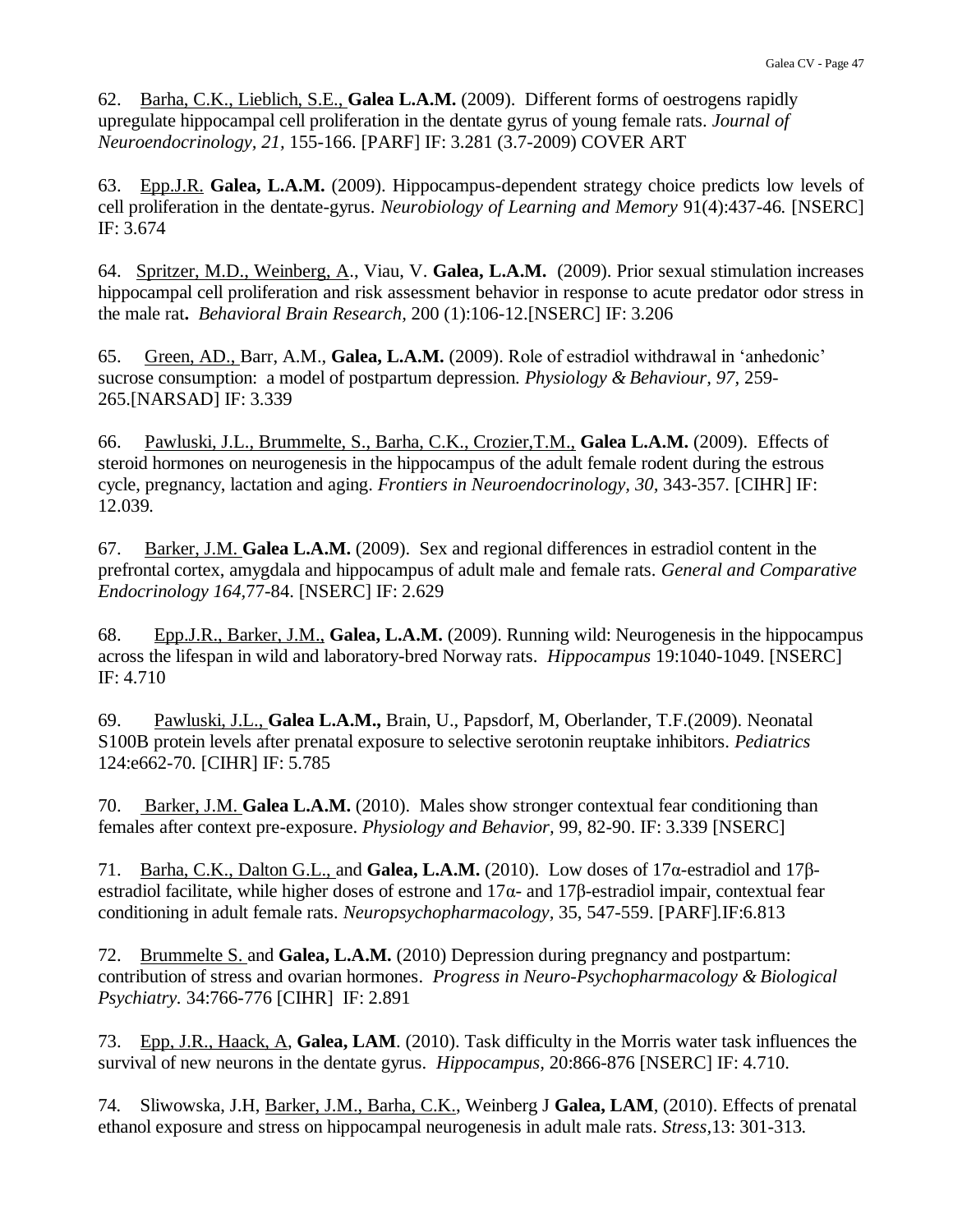#### [HELP]*.* IF:3.789

75. Brummelte S., **Galea, L.A.M.** (2010). Chronic corticosterone reduces neurogenesis in the dentate gyrus of adult male and female rats. *Neuroscience* 168, 680-690*.*IF:3.556 [NSERC]

76. Pawulski, J.L., Barakauskas V.E., **Galea, L.A.M.** (2010). Pregnancy decreases pyknosis and ERα expression in the hippocampus. *Journal of Neuroendocrinology.* 22: 248-257. [CIHR] IF: 3.7 (2009; 3.281 5 y)

77. Brummelte S. Schmidt, K.L.,Taves, M. Soma K.K. and **Galea, L.A.M.** (2010) Elevated corticosterone levels in stomach milk, serum, and brain of male and female offspring after maternal corticosterone treatment. *Developmental Neurobiology* 70: 714-725 [CIHR] IF: 2.793

78. Barha, C.K., and **Galea, L.A.M.** (2010). Influence of different estrogens on neuroplasticity and cognition in the hippocampus. *BIOCHIMICA ET BIOPHYSICAL ACTA: General Subjects,* 1800: 1056-1067*.* [PARF] IF: 2.772

79. Brummelte S. and **Galea, L.A.M.** (2010) Chronic corticosterone during pregnancy and postpartum affects maternal care, cell proliferation and depressive-like behavior in the dam. *Hormones and Behavior,* 58(5):769-79. [CIHR] IF: 4.142

80. Rummel, J.+, Epp, J.R.+, **Galea, LAM**. (2010). Estradiol does not influence strategy choice but place strategy choice is associated with increased cell proliferation in the hippocampus of female rats *Hormones and Behavior*, 58(4):582-90. [NSERC] IF: 4.142*+ both authors contributed equally*

81. Uban, K.A., Sliwowska, J.H., Leiblich, S.E., Ellis, L.A., Yu, W.L., Weinberg, J. **Galea, L.A.M.** (2010). Prenatal alcohol exposure reduces the proportion of newly produced neurons and glia in the dentate gyrus of the hippocampus in female rats. *Hormones and Behaviour,* 58(5):835-43. IF: 4.142. [HELP]

82. Epp, J.R., Scott, N., **Galea, LAM**. (2011). Strain differences in neurogenesis in the dentate gyrus in response to spatial learning in adult male rats. *Neuroscience,* 172:342-54. IF: 3.520 [NSERC].

83. Cuttler, C., Graf, P., Pawluski, J.L., **Galea, L.A.M.** (2011). Everyday life cognitive deficits in pregnant women: The role of cortisol, mood, physical symptoms, sleep and busyness. *Canadian Journal of Experimental Psychology,* 65, 27-37*.* IF:1.971 [NSERC]

84. Epp, J.R., Haack, A, **Galea, LAM**. (2011). Activation and survival of immature neurons in the dentate gyrus with spatial memory is dependent on time of exposure to spatial learning and age of cells at examination. *Neurobiology of Learning and Memory,* 95: 316-325*.*IF:3.674 [NSERC]

85. **Galea, L.A.M.** Barha, C.K., (2011). Commentary: Maternal BPA reduces attractiveness of male progeny. *Proceedings of the National Academy of Sciences,* 108(28):11305-11306. IF:9.771

86. Barha,C.K., **Galea, L.A.M.** (2011) Motherhood alters the cellular response to estrogens in the hippocampus later in life. *Neurobiology of Aging,* 32:2091-2095. [PARF]*.* IF:6.239

87. Barha, C.K.+, Brummelte S.+, Lieblich, S.E. **Galea, L.A.M.** (2011). Chronic restraint stress in adolescence differentially influences HPA axis function and adult hippocampal neurogenesis in male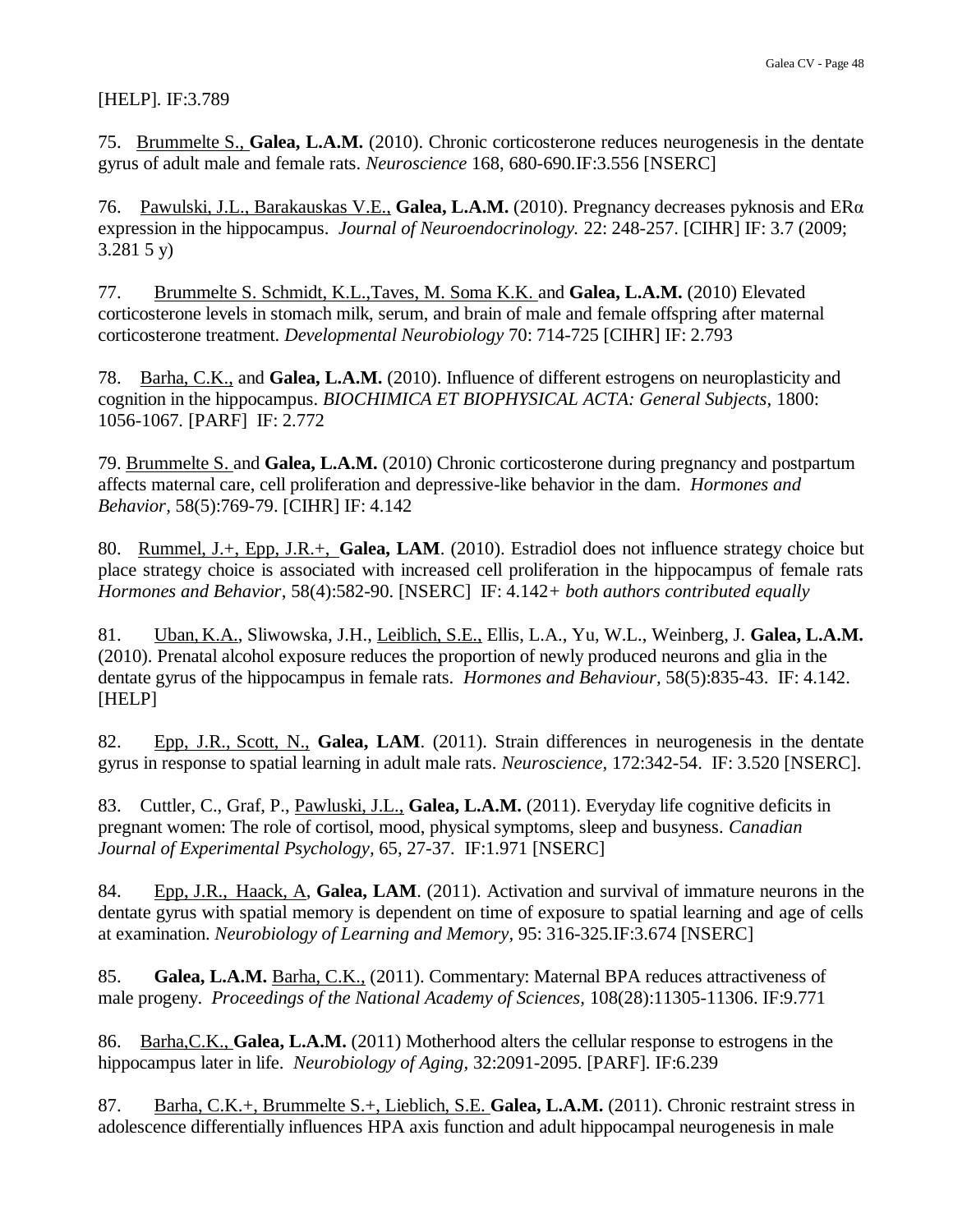and female rats. *Hippocampus* 21:1216-1227*. + both authors contributed equally* IF: 4.710.[CIHR]

88.Wainwright, S.R., Lieblich, S.E., **Galea LAM,** (2011). Hypogonadism predisposes males to the development of behavioural and neuroplastic depressive phenotypes. *Psychoneuroendocrinology*  36:1327-1341 IF: 5.168 [CIHR]

89. Wong, J.H.K., Brummelte, S, **Galea, L.A.M.** (2011). Elevated corticosterone levels during the first postpartum period influences subsequent pregnancy outcome and behaviour of the dam. *Journal of Neuroendocrinology 23:* 1156-1165*,*. IF: 4.650 [CIHR]

90. Barha, C.K., Ishrat, T., Epp, JR, **Galea L.A.M.** Stein, DG (2011). Progesterone treatment normalizes the levels of cell proliferation and cell death in the dentate gyrus of the hippocampus after traumatic brain injury. *Experimental Neurology,* 231:72-81. IF: 4.436 [CIHR]

91. Brummelte, S., Lieblich S.E., **Galea, L.A.M.** (2012). Gestational and postpartum corticosterone exposure to the dam affects behavioral and endocrine outcome of the offspring. *Neuropharmacology,*62:406-418. [CIHR] IF:4.677

92. Workman, J.L., Barha, C.K., **Galea, L.A.M.** (2012; invited review). Endocrine substrates of cognitive and affective changes during pregnancy and postpartum. *Behavioral Neuroscience,* 126:54- 72*.* IF:2.481

93. Uban, K.A. Rummel, J., Floresco, S.B, **Galea, L.A.M.** (2012). Estradiol Modulates Effort-Based Decision Making in Female Rats. *Neuropsychopharmacology,* 37(2):390-401. IF:6.813 [NSERC]

94. Barha,C.K., **Galea, L.A.M.** (2013). The hormone therapy, Premarin, impairs hippocampusdependent spatial learning and memory and reduces activation of new dentate gyrus neurons in response to memory in female rats. *Neurobiology of Aging,* 34(3):986-1004. [Alzheimer] IF=6.189

95.Workman, J.L., Brummelte, S, and **Galea, L.A.M.** (2013) Postpartum corticosterone administration reduces dendritic complexity and increases the density of mushroom spines of hippocampal CA3 arbors in dams *Journal of Neuroendocrinology,* 25(2):119-30. [CIHR] IF=3.138

96.McClure, RE,+ Barha,C.K.+, **Galea, L.A.M.** (2013) 17β-Estradiol, but not estrone, increases the survival and activation of new neurons in the hippocampus in response to spatial memory in adult female rats *Hormones and Behavior,* 63: 144-157. [NSERC] IF=3.865 + both authors contributed equally.

97.McLaughlin, R.J., Hill, M.N., Dang, S., Wainwright, S.R., **Galea, L.A.M.**, Hillard, C.J., Gorzalka, B.B. (2013). Upregulation of CB1 receptor binding in the ventromedial prefrontal cortex promotes proactive stress-coping strategies following chronic stress exposure. *Behavioral Brain Research,*  237:333-337. IF=3.417

98. Brummelte, S., **Galea, LAM**, Devlin, A.M., Oberlander, T.F. (2013) Antidepressant Use during Pregnancy and Serotonin Transporter Genotype (SLC6A4) Affect Newborn Serum Reelin Levels *Developmental Psychobiology*, 55: 518-29 IF:2.062 [CIHR]

99. Chow C, Epp, JR, Lieblich SE, Barha,C.K., **Galea, L.A.M.** (2013) Sex differences in neurogenesis and activation of new neurons in response to spatial learning. *Psychoneuroendocrinology, 38,* 1236-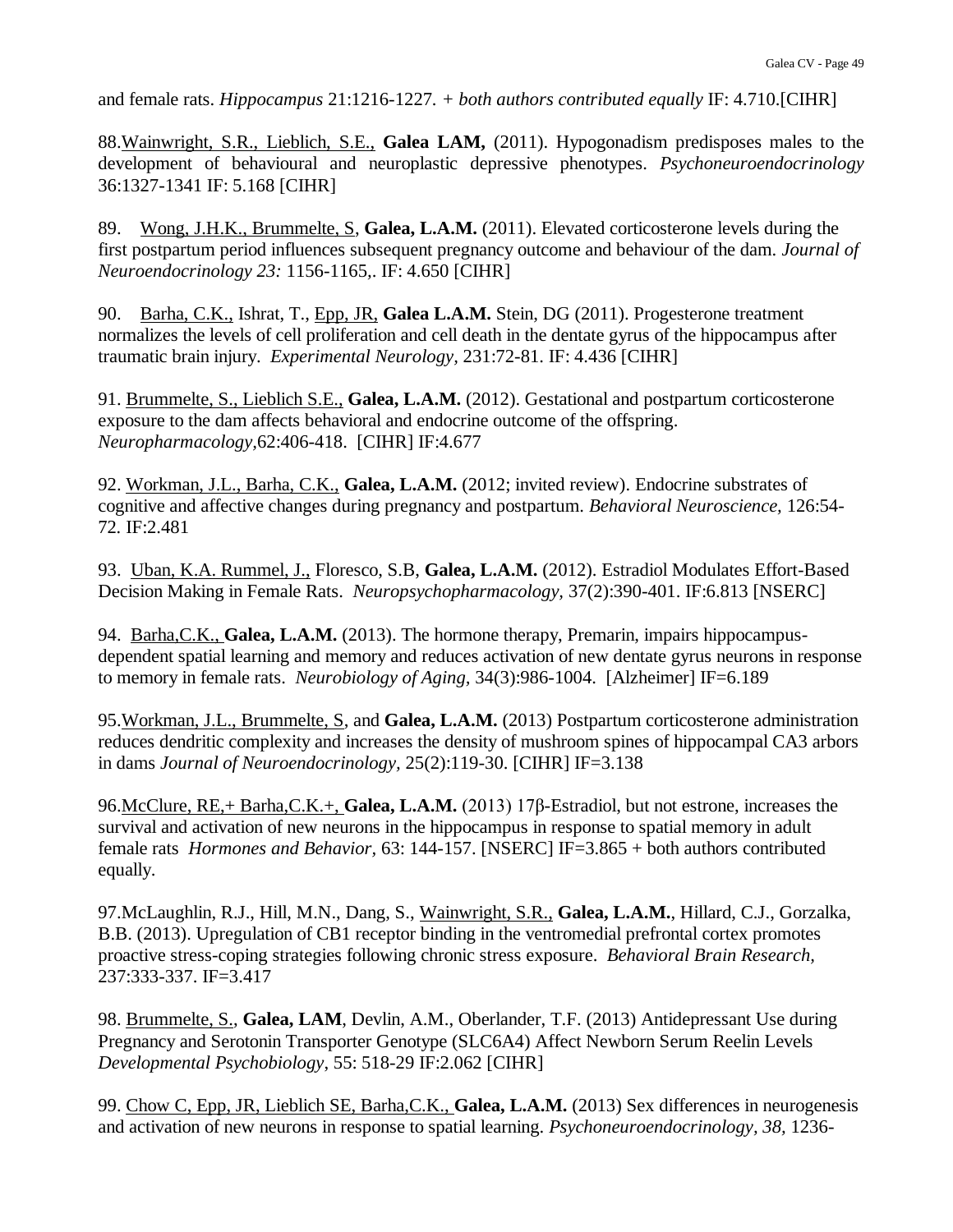#### 1250. [CIHR] IF:5.809

100. Wainwright, S.R., **Galea, L.A.M.** (invited review; 2013) The Neural Plasticity Theory of Depression: Assessing the roles of Adult Neurogenesis and PSA-NCAM within the Hippocampus. *Neural Plasticity Volume 2013 (2013), Article ID 805497, 14 pages, http://dx.doi.org/10.1155/2013/805497* IF: 2.000

101. Epp JR, Chow C **Galea LAM** (2013) Hippocampus-dependent learning influences hippocampal neurogenesis. *Front. Neurosci*. 7:57. doi: 10.3389/fnins.2013.00057

102. Uban, KA, Comeau, W, Ellis L, **Galea, L.A.M.,** Weinberg, J. (2013). Stress-induced plasticity of neuroendocrine and dopamine systems is altered differentially by prenatal alcohol exposure in males and females. *Psychoneuroendocrinology,*38:1953-1966. [CFFAR] IF:5.809

103. Epp,JR., Beasley, C.L.,**Galea, L.A.M.** (2013). Increased Hippocampal Neurogenesis and p21 Expression in Depression: Dependent on Antidepressants, Sex, Age, and Antipsychotic Exposure. *Neuropsychopharmacology,* 38:2297-2306. IF=8.67 [Coast Capital; COVER ART]

104. Hamson D.K., Wainwright S.R., Taylor J.R., Jones B.A., Watson N.V., **Galea L.A.M.** (2013) Androgens Increase Survival of Adult Born Neurons in the Dentate Gyrus by an Androgen Receptor Dependent but Cell Non-Autonomous Mechanism. *Endocrinology,* 154: 3294-3304. IF:4.469 [CIHR]

105. Workman JL, Crozier, T.M., Lieblich, S.E. **Galea, L.A.M** (2013) Reproductive experience and estrous phase interact to alter strategy use in attentional set shifting *Hormones and Behavior,*  64(3):439-47. IF=3.865 [CIHR]

106. Fan J, Shimizu Y, Chan J, Wilkinson A, Ito A, Tontonoz P, Dullaghan E, **Galea LAM,** Pfeifer T, Wellington CL. (2013). Hormonal modulators of glial ABCA1 and ApoE levels. *Journal of Lipid Research* 54(11):3139-50.

107. **Galea, L.A.M,** Wainwright S.R, Roes, M.M., Duarte-Guterman, P., Chow, C. Hamson D.K. (2014 Invited Review). Sex, hormones, and neurogenesis in the hippocampus: Hormonal modulation of neurogenesis and potential functional implications. *Journal of Neuroendocrinology* 25(11):1039-61. [CIHR, NSERC] IF:3.331

108. Lee, T.-T., Wainwright S.R, Hill, M.N., **Galea, LAM,** Gorzalka, BB. (2014). Drugs, Sex and Adult Neurogenesis: Escalating Adolescent Cannabinoid Exposure Alters Adult Hippocampal Neurogenesis, Stress Responsivity and Amphetamine Sensitization in Male and Female Rats. *Hippocampus* 24(3):280-92 [NSERC] IF: 5.492

109. Chan, M., Chow, C., Hamson, D.K., Lieblich SE, **Galea, L.A.M.** (2014). Effects of chronic estradiol, progesterone and medroxyprogesterone acetate on hippocampal neurogenesis and adrenal mass in adult female rats. *Journal of Neuroendocrinology* [CIHR] 26(6):386-99. IF:3.331

110. **Galea, L.A.M.,** Leuner,B, Slattery DA, (2014). Hippocampal plasticity during the peripartum period: Influence of sex steroids, stress and ageing. *Journal of Neuroendocrinology* 26(10):641-8 (review) IF:3.331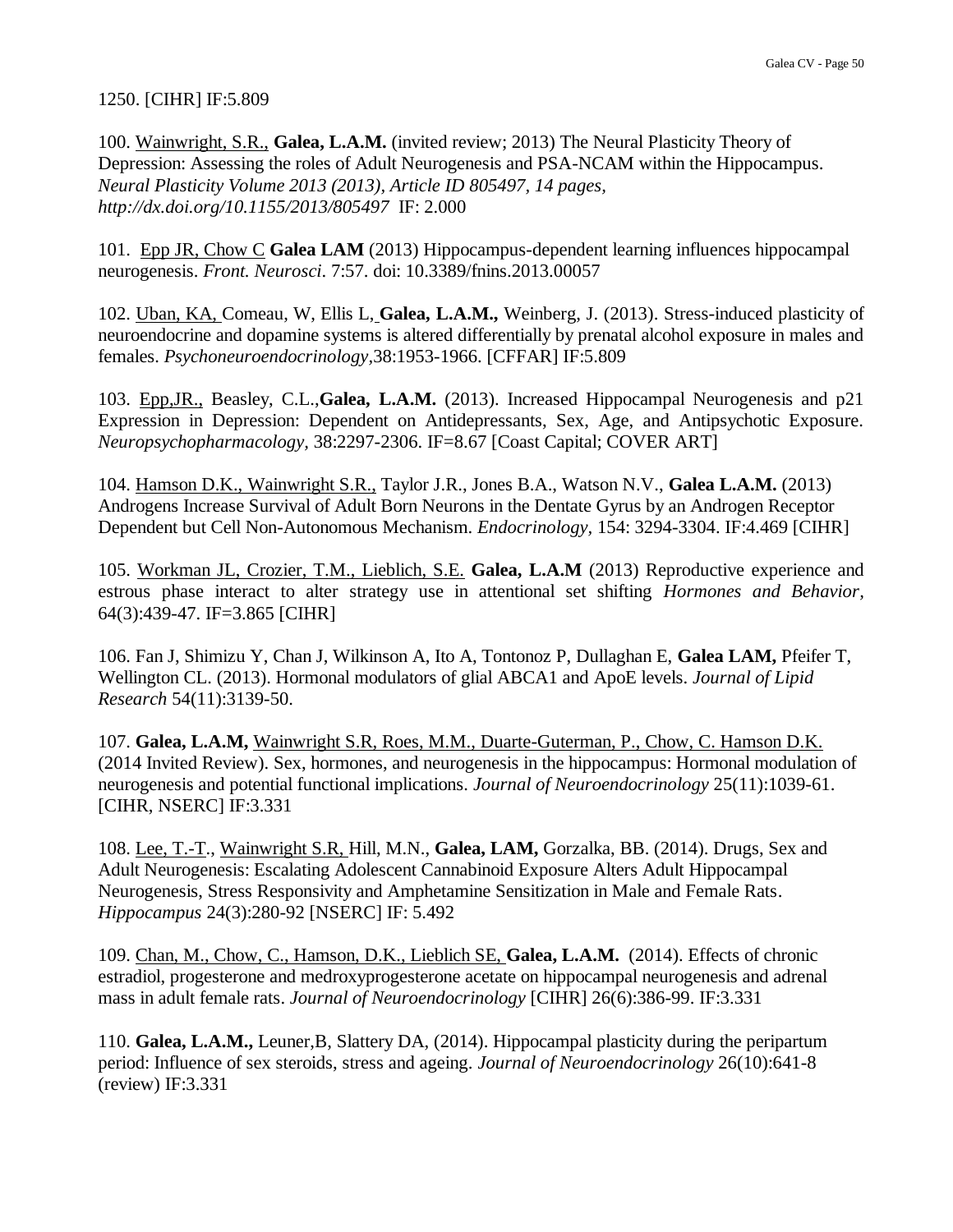111. Workman, J.L., Chan, M. **Galea, L.A.M.** (2015). Prior high corticosterone exposure reduces activation of immature neurons in the ventral hippocampus in response to spatial and non-spatial memory. *Hippocampus* 25(3):329-44 IF: 4.302

112. Gobinath, A.R., Mahmoud, R.,**Galea, L.A.M.** (2015). Influence of sex and stress exposure across the lifespan on endophenotypes of depression: focus on behavior, glucocorticoids and hippocampus. *Frontiers in Neuroscience* Jan 6;8:420. doi: 10.3389/fnins.2014.00420. eCollection 2014. Review.  $(IF=3.656)$ 

113. Workman, J.L, Raineki, C., Weinberg, J, **Galea, L.A.M** (2015) Alcohol and pregnancy: effects on maternal care, HPA axis function, and hippocampal neurogenesis in adult females. *Psychoneurendocrinology,* 57:37-50 IF=5.591

114. Uban, KA, Comeau W.L., Bodnar, T, Yu, WK, Weinberg, J **Galea, L.A.M.** (2015). Amphetamine sensitization and cross-sensitization with acute restraint stress: impact of prenatal alcohol exposure in male and female rats. *Psychopharmacology,* 232:1705–1716 [CFFAR] IF: 3.988

115. Barha, CK, Lieblich, SE, Chow, C; **Galea, L.A.M.** (2015). Multiparity induced enhancement of hippocampal neurogenesis and spatial memory depends on ovarian hormone status in middle age *Neurobiology of Aging* 36(8):2391-2405 (IF=5.013).

116. Duarte-Guterman P, Lieblich SE, Chow C, **Galea, L.A.M.** (2015) Estradiol and GPER activation differentially affect cell proliferation but not GPER expression in the hippocampus of adult female rats. *Plos One* 10(6):e0129880. doi: 10.1371/journal.pone.0129880. eCollection 2015. (IF=3.534)

117. Duarte-Guterman, P., Yagi, S., Chow, C., **Galea, L.A.M.** (invited review, 2015). Hippocampal learning, memory, and neurogenesis: effects of sex and estrogens across the lifespan in adults. *Hormones and Behavior* 74:37-52. (IF=4.632)

118. Ferris, J.K., Tse, MT, Hamson, DK, Taves, MD, Ma C, McGuire, N, Arckens L, Bentley, GE, **Galea, L.A.M.,** Floresco SB, Soma, KK. (2015).Neuronal Gonadotropin Releasing Hormone and Astrocytic Gonadotropin Inhibitory Hormone Immunoreactivity in the Adult Rat Hippocampus. *Journal of Neuroendocrinology* 27: 772-786. (IF=3.138)

119. Yagi, S., Chow C, Lieblich, SE, **Galea, L.A.M.** (2016) Sex and strategy use matters for pattern separation, adult neurogenesis and immediate early gene expression in the hippocampus. *Hippocampus*, 26, 87-101 (IF=4.162)

120. Brummelte, S., **Galea, L.A.M.** (2016). Postpartum depression: etiology, treatment, and effects on maternal care. *Hormones and Behavior,* 77:153-66. (IF=4.632)

121. Gobinath, A.R., Workman, J.L., Chow C, Lieblich, SE, **Galea, L.A.M.** (2016). Maternal postpartum corticosterone and fluoxetine differentially affect adult male and female offspring on anxiety-like behavior, stress reactivity, and hippocampal neurogenesis. *Neuropharmacology,* 101:165- 178. (IF=5.106)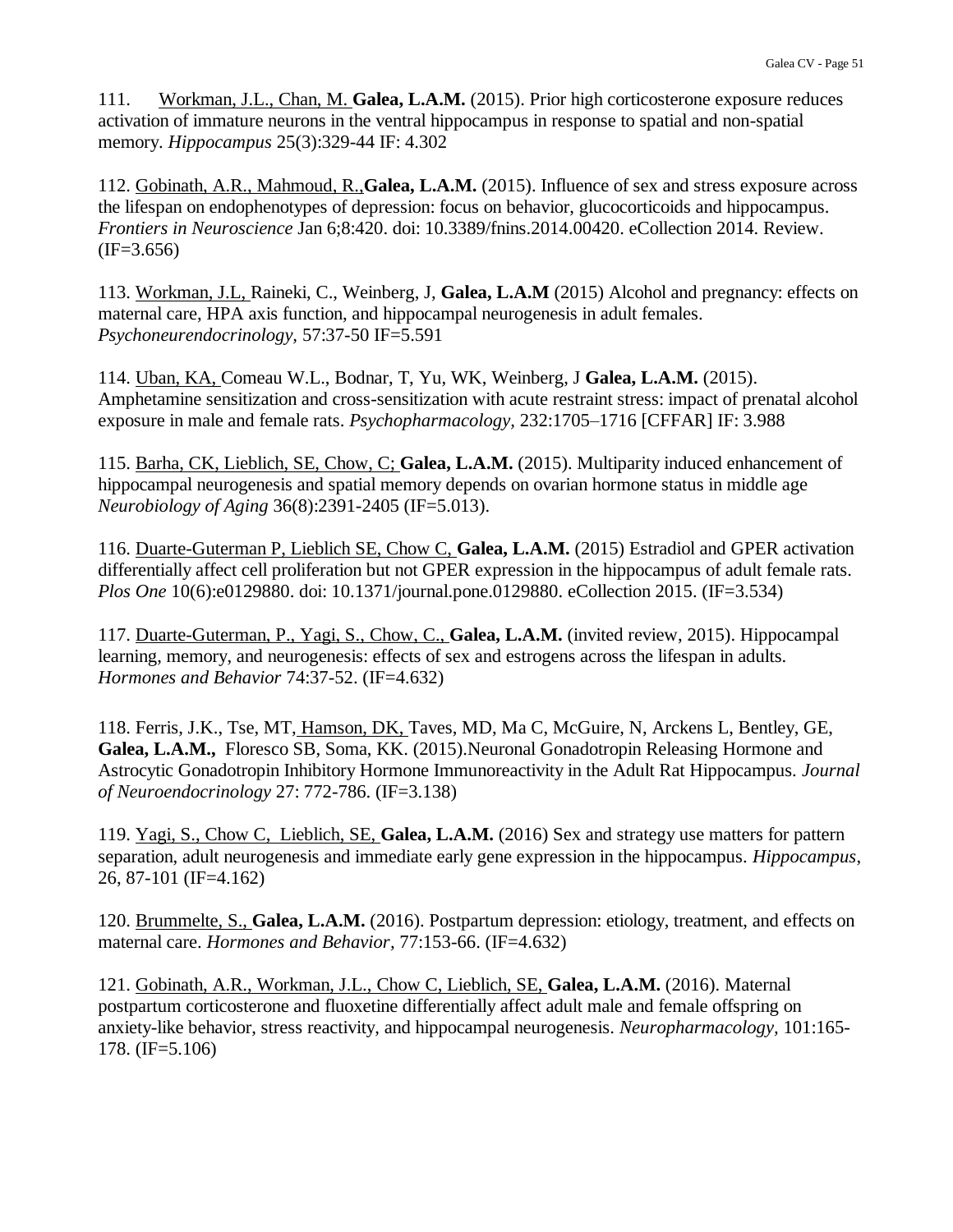122. Workman, J.L., Gobinath, A.R., Brummelte, S, **Galea, LAM** (2016) Parity modifies the effects of fluoxetine and corticosterone on HPA axis responses and hippocampal neurogenesis. *Neuropharmacology*105:443-453 (IF=5.106)

123. Wainwright SR, Workman JL, Tehrani A, Hamson, DK, Chow C, Lieblich SL, **Galea, L.A.M.**  (2016) Testosterone has antidepressant-like efficacy and facilitates imipramine-induced neuroplasticity in gonadectomised adult male rats exposed to chronic unpredictable stress. *Hormones and Behavior, 79:58-69.* (IF=4.632)

124. Wainwright, S.R., Barha, CK, Hamson DK, Epp, JR, Rutishauser U., **Galea, L.A.M.** (2016). Enzymatic depletion of the polysialic acid moiety associated with the neural cell adhesion molecule inhibits antidepressant efficacy. *Neuropsychopharmacology,* 41(6):1670-80*.* (IF: 7.048)

125. Mahmoud R, Wainwright SR, Chaiton J, Lieblich SE, **Galea LAM.** (2016). Ovarian hormones impart resilience against chronic unpredictable stress and modulate the effects of fluoxetine on hippocampal plasticity in middle-aged female rats. *Neuropharmacology,* 107:278-293

126. Hamson DK+, Roes MM+, **Galea, L.A.M.** (2016). Sex Hormones and Cognition: Neuroendocrine influences on memory and learning. *Comprehensive Physiology.* 6: 1295-1337.  $IF=6.364. + both authors contributed equally$ 

127. Mahmoud R, Wainwright SR., **Galea, L.A.M.** (special issue editor; 2016). Sex Hormones and Adult Hippocampal Neurogenesis: Regulation, Implications, and Potential Mechanisms. *Frontiers in Neuroendocrinology* 41:129-52 *(*IF: 9.425)

128. **Galea, L.A.M.**, Frick KM, Hampson, E., Sohrabji F, Choleris E (invited review; 2017) Why estrogens matter for behavior and brain health. *Neuroscience and Biobehavioral Reviews* 76(Pt B):363- 379. *(*IF: 8.802)

129. Gobinath, A.R., Choleris, E., **Galea, L.A.M.** (2017). Sex, Hormones, and Genotype Interact to Influence Psychiatric Disease, Treatment and Behavioral Research. *Journal of Neuroscience Research.*95:50-64.

130. Yagi, S., Drewczynski, D, Wainwright, S.R., Barha, CK, Hershorn, O., **Galea, L.A.M** (2017)**.**  Sex and estrous cycle differences in immediate early gene activation in the hippocampus and the dorsal striatum after the cue competition task. *Hormones and Behavior,* 87:69-79.

131. Barha, CK, **Galea, L.A.M.,** Nagamatsu, L., Erickson, K.I., Liu-Ambrose, T. (2017). Personalizing Exercise Recommendations for Brain Health: Considerations and Future Directions. *British Journal of Sports Medicine* 51(8):636-639*.* (IF:6.724)

132. Commentary: Barha, C.K., and **Galea, L.A.M.** (2017). **News and Views:** The maternal 'baby brain' revisited. *Nature Neuroscience,* 20:134-135.

133. Gobinath, A.R., Chow, C, Workman, J.L., Lieblich, S.E., **Galea, L.A.M.** (2017) Sex-dependent effects of maternal corticosterone and SSRI treatment on hippocampal neurogenesis across development. *Biology of Sex Differences* Jun 2;8:20. doi: 10.1186/s13293-017-0142-x. eCollection 2017*.* (IF:3.237)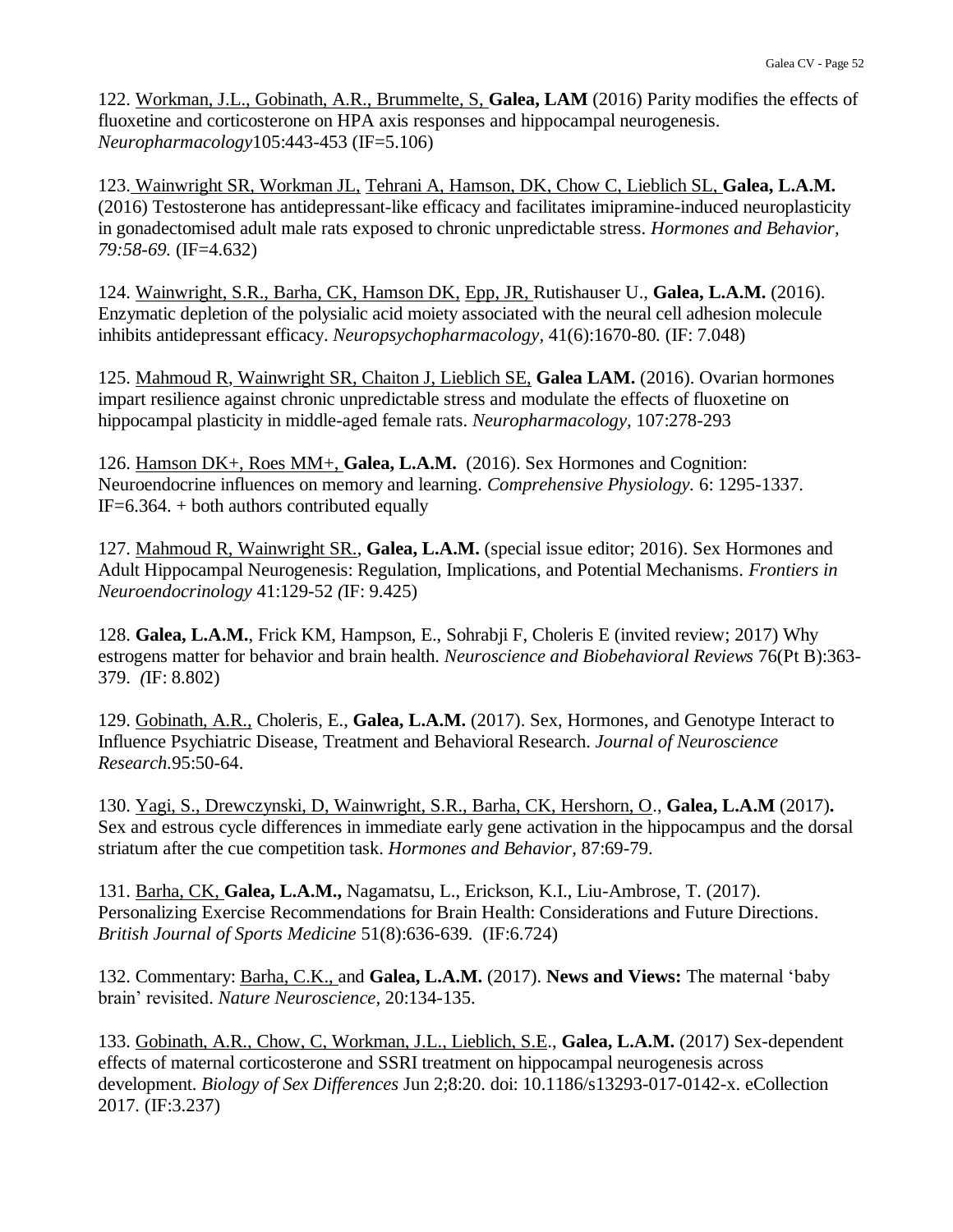134. Choleris E **Galea, L.A.M.**, Sohrabji F, Frick KM, (2018) Sex differences in the brain: implications for behavioral and biomedical research *Neuroscience and Biobehavioral Reviews* 85:126-145 *(*IF: 8.802)

135. Gobinath, A.R., Richardson, R., Chow, C, Workman, J.L., Lieblich, S.E., Barr, A.M., **Galea, L.A.M.** (2018) Voluntary running influences the efficacy of fluoxetine treatment in a model of postpartum depression. *Neuropharmacology,* 128:106-118 (IF: 5.106)

136. Gobinath, A.R., Wong, S, Chow, C, Lieblich, S.E., Barr, A.M., **Galea, L.A.M.** (2018) Maternal exercise increases but concurrent maternal fluoxetine prevents the increase in hippocampal neurogenesis of adult offspring. *Psychoneuroendocrinology,* 91, 186-197.

137. Overgaard, A., Lieblich, S.E., Richardson, R., **Galea, L.A.M.,** Frokjaer, V. (2018). Paroxetine blunts the corticosterone response to swim-induced stress and increases depressive-like behavior in a rat model of postpartum depression. *Psychoneuroendocrinology* 89, 223-228.

138. Swift-Gallant, A., Duarte-Guterman, P, Hamson, DK, Ibrahim, M., Monks, DA, **Galea, LAM**  (2018). Neural androgen receptors affect the number of surviving new neurons in the adult dentate gyrus of male mice. *Journal of Neuroendocrinology* 30(4):e12578.

139. **Galea, L.A.M.**, Qiu, W, Duarte-Guterman, P. (2018). Beyond Sex Differences: Short and Long-Term Implications of Motherhood on Women's Health. *Current Opinion in Physiology* 6, 82-86.

140. **Galea, L.A.M.**, Roes, M.M., Dimech C.J., Chow, C, Mahmoud, R., Lieblich, S.E., Duarte-Guterman, P. (in press June 24, 2018 *Neurobiology of Aging*). Premarin has opposing effects on spatial learning, neural activation, and serum cytokines in middle aged female rats depending on reproductive history.

141. Yagi, S., **Galea, L.A.M.** (in press August 30, 2018). Sex Differences in Hippocampal Cognition and Neurogenesis. *Neuropsychopharmacology*

142. Moser VA, Christensen AK, Liu J, Zhou A, Yagi S, Beam CR, **Galea, LAM**, Pike CJ (in press September 12 , 2018) Effects of aging and testosterone treatment on neural and metabolic outcomes of high-fat diet in male brown Norway rats. *Neurobiology of Aging.*

143. Auger, M.L., Meccia, J., **Galea, LAM**, Floresco, SB. (in press October 3, 2018). Disinhibition of the prefrontal cortex leads to brain-wide increases in neuronal activation that are modified by spatial learning. *Brain Structure and Function*

### *Editorials*

- 1.**Galea, L.A.M.**, Duarte-Guterman, P. (2016). Commentary on Special Issue: Hormones and Neurogenesis in the Hippocampus and Beyond: Where are we now? *Frontiers in Neuroendocrinology,* 41: 1-2*. (*IF: 8.852)
- 2. **Galea, LAM** (2016, Editorial). A New Beginning. *Frontiers in Neuroendocrinology,* 42: iii-iv*. (*IF: 8.852)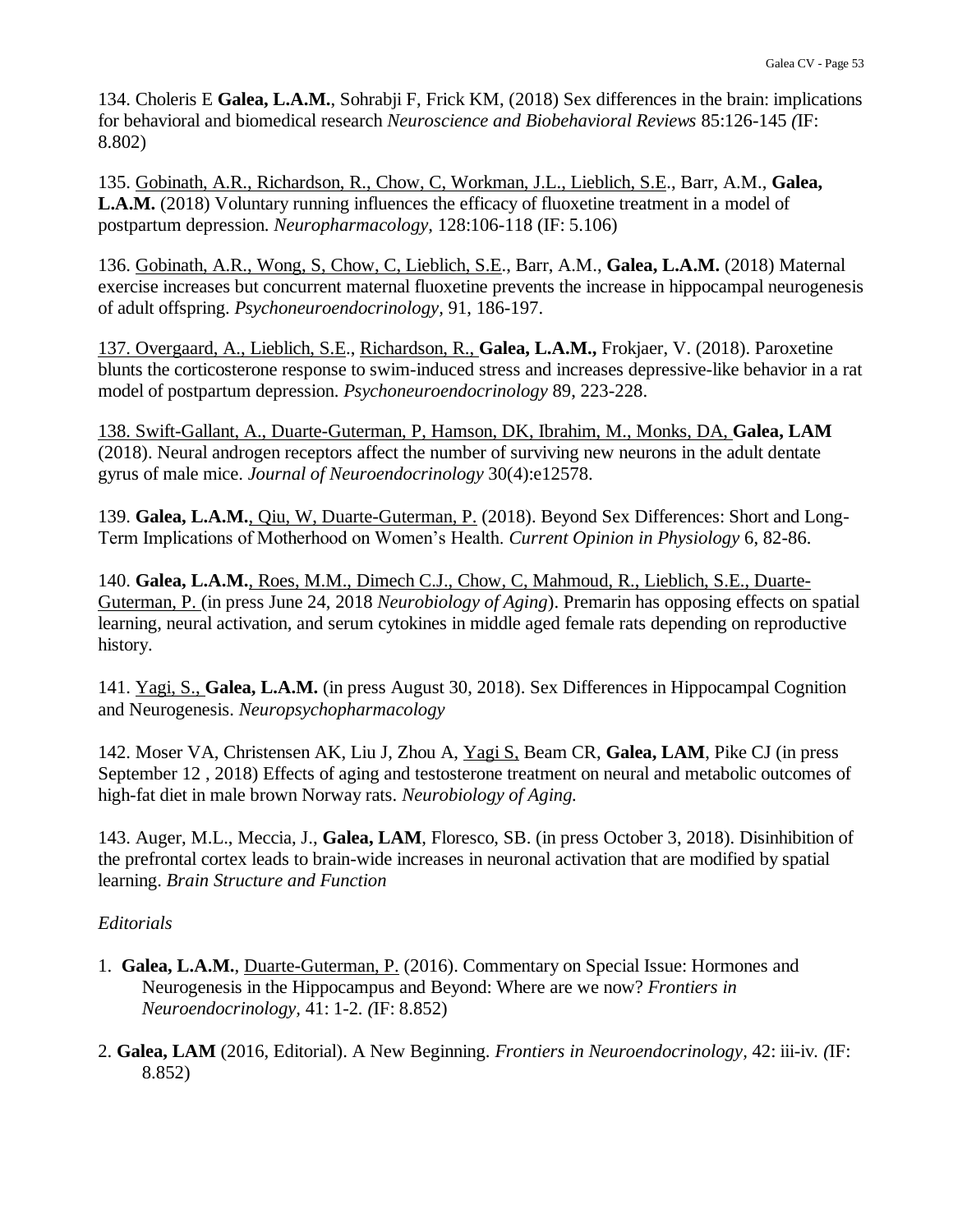- 3. Gould E., **Galea, LAM** (2018, Editorial). Fifty years of stress and more to come: a tribute to Bruce S. McEwen. *Frontiers in Neuroendocrinology,*49: 1-2 *(*IF: 9.425)
- 4. Ferretti MT, **Galea, LAM** (2018, Editorial; in press). Improving pharmacological treatment in brain and mental health disorders: the need for gender and sex analyses. (IF 6.875)

#### *(b) Conference Proceedings (published abstracts)* **(underlining denotes students under my supervision)**

Galea, L. A. M., & Kimura, D. (1991). Sex differences in route learning. *Canadian Psychological Association Abstracts, Vol. 32,* c:11.

Galea, L. A. M., Saksida, L., Kavaliers, M., & Ossenkopp, K.-P. (1991). Naloxone enhances acquisition of a spatial task in a sexually-dimorphic manner. *Society for Neuroscience Abstracts, 17,*  538.12.

Kavaliers, M., Galea, L. A. M., Hargreaves, E. L., Innes, D. L., & Ossenkopp, K.-P. (1992). Spatial learning in deer mice: effects of sex and reproductive status. *Society for Neuroscience Abstracts, 18,*  596.6.

Saksida, L., Galea, L. A. M., Kavaliers, M., Ossenkopp, K.-P., & Shivers, R. (1992). Sex differences and developmental changes in predator-induced analgesia in meadow voles. *Society for Neuroscience Abstracts, 18,* 364.11.

Galea, L. A. M., Ossenkopp, K.-P., & Kavaliers, M. (1992). Litter sex-ratios affect adult performance in a spatial task. *Society for Neuroscience Abstracts, 18,* 569.9.

Weibe, J. P., Kavaliers, M., Boushy, D., K. J. Barr, & Galea, L. A. M. (1993). Anxiolytic actions and hypothalamic synthesis of the neurosteroid, 3a-oh-4-pregnen-20-one (3aHP). *Society for Neuroscience Abstracts, 19,* 71.3.

Kavaliers, M., Colwell, D., & Galea, L. A. M. (1993). Spatial learning impairment in parasitized mice. *Society for Neuroscience Abstracts, 19,* 151.19.

Galea, L. A. M., Kavaliers, M., Innes, D. L., & Ossenkopp, K.-P. (1993). Sex differences in opioid and non-opioid mediated swim-stress induced analgesia in deer mice vary with the breeding season. *Society for Neuroscience Abstracts, 19*, 71.12.

Galea, L. A. M., Kavaliers, M., Ossenkopp, K.-P., & Hampson, E. (1994). Plasma estradiol levels in adult female meadow voles are related to spatial learning in the Morris water-maze. *Society for Neuroscience Abstracts, 20,* 155.12.

Kuroda, Y., Conrad, C.D., Galea, L. A. M., & McEwen, B. S. (1995). Hippocampal insults produce memory impairments whereas chronic stress causes faster extinction in Y-maze behavior. *Society for Neuroscience Abstracts, 21*, 477.12.

Galea, L. A. M., & McEwen, B. S. (1995). Sex differences in adult neurogenesis in the wild-trapped meadow vole. *Society for Neuroscience Abstracts, 21,* 510.13.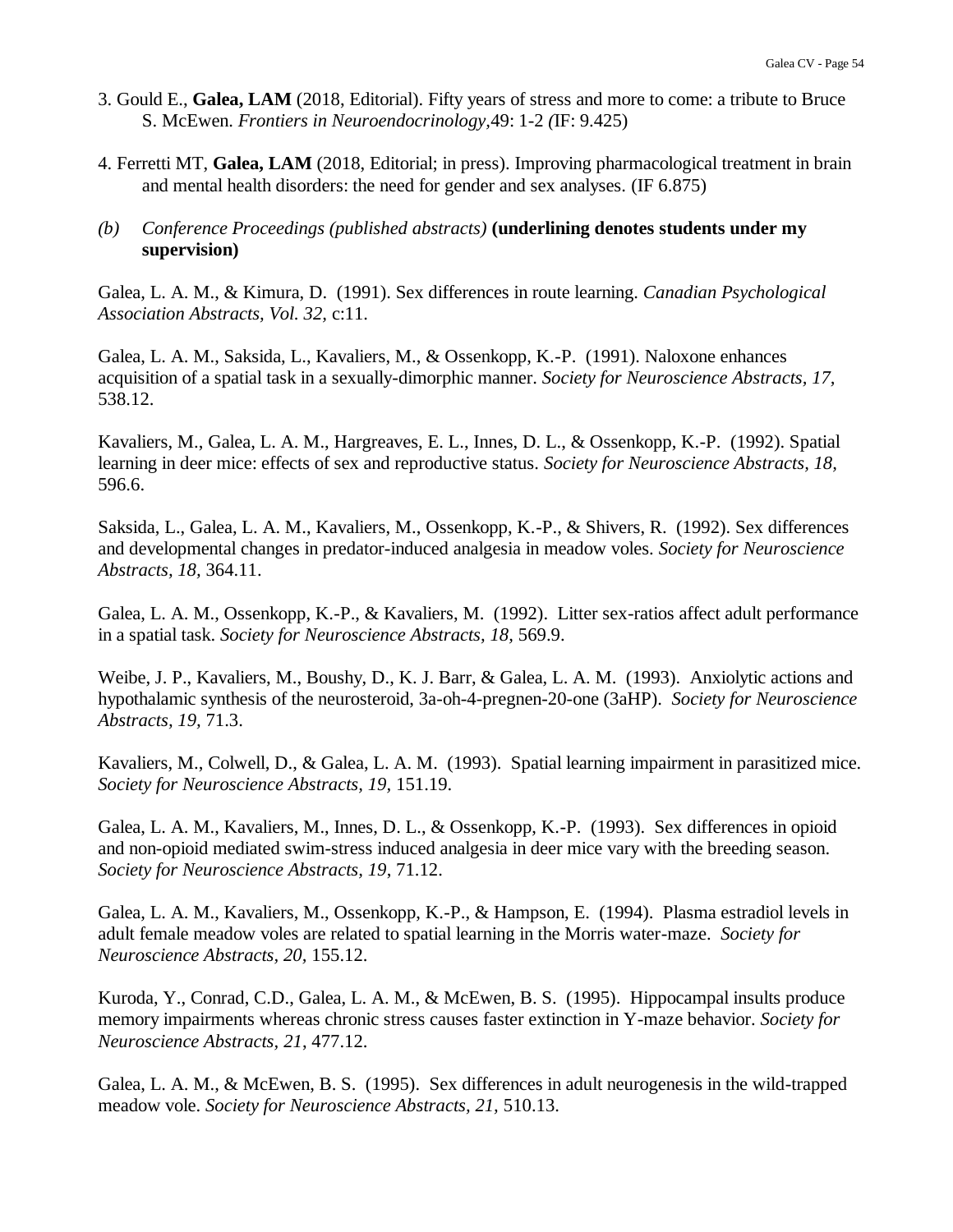McEwen, B. S., Gould, E., Tanapat, P., Galea, L. A. M., & Fuchs, E. (1996). Neurogenesis in the dentate gyrus of the adult tree shrew. *Society for Neuroscience Abstracts, 22*, 390.3.

Galea, L. A. M., Tanapat, P., & Gould, E. (1996). Exposure to predator odor suppresses cell proliferation in the dentate gyrus of adult rats via a cholinergic mechanism. *Society for Neuroscience Abstracts, 22,* 478.8.

Galea, L. A. M. & Mehin, V. L. (1998). Estradiol inhibits learning in young female rats in a hippocampal dependent task. *Society for Neuroscience Abstracts, 23, 267.5.*

**Galea, L.A.M.,** Paine, T. A., Piaseczna M., & Ormerod, B.K. (1999). Estradiol inhibits learning in a hippocampal dependent task but enhances learning in a hippocampal independent task. *Society for Neuroscience Abstracts* 863.5*.*

Ormerod, B.K. and **Galea, L.A.M.** (1999). Survival of newly born granule cells in the dentate gyrus of adult meadow vole, *Microtus pennsylvanicus,* is influenced by reproductive status. *Society for Neuroscience Abstracts* 863.4*.*

Hofmann, C.E., Piaseczna, M.A., Ormerod, B.K., Floresco, S.B., Holmes, M.M., and Galea, L.A.M. (2000). Fornix but not caudate lesions impair acquisition of a cued-arm task. *Society for Neuroscience Abstracts* 650.4.

Falconer, E.M., and Galea, L.A.M. (2000). Sex differences in the expression of defensive behaviors due to acute or chronic predator odor exposure is related to cell proliferation in the dentate gyrus of adult rats. *Society for Neuroscience Abstracts* 847.10*.*

Holmes, M.M. and **Galea, L.A.M.** (2000). The role of endogenous opiods in the induction of defensive behaviors and the suppression of cell proliferation following exposure to predator odor. *Society for Neuroscience Abstracts* 847.11*.*

20. Ormerod, B.K. and **Galea, L.A.M.** (2000). Estradiol initially enhances but subsequently suppresses cell proliferation in the dentate gyrus of adult female meadow voles. *Society for Neuroscience Abstracts* 847.12*.*

Ormerod, B.K. and **Galea L.A.M.** (2001). Estradiol enhances then interacts with corticosterone to suppress cell birth in the hippocampus of adult female rats. *Society for Neuroscience Abstracts* 1 page*.*

Holmes, M.M., Wide, J.K. and **Galea, L.A.M.** (2001). Performance on a hippocampal version of the radial arm maze is impaired by high doses but facilitated by low doses of estradiol. *Society for Neuroscience Abstracts*, 1 page*.*

Falconer, E.M., and **Galea, L.A.M.** (2001). Estradiol levels mediate the expression of stress-induced suppression in cell proliferation in adult female rats. *Society for Neuroscience Abstracts,* 1 page*.*

Wide, J.K., Hanratty, K.M., Ting J.Y. and **Galea, L.A.M.** (2002). Low levels of estradiol faciliate and high levels of estradiol impair working memory of adult female rats in non-spatial delayed alternation Tmaze task. *Society for Behavioural Neuroendocrinology*.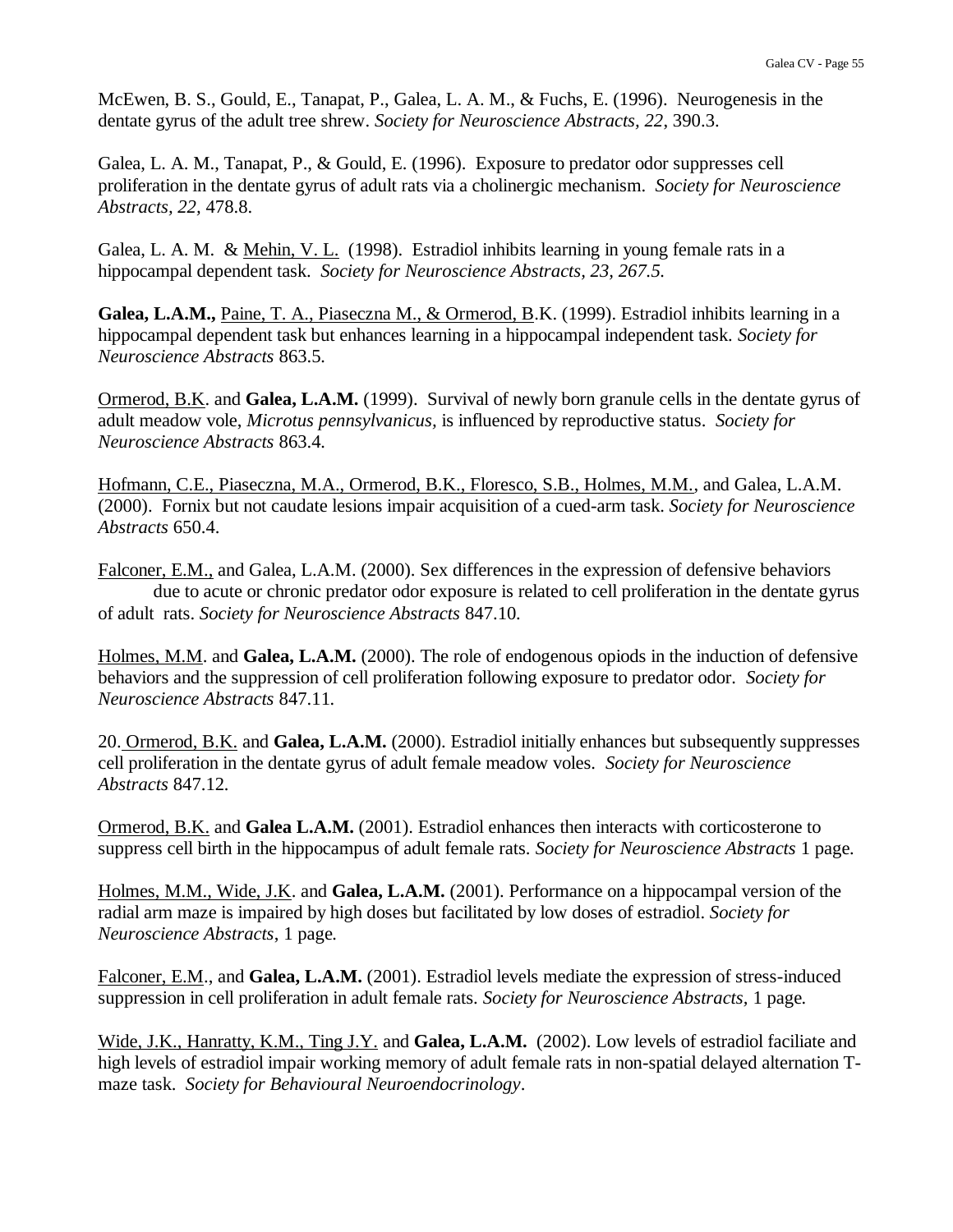Ormerod, B.K., and **Galea, L.A.M.** (2002). Adult male meadow voles with estradiol-potentiated numbers of young neurons in the dentate gyrus exhibit better spatial memory. *Society for Neuroscience,*  470.11*.*

Wide, J.K., Ormerod, B.K., and **Galea, L.A.M.** (2002). Chronic estradiol treatment does not affect cell proliferation in the dentate gyrus of adult female rats. *Society for Neuroscience,* 470.10*.*

Nagy, A., Ormerod, B.K., Mazzucco, C.M., and **Galea L.A.M.** (2003) Cell proliferation in the dentate gyrus of adult female rats is enhanced by high levels of estradiol via the ER. *Society for Neuroscience.*

Pawluski, J.L., Mazzucco, C.M., and **Galea L.A.M.** (2003) Primiparous rats exhibit dendritic atrophy in CA1 and CA3 regions of the hippocampus. *Society for Neuroscience.*

Kambo, J.S., Falconer, E.M., Mazzucco, C.M., Nagy, A.I. and **Galea L.A.M.** (2003). Defensive behaviours habituate while neurogenesis may be enhanced in the adult male rat undergoing repeated exposure to predator odor stress. *Society for Neuroscience.*

Ormerod, B.K., Falconer,E.M., and **Galea, L.A.M**. (2003) More new neurons survive in the dentate gyrus of adult estradiol- versus vehicle-treated female meadow voles. *Society for Neuroscience.*

Sinopoli, K., Floresco, S.B. and **Galea, L.A.M**.. (2004) Estrogen Alters Working Memory On A PFC-Dependent Task. *Society for Neuroscience.*

Pawluski, J.L., Mazzucco,C.A. and **Galea, L.A.M**.. (2004). Multiparous rats exhibit increased spine density in CA1 pyramidal neurons when compared to both primiparous and nulliparous rats. *Society for Neuroscience.*

Kambo, J.S. and **Galea, L.A.M**.. (2004). Stress-induced suppression of adult neurogenesis is not mediated by activational levels of testosterone. *Society for Neuroscience.*

Mazzucco, C.A., Walker, H.A. and **Galea, L.A.M**.. (2004). Contributions of estrogen receptor alpha and beta during estradiol enhanced hippocampal neurogenesis and sexual receptivity in the female rat. *Society for Neuroscience.*

Pawluski, J.L. and **Galea, L.A.M**.. (2005). Neurogenesis via cell survival is not altered with motherhood. *Society for Neuroscience.*

Pollock, M. S., Holmes, M.M., **Galea, L.A.M.,** Mistlberger, R.E. (2005)**.** REM sleep deprivation and cell proliferation in the hippocampus of adult rats. *Society for Neuroscience.*

Kambo, J.S., Hill, M.H., Sun, J.C., Gorzalka, B.B. & **Galea, L.A.M.** (2005). Endogenous cannabinoids modulate stress-induced suppression of hippocampal cell proliferation and activation of defensive behaviors. *Society for Neuroscience.*

Green, AD and **Galea, LAM** (2006). Adult hippocampal cell proliferation in an animal model of postpartum depression. *Society for Neuroscience.*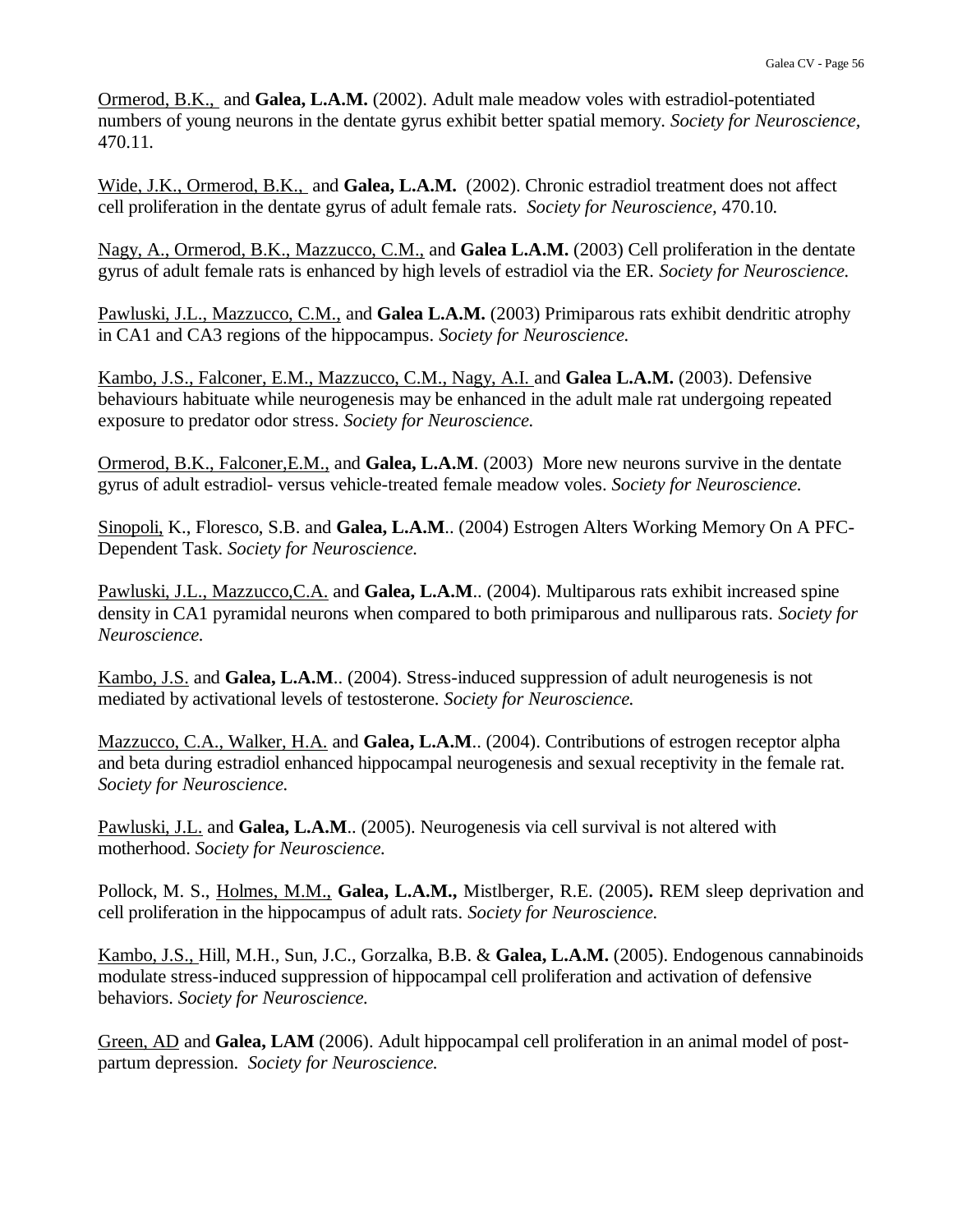Barker J.M.and **Galea L.A.M**.(2006). Examination of possible sex differences in effects of estradiol on adult hippocampal neurogenesis when administered during different phases of the cell maturation cycle. *Society for Neuroscience.*

40.Block, A, Lieblich, SE, Kriengwatana, P. **Galea, LAM,** Floresco SB. (2006). Dose dependent biasing of strategy selection by estradiol in a set-shifting task. *Society for Neuroscience.*

Epp; J.R., Spritzer; M.D., **Galea L.A.M.** (2006) Hippocampus-dependent learning promotes survival of new cells in the dentate gyrus during the axon-extension period of cell maturation. *Society for Neuroscience.*

Pawluski, JL, Charlier, TD, Hammond, GL, **Galea, LAM;** (2006). Corticosteroid-binding capacity, but not total corticosterone, is decreased during lactation in rat dams. *Society for Neuroscience.*

Pawluski, J.L., Vanderbyl, B.L., Ragan, K. and **Galea, L.A.M.** (2006) First reproductive experience persistently affects spatial reference and working memory in the mother and these effects are not due to pregnancy- or 'mothering'- alone. *Society for Behavioral Neuroendocrinology.*

Uban, K.A., Sliwowska, J.H., **Galea, L.A.M**. & Weinberg, J. (2007).The Effect of Prenatal Ethanol Exposure on Adult Hippocampal Neurogenesis and Modulation of Stress in the Female Rat. *Society for Behavioral Neuroendocrinology.*

Pawluski J.L., Walker C.A., **Galea, L.A.M.** (2007) Pregnancy and pup-exposure-alone differentially affect anxiety-like behavior in the rat dam. *Society for Behavioral Neuroendocrinology*

Green AD**, Galea, LAM**. (2007). Hippocampal neurogenesis and sucrose consumption is suppressed in an animal model of postpartum depression. *Society of Behavioural Neuroendocrinology.*

Barha C., **Galea L.A.M.** (2007) Estradiol and estrone upregulate hippocampal cell proliferation in young adult female rats. *Society for Behavioral Neuroendocrinology*

Barker, J.M., **Galea, L.A.M.** (2007). Estradiol differentially affects adult hippocampal neurogenesis in male and female rats when administered during different stages of cell maturation. *Society for Neuroscience.*

Pawluski JL and **Galea LAM.** (2007). The role of pregnancy and parity on hippocampal neurogenesis. *Society for Neuroscience.*

Uban, K.A., Sliwowska, J.H., Lan, N., Zhang, X., Ellis, L., Yu, W., **Galea, L.A.M.**, Weinberg, J. (2007) Differential effects of prenatal ethanol exposure on adult hippocampal neurogenesis and modulation of stress in female rats. *Society for Neuroscience*

Epp, J.R , Barker, J.M.,. and **Galea, L.A.M.** (2007) Comparison of adult hippocampal neurogenesis in free-living and captive-reared rats. *Society for Neuroscience.*

Brummelte S., **Galea L.A.M.**(2007). Corticosterone during pregnancy and the post partum period: influence on maternal care and the outcome of the offspring. *Society for Neuroscience.*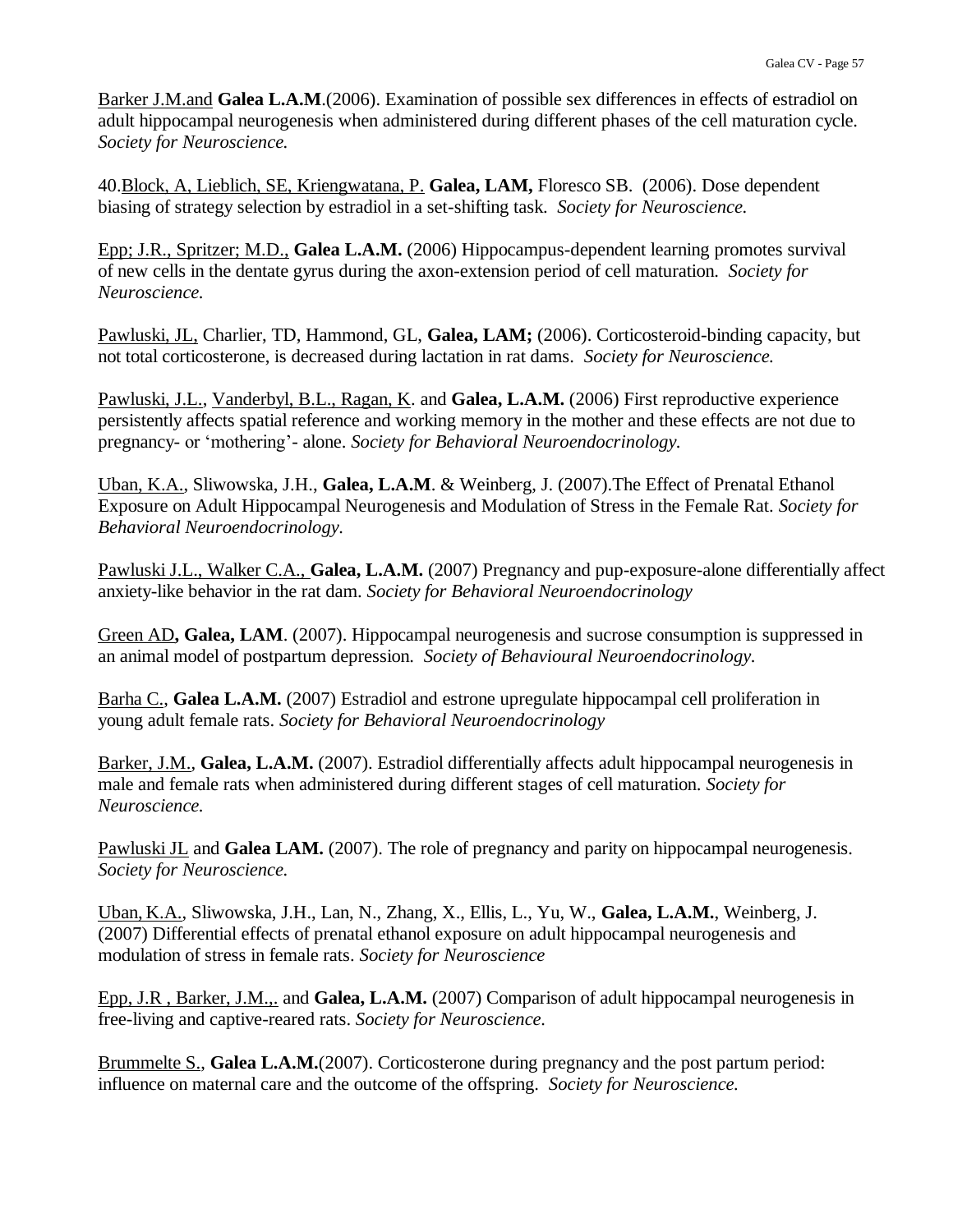Charlier TD, Lieblich SE, Pawluski JL, **Galea L.A.M.** (2007). Role of coactivators SRC-1 and CARM1 in estrogen receptor-alpha and beta-dependent cell proliferation in the dentate gyrus of adult female rats. *Society for Neuroscience.*

Morrish, A.C., Hill, M.N., **Galea L.A.M.** Gorzalka, B.B. (2007). Endocannabinoid regulation of progenitor cell proliferation in the dentate gyrus of the hippocampus. *Society for Neuroscience.*

Mueller, A., Pollock, M.S. Lieblich, S., Epp, J., **Galea L.A.M.**, Mistlberger, R.E. (2007). Evidence for glucocorticoid-dependent and -independent suppression of hippocampal neurogenesis by REM sleep deprivation in rats. *Society for Neuroscience.*

Uban, K., Rummel, J, Chun M. L., Ghods-Sharrif, S., Floresco, S.B., **Galea L.A.M.** (2008) Estradiol Modulates Effort-Based Decision Making in Rats. *Society for Behavioral Neuroendocrinology.*

Brummelte, S., Winstanley, C.A., **Galea L.A.M.** (2008) Prolonged exposure to high levels of corticosterone as an animal model of post partum stress and depression causes changes in maternal care and mood in the dams and alters the outcome of the offspring . *Society for Behavioral Neuroendocrinology.*

Barha C. K., Martin M. B., **Galea L.A.M.** (2008). Differential effects of 17α-estradiol, 17β-estradiol, and estrone on contextual and cued fear conditioning in young adult female rats. *Society for Behavioral Neuroendocrinology.*

Pawluski, J.L., Lieblich, S.E., **Galea, L.A.M.** (2008). Separation from offspring produces depressivelike behavior in rat dams. *Society for Behavioral Neuroendocrinology.*

60. Barker, J.M.,.Park, Y.-B. and **Galea, L.A.M.** (2008). Repeated administration of estradiol or testosterone modulates both adult hippocampal neurogenesis and hippocampus-dependent learning differentially in male and female rats. *Society for Neuroscience*

Crozier, T.M. Pawluski, J.L., **Galea, L.A.M.** (2008). Parity does not alter behavioral flexibility or morphology of mPFC pyramidal cells. *Society for Neuroscience*

Pawluski JL, **Galea LAM**, Brain U, Papsdorf M, Oberlander, TF. (2008). Prenatal exposure to serotonin reuptake inhibitors, but not maternal mood, decreases neonatal s100b levels. *Society for Neuroscience*

Barha CK, Galea LAM, Brummelte, S. (2008). The effects of stress during adolescence on adult neurogenesis in the hippocampus. *Society for Neuroscience*

Epp, J.R., Haack, A.K., **Galea LAM** (2008) Hippocampus-dependent learning increases and decreases survival of new cells in the dentate-gyrus at specific times during cell maturation. *Society for Neuroscience*

Brummelte, S. **Galea LAM**, (2008). Effects of corticosterone on cell proliferation and survival in the dentate gyrus in male and female rats. *Society for Neuroscience*

Uban, K., Rummel, J, Chun M. L., Ghods-Sharrif, S., Floresco, S.B., **Galea L.A.M.** (2008). Effortbased decision making in female rats: the role of estradiol. *Society for Neuroscience.*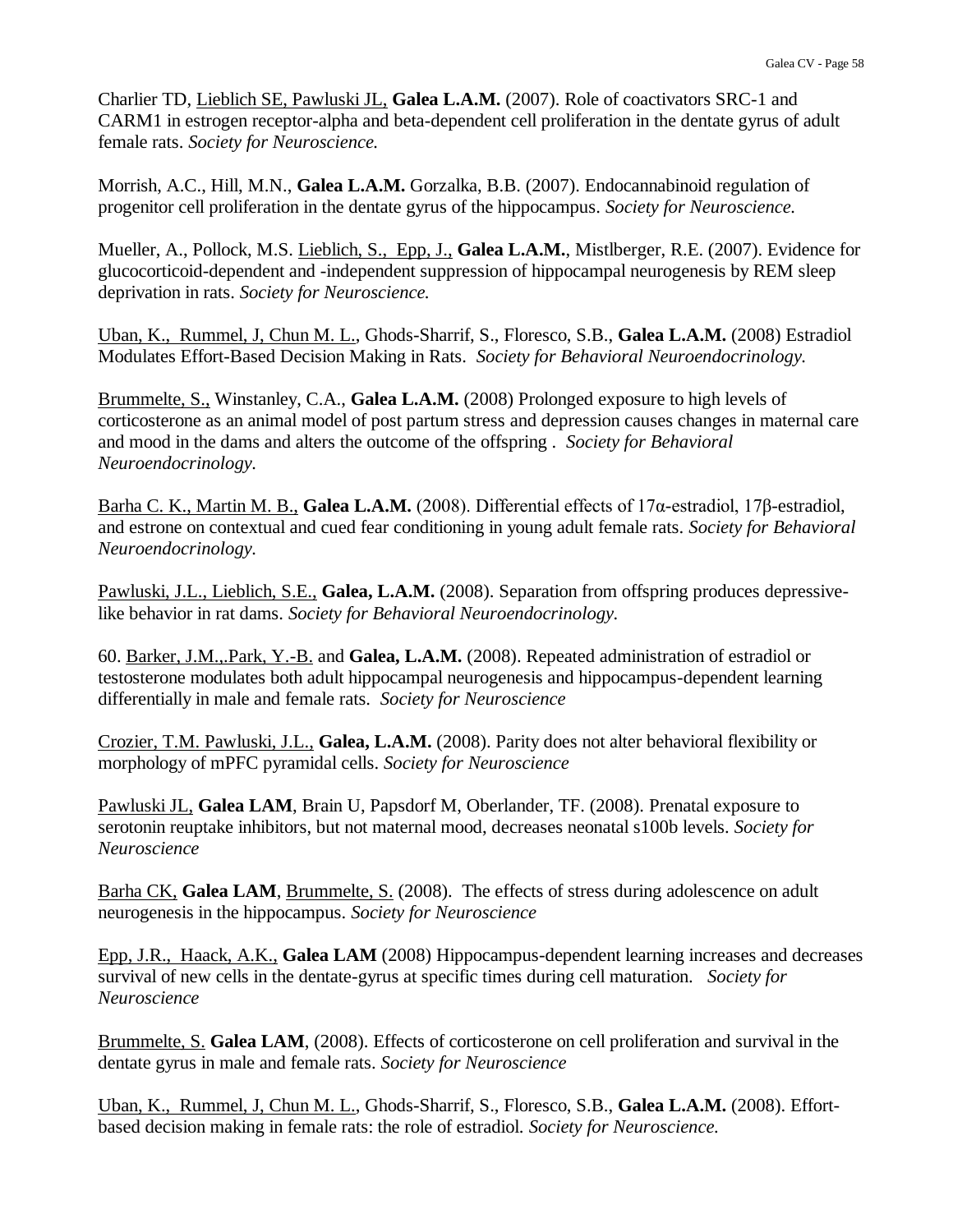Barha CK, **Galea LAM**, (2009). The effects of Premarin on hippocampus-dependent learning and memory and hippocampal neurogenesis in young female rats. *Society for Behavioral Neuroendocrinology.*

Brummelte, S. **Galea LAM**, (2009). Effect of high maternal corticosterone levels and enriched environment on the dams depressive-like behaviour and outcome of the male and female offspring. *Society for Behavioral Neuroendocrinology.*

Brummelte S., Crozier T.M., and **Galea L.A.M.** (2009). Chronic corticosterone exposure during adolescence: effects on brain weight and adult hippocampal neurogenesis in male and female rats. *Society for Neuroscience*

Epp, J.R., Haack, A.K., **Galea LAM** (2008) Differences in task difficulty during spatial learning influence the survival of new neurons in the dentate gyrus. *Society for Neuroscience.*

Uban, K.A., Comeau, W., Dionela, W., Bauermeister, C., Ellis, L., Yu, W., **Galea, L.A.M.**, Weinberg, J. (2009) Region specific effects of stress on corticotropin-releasing hormone mRNA levels following prenatal alcohol exposure. *Society for Neuroscience.*

Barha CK, **Galea LAM**, (2009). Effect of estrogens on hippocampal neurogenesis in aged females is dependent on reproductive experience. *Society for Neuroscience.*

Lee T.T.-Y., Hill M.N., **Galea LAM,** Gorzalka BB. (2009). Disruption of adult neurogenesis following escalating exposure to cannabinoids during adolescence. *Society for Neuroscience.*

Wainwright, S.R., Lieblich, S.E., **Galea LAM,** (2009). Testicular Hormones Attenuate Stress-induced Depressive-Like Behaviours and Hippocampal Neuroplasticity. *Society for Neuroscience.*

Crozier, T.M. Pawluski, J.L., Floresco SB, **Galea, L.A.M.** (2009). Reproductive experience enhances cue learning but may impair behavioral flexibility in the rat dam. *Society for Neuroscience.*

Barker, J.M.,.Park, Y.-B. and **Galea, L.A.M.** (2009) Male rats show stronger contextual fear conditioning than females, but females show altered context generalization after repeated estradiol treatment. *Society for Neuroscience.*

Barha CK, Lieblich S.E., Wong J.H.K., **Galea LAM**, (2010). Effect of different estrogens on hippocampal neurogenesis and learning and memory in aged females. *Society for Neuroscience.*

Uban, K.A., Poursoltani, F., **Galea LAM**,, Weinberg, J. (2010). The effects of prenatal alcohol exposure on cross-sensitization between d-amphetamine and stress in male and female rats. *Society for Neuroscience.*

Wainwright, S.R, Floresco, S.B., **Galea LAM**. (2010). The role of gonadal hormones in the modulation of risk-based decision making. *Society for Neuroscience.*

80. Brummelte, S.; Wong, J.H.K.; Lieblich, S.E. and **Galea L.A.M.** (2010). Early corticosterone exposure and additional adolescent stress affect adult behaviour and neurogenesis in a sex-dependent matter. *Society for Neuroscience.*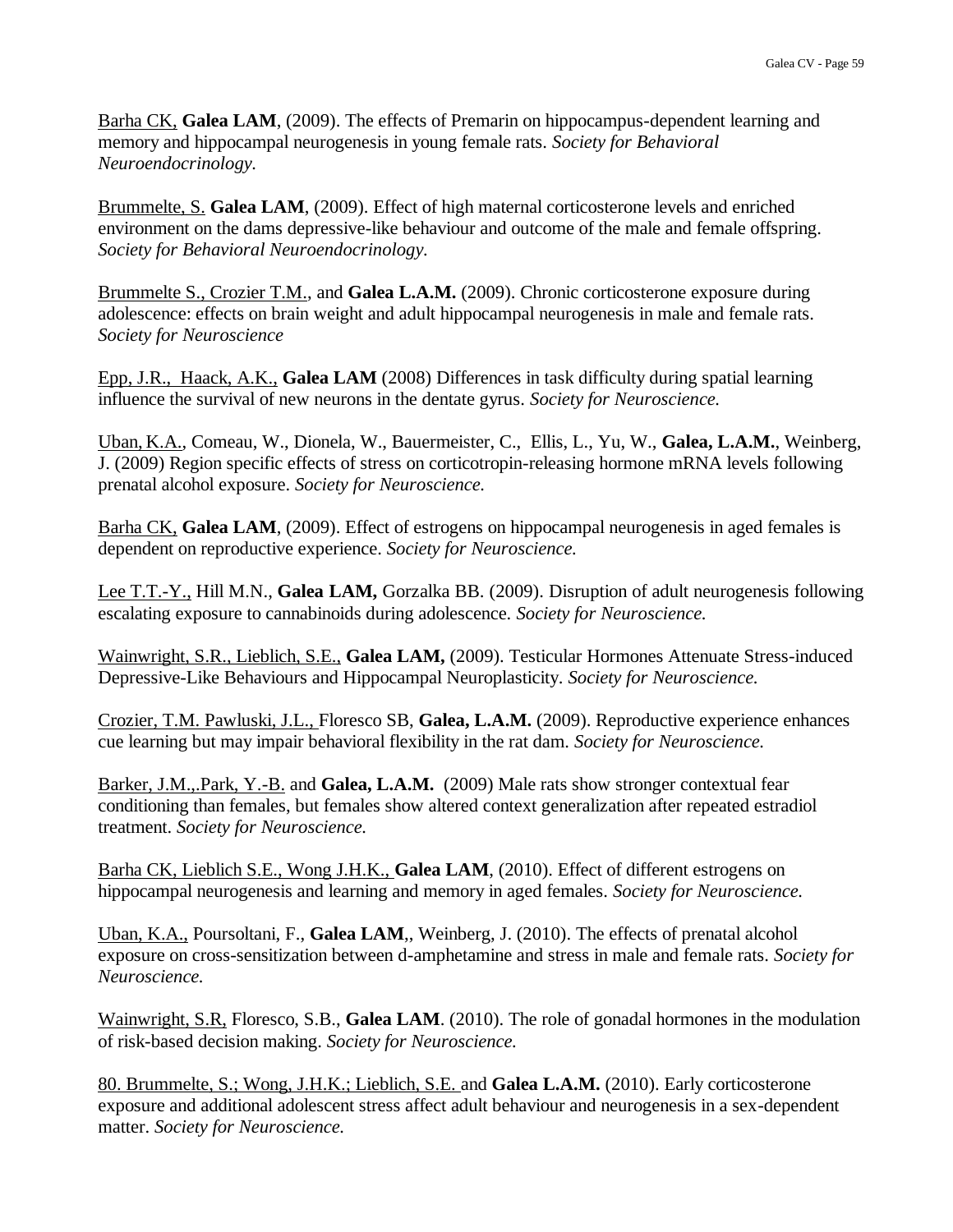Charlier,TD, Lieblich,SE, Balthazart,J., **Galea L.A.M.** (2010). Effect of estradiol treatment on the steroid receptor coactivator-1 (src-1) and coactivator-associated arginine methyltransferase (carm1) expression across different phases of neurogenesis in the dentate gyrus of adult female rats. *Society for Neuroscience.*

Workman, J.L. Brummelte, S., **Galea L.A.M.** (2011) Elevated corticosterone during the postpartum period reduces complexity of basal arbors of pyramidal cells in the CA3 hippocampal subfield. *Society for Neuroscience.*

Barha CK, **Galea LAM**, (2011) High doses of estrone and 17β-estradiol, but not 17α-estradiol, impair reference and working memory on a hippocampus-dependent task in young female rats. *Society for Neuroscience.*

Chan, M., Lieblich, SE, **Galea LAM**, (2011) Progesterone and medroxyprogesterone acetate dosedependently decreases cell survival in the dentate gyrus of the hippocampus. *Society for Neuroscience.*

Wainwright, S.R., Workman, J.L. **Galea LAM**. (2011). Testosterone shows antidepressant efficacy in hypogonadal males in a chronic stress model of depression. *Society for Neuroscience.*

85. Uban, K.A., Comeau, W.L., Poursoltani, F., Ellis, L.A.E., Lieblich, S.E., Weinberg, J.. **Galea LAM**. (2011). The Effect of Prenatal Alcohol Exposure on Stress-Induced Alterations in Dopamine Receptor Expression in Female and Male Rats. *Society for Neuroscience.*

Barha CK, Lieblich, S.E., Chow, C., **Galea LAM**. (2011). Previous reproductive experience influences the effects of different forms of estrogen on hippocampus-dependent learning and memory in middleaged female rats. *Society for Behavioral Neuroendocrinology,* Mexico

Workman, J.L. Brummelte, S., **Galea L.A.M. (2011)** High corticosterone during the postpartum period reduces complexity of hippocampal CA3 pyramidal dendrites. *Society for Behavioral Neuroendocrinology,* Mexico

Chow, C., Epp, J.R. Lieblich, S.E., **Galea LAM**. (2011). Sex differences in hippocampal neurogenesis after spatial training. *Society for Neuroscience.*

Workman, J.L. Chan, M.,Y.T. **Galea LAM**. (2012) Effect of chronic corticosterone on activation of new born hippocampal neurons after a spatial learning task *Society for Behavioral Neurendocrinology*

90. Hamson, D. K., Wainwright, S.R., Taylor J.,Jones, BA., Watson N.V., **Galea LAM**.; (2012) Androgens increase survival of adult born neurons in the hippocampus via a cell non-autonomous mechanism that requires the androgen receptor. *Society for Neuroscience.*383.05

Roes, M.M., Foisy, M., Chan, M.,Y.T., Lieblich, SE, **Galea LAM**. (2012) Ovarian hormone levels modulate antidepressant-induced cell proliferation in the dentate gyrus. *Society for Neuroscience.* 383.06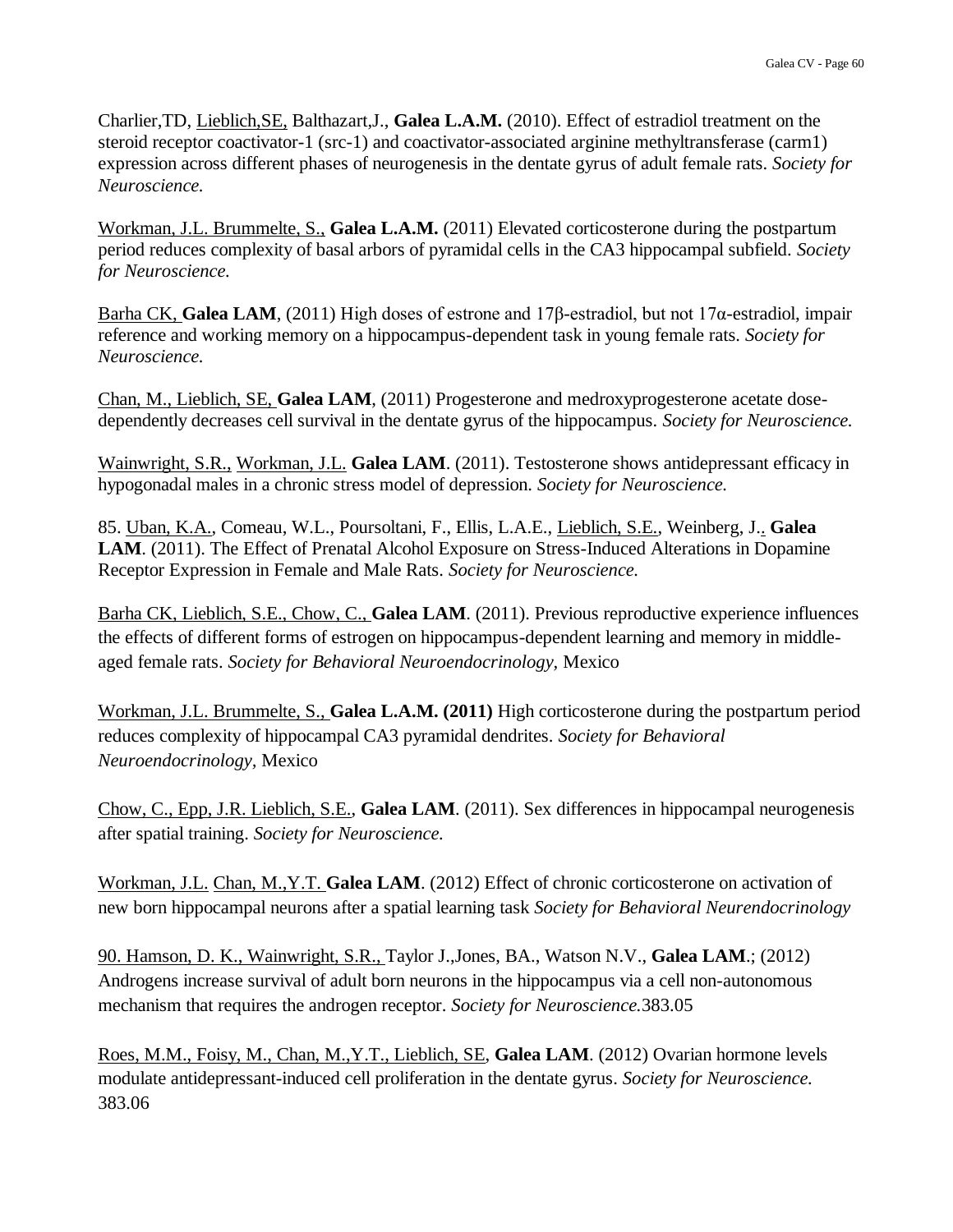Workman, J.L, Chan, M.,Y.T.,, **Galea LAM**.; (2012) Chronic corticosterone alters activation of newborn hippocampal neurons after spatial memory retrieval. *Society for Neuroscience.* 386.07

Brummelte, S., Duarte-Guterman, P., Crozier, T.M., Lieblich, SE **Galea LAM**; (2012) Adolescent chronic corticosterone exposure: Effects on body physiology and brain morphology in male and female rats. *Society for Neuroscience.* 691.05

Wainwright, S.R, Barha CK, Hamson, D. K.,, Rutishauser, U. **Galea LAM**.(2012). PSA-NCAM mediated neural plasticity is required for antidepressant efficacy *Society for Neuroscience.* 775.15

Chow, C., Epp, J.R., Lieblich, SE Barha CK,, **Galea LAM**. (2012). Adult hippocampal neurogenesis and cell activation are dependent on sex differences in spatial learning *Society for Neuroscience.* 814.06

Gobinath AR, Workman JL, **Galea LAM** (2013). Maternal antidepressant use alters hippocampal plasticity and anxiety-like behaviour of male and female offspring. *Society for Neuroscience.*

Chan, M., Chow, C, Hamson, DK, Lieblich, SE, **Galea LAM**. (2013) Medroxyprogesterone acetate, but not progesterone, in combination with estradiol, reduces neurogenesis in the dentate gyrus of adult female rats. *Society for Neuroscience.*

Workman, JL, Gobinath, AR, Kitay, NF, Chow, C, Brummelte, S., **Galea, LAM** (2013). Fluoxetine reverses disrupted maternal care but not depressive-like behavior after chronic corticosterone exposure *Society for Neuroscience.*

Wainwright SR., Barha CK, Hamson, DK., Rutishauser, U, **Galea, LAM** (2013) PSA-NCAM mediates antidepressant effects on markers of neural plasticity. *Society for Neuroscience.*

100.Yagi S., Drewczynski D., Wainwright SR., Barha CK, Hershorn O., **Galea, LAM** (2013). Sex differences in IEG activation in the hippocampus and the dorsal striatum after the cue competition task. *Society for Neuroscience.*

Duarte-Guterman P. Lieblich, S.E., Chow, C., **Galea, LAM** (2013) Activation of the membrane estrogen receptor GPR30 decreases cell proliferation in the hippocampus of adult female rats. *Society for Neuroscience.*

Hamson, DK., Wainwright SR., Chow, C., **Galea, LAM** (2013) Androgens act in a sex dependent manner to increase adult neurogenesis in the dentate gyrus *Society for Neuroscience.*

Lee, TTY, Wainwright SR., Hill, M.N., **Galea, LAM**, Gorzalka, BB. (2013). Adolescent cannabinoid treatment sex dependently alters adult stress responsivity. *Society for Neuroscience.*

Workman, JL, Gobinath, AR, Chow, C., **Galea, LAM** (2014).Disrupted lactation increases depressionlike behavior in postpartum rats. *Society for Neuroscience.*

Roes, M.M., van den Brink C., Chow, C., Lieblich, SE, **Galea LAM**. (2014). Reproductive experience alters the effects of Premarin and surgical menopause on spatial memory and hippocampal plasticity in middle-aged female rats. *Society for Neuroscience.*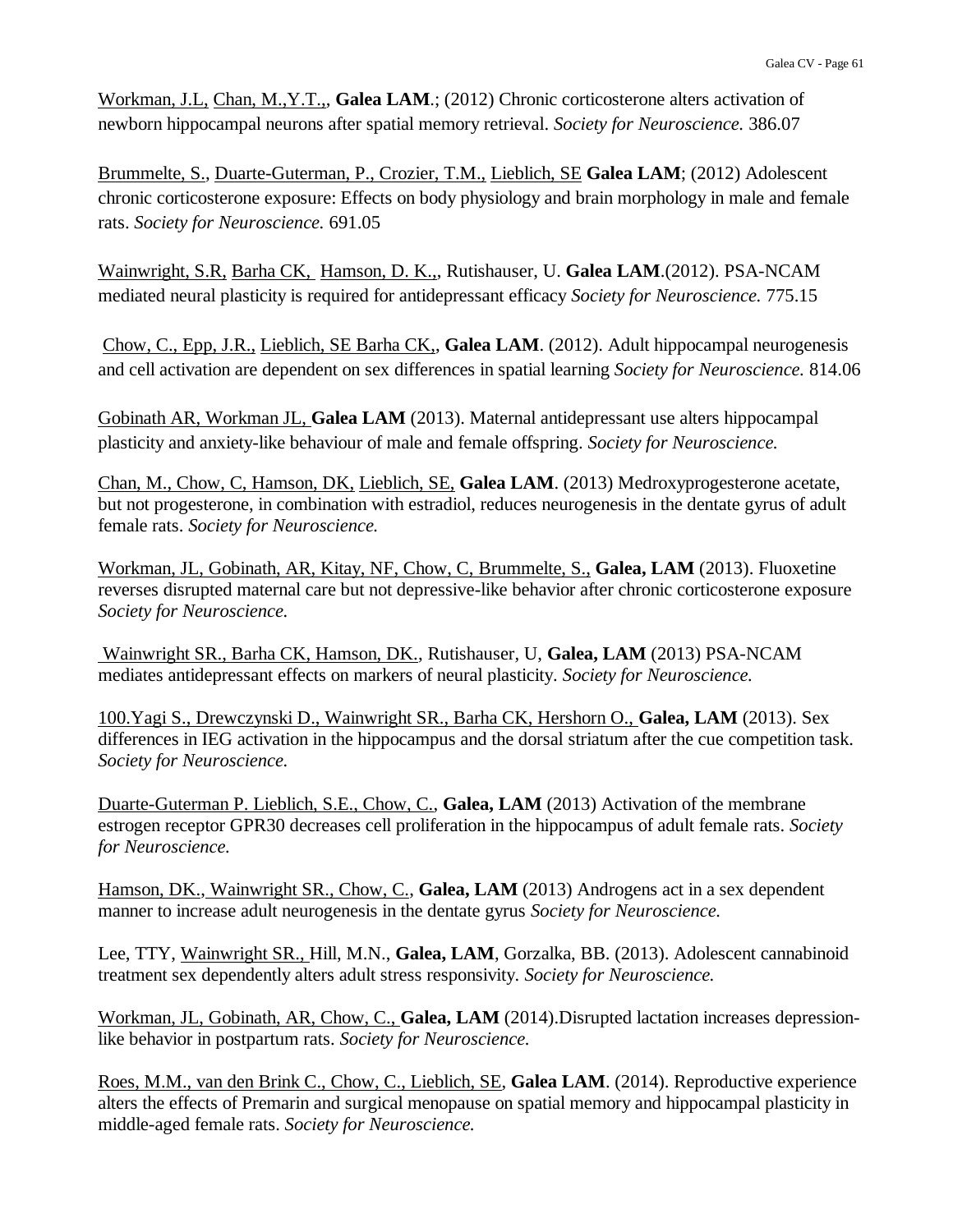Mahmoud R., Wainwright SR.,Lieblich, SE, **Galea LAM**. (2014) Gonadal Hormone Status Predicts Depressive-Like Behaviour in Middle-Aged Female Rats *Society for Neuroscience.*

Gobinath, AR, Workman, JL, Chow, C., Lieblich, SE, **Galea, LAM** (2014) Maternal antidepressant use alters hippocampal neurogenesis throughout development in male and female offspring *Society for Neuroscience.*

Spritzer MD, Calhoun KMK, Roy EA, Schneider-LynchZE, Barker JM, **Galea LAM** (2014) Effects of testosterone on stages of neural development in the dentate gyrus of adult male rats *Society for Neuroscience.*

Yagi S., Lieblich SE, **Galea, LAM.** (2014) Sex differences in adult neurogenesis and IEG expression in the hippocampus after a spatial pattern separation task *Society for Neuroscience.*

110. Gobinath, A.R., Richardson, R.J., Chow, C, Workman, J.L., Lieblich, S.E., Barr, A.M., **Galea, L.A.M.** (2015) Comparing the efficacy of maternal fluoxetine and exercise in a rodent model of postpartum depression: Outcome of both mother and male and female offspring. *Society for Neuroscience.*

Mahmoud R, Wainwright SR, Chaiton JA, Lieblich SE, **Galea LAM.** (2015). Ovarian hormones impart resilience against chronic stress and modulate the effects of fluoxetine on hippocampal plasticity. *Society for Neuroscience.*

Mahmoud R, Chaiton JA, Chow, C, Lieblich SE, **Galea LAM.** (2016). Dissecting the contribution of intracellular estrogen receptor subtypes to chronic stress resilience in female mice. *Society for Neuroscience.*

Gobinath, A.R., Richardson, R.J., Chow, C, Workman, J.L., Lieblich, S.E., Barr, A.M., **Galea, L.A.M.**  (2016) Intensity of exercise and postpartum exposure to fluoxetine differentially affect behaviour and hippocampal neurogenesis in a rat model of postpartum stress. *Society for Neuroscience.*

Yagi S., Chow, C, Lieblich SE, **Galea, LAM.** (2016) Chronic administration of estradiol benzoate with a spatial pattern separation task reduces adult neurogenesis in the dentate gyrus in a dose dependent manner. *Society for Neuroscience.*

Baglot SL, Fung C, Ubi P, Morgan E, Lieblich SE, Yu W, **Galea LAM**, Weinberg J. (2017) Neurogenic, neuroendocrine, and behavioural outcomes following prenatal alcohol exposure: Modulation by oxytocin. *Society for Neuroscience Conference*, Washington, DC USA.

Qiu W., Go, K., Casanueva, L., Lieblich, SE., Duarte-Guterman, P., **Galea LAM.** (2017) Preadolescent Oxytocin administration to ameliorate effects of Maternal Corticosterone and SSRI exposure on Male and Female Offspring. *Society for Neuroscience Conference*, Washington, DC USA.

Mahmoud R, Chaiton JA, Chow, C, Lieblich SE, **Galea LAM.** (2017). Selective activation of estrogen receptors alpha and beta under chronic stress: implications for depressive-like phenotypes. *Society for Neuroscience Conference*, Washington, DC USA.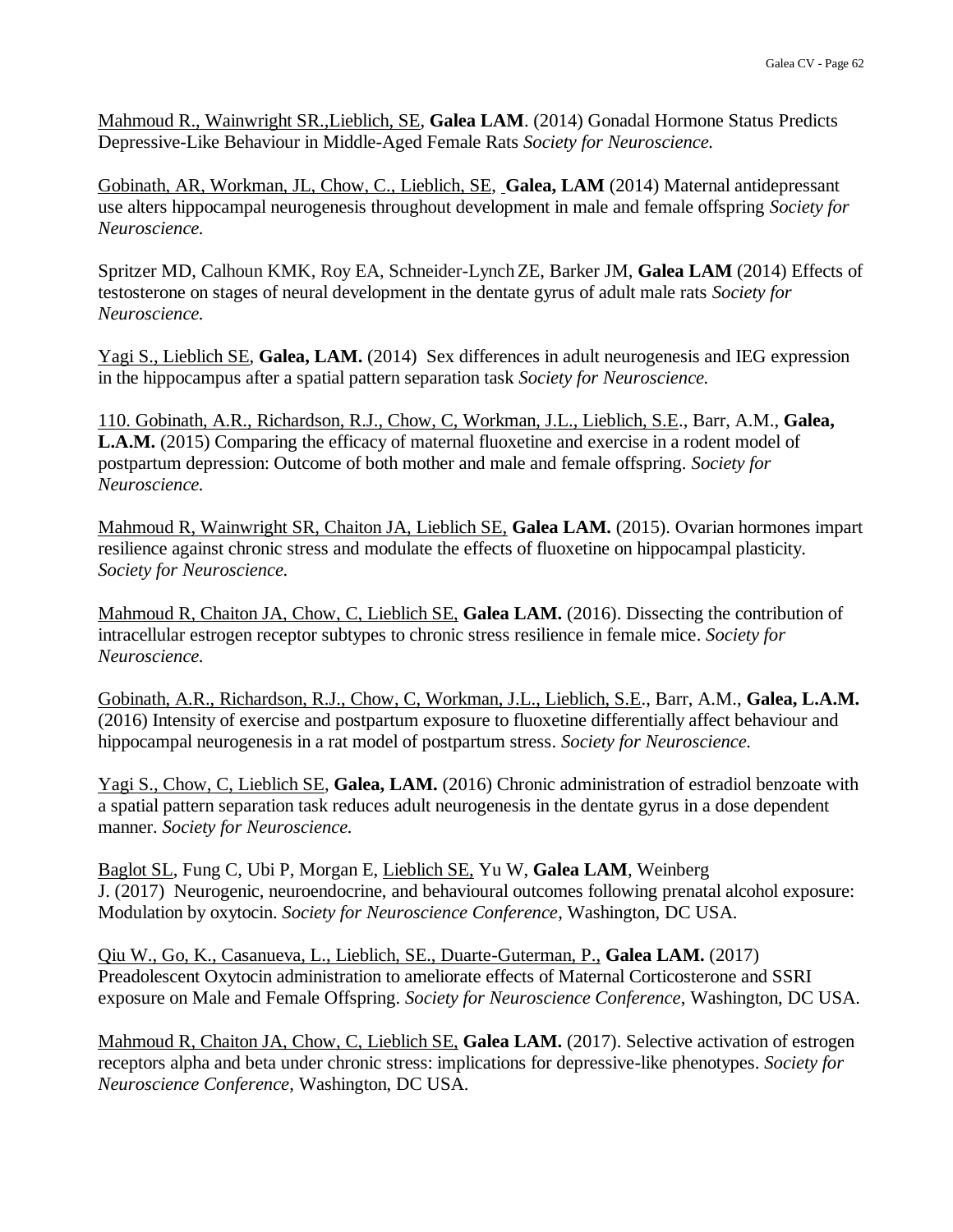### **2. NON-REFEREED PUBLICATIONS**

### *(b) Conference Proceedings*

- Galea, L. A. M., Kavaliers, M., and Ossenkopp, K.-P. (1995). Hormonal Aspects of Spatial Learning in Meadow Voles (*Microtus pennsylvanicus)* and Deer Mice (*Peromyscus maniculatus).* In M. Burrows, T. Matheson, P. L. Newland, and H. Schuppe (Eds.), *Nervous Systems and Behavior,*  Proceedings of the 4th International Congress of Neuroethology (page 91). Thieme Medical Publishers: New York.
- Prato, F. S., Wilis, J. M., Kavaliers, M., Galea, L. A. M., Saksida, L. M., & Ossenkopp, K.-P. (1993). Magnetic resonance imaging at 1.5 Tesla attenuates opioid analgesia: evidence from morphine and an enkephalinase inhibitor-induced analgesia in snails. In: M. Black (Ed.), *Proceedings of the 1st World Congress for Electricity and Magnetism in Biology and Medicine*, (pp 752-754). San Francisco, CA: San Francisco Press.

## **3. BOOKS**

### *(c) Chapters*

- Mead, L. A., Hargreaves, E. L., and **Galea, L. A. M.** (1996). Sex differences in rodent spontaneous activity levels. In P.R. Sanberg, K.-P. Ossenkopp, & M. Kavaliers (Eds.), *Motor Activity and Movement Disorders* (pp. 111-139). Totowa, NJ: Humana Press Inc.
- Ormerod, B.K. and **Galea, L.A.M.** (2001). Mechanisms and function of neurogenesis in the adult. In C.Shaw and J. McEachern (Eds.) *Toward a Theory of Neuroplasticity* Taylor and Francis Publishers, pp 85-100.
- Ormerod, B.K., Falconer, E.A. and **Galea, L.A.M.** (2003). Adult Neurogenesis. In L. Nadel, B. French, D.Chambers, P. Culicover, and M. Donchin (Eds.) *Encyclopedia of Cognitive Science*. Macmillan Reference Ltd., Cambridge, UK, pp.299-305.
- Holmes, M.M. and **Galea, L.A.M.** (2003). Sex differences in the brain. In L. Nadel, B. French, D.Chambers, P. Culicover, and M. Donchin (Eds.) *Encyclopedia of Cognitive Science*. Macmillan Reference Ltd., Cambridge, UK, pp.1161-1164.
- Pawluski, J.L., Green, A.D., Barha, C., **Galea, L.A.M.** (2007). Animal models of postpartum depression: steroid hormone contributions and adult neurogenesis. In F. Columbus (Ed.), *New Research on Postpartum Depression.* Nova Science Publishers Inc., Hauppauge, NY, pp 131- 149. [NARSAD]
- Pawluski, J.L. and **Galea, L.A.M.,** (2008). Neuroplasticity in hippocampus morphology and function: relation to reproductive experience. In R.S. Bridges (Ed.) *The Neurobiology of the Parental Brain,* Elsevier, San Diego, CA., pp. 493-508. [CIHR]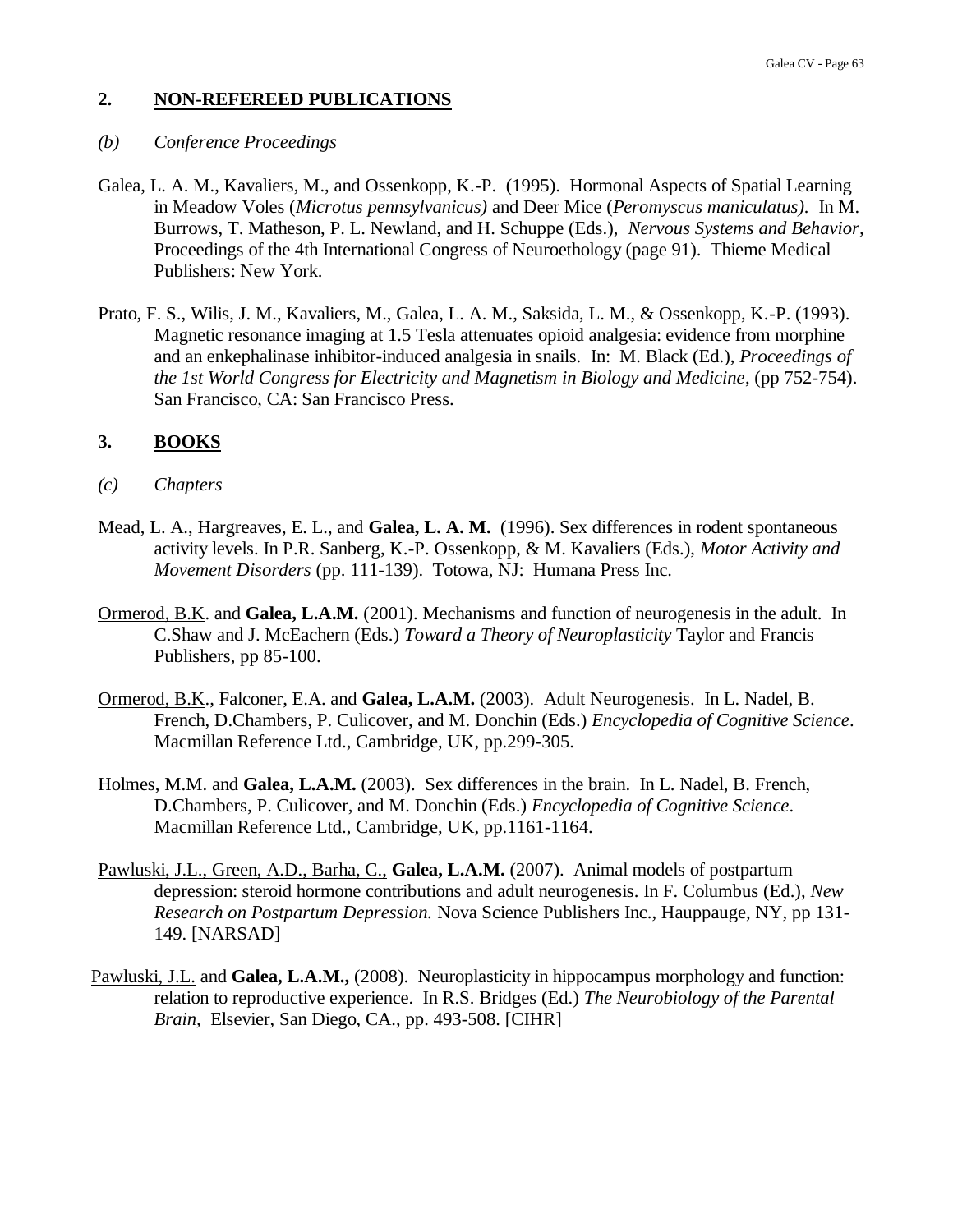- Barha, C.K., Barker, J.M., Brummelte, S., Epp, J.R. and Galea, L.A.M., (2009). Hormone Regulation of Adult Hippocampal Neurogenesis in the Mammalian Brain In. Donald W. Pfaff, Arthur P. Arnold, Susan E. Fahrbach, Anne M. Etgen and Robert T. Rubin (Eds.). *Hormones, Brain and Behavior*, Edition 2. Academic Press/Elsevier, San Diego, CA.,pp. 2165-2197**[CIHR]**
- Crozier,T.M., Pawluski, J.L., Brummelte, S., **Galea, L.A.M.** (2009). The Contribution of Reproductive Experience, Gonadal and Peptide hormones on Dendritic Spine Density and Morphology: Possible contribution to function. In L. R. Baylog (Ed.), *Dendritic Spines: Biochemistry, Modeling and Properties.* Nova Science Publishers Inc., Hauppauge, NY, pp 1-24. [CIHR]
- Barha, C.K., Barker, J.M., Brummelte, S., Epp, J.R. and **Galea, L.A.M.,** (2009). Gonadal and adrenal hormone regulation of adult neurogenesis. In. A. M. Etgen and D. W. Pfaff. (Eds.). *Molecular Mechanisms of Hormone Actions on Behavior***\* same chapter as the one in Hormones, Brain and Behaviour.**
- Epp J.R., Wainwright, S.R., **Galea, L.A.M.** (2010). The putative role of neurogenesis in the hippocampus of adult rodents: emphasis on cognition and depression. In Ambroise Gärtner and Dener Frantz (Eds.), *Hippocampus: Anatomy, Functions and Neurobiology.* Nova Science Publishers Inc., Hauppauge, NY, pp 31-55.
- Mahmoud, R., Galea, L.A.M. (2015). Endocrinology and Psychiatry: Cross-talk between the nervous and endocrine systems and implications for neuropsychiatric disorders. In J. D. Wright (Ed). *International Encyclopedia of the Social and Behavioral Sciences, 2nd edition,* Elsevier. pp 606-611
- Roes, M.M., **Galea, L.A.M.** (2015). The maternal brain: short and long-term effects of reproductive experience on hippocampus structure and function in adulthood. In R. Shansky & J.Johnson (Eds.) *Sex Differences in the Central Nervous System,* Elsevier. pp. 197-220
- Duarte-Guterman, P., Yagi, S., Epp, J.R., Brummelte, S., Wainwright, S.R., Barha, C.K., Chow, C., Barker, J.M., **Galea, L.A.M.** Hormone Regulation of Neurogenesis Across the Lifespan. In: Pfaff, D.W and Joëls, M. (Editors-in-chief), Hormones, Brain, and Behavior 3rd edition, Vol 5. Oxford: Academic Press; 2017. pp. 373–410.
- Yagi S., Mahmoud, R., Qiu, W., Duarte-Guterman, P. **Galea, LAM.** (in press). Estrogenic regulation of hippocampal neurogenesis throughout the lifespan. In Frick KM (ed)" *Estrogens and Memory: Basic Research and Clinical Implications.* Oxford University Press.
- Gheorghe, A., Qiu, W, **Galea, L.A.M.** (in press July 4, 2018).Hormonal Regulation of Neurogenesis: Implications for Depression and Exercise. In Lique M. Coolen and David Grattan (Eds.) Neuroendocrine Regulation of Behavior; Springer book series Current Topics in Behavioral Neurosciences (CTBN).

## 8. **WORK SUBMITTED**

Mahmoud, R., Gobinath, A., **Galea, LAM** (resubmitted). Sex Differences in Depression: Insights from Clinical and Preclinical Studies. *Progress in Neurobiology.*